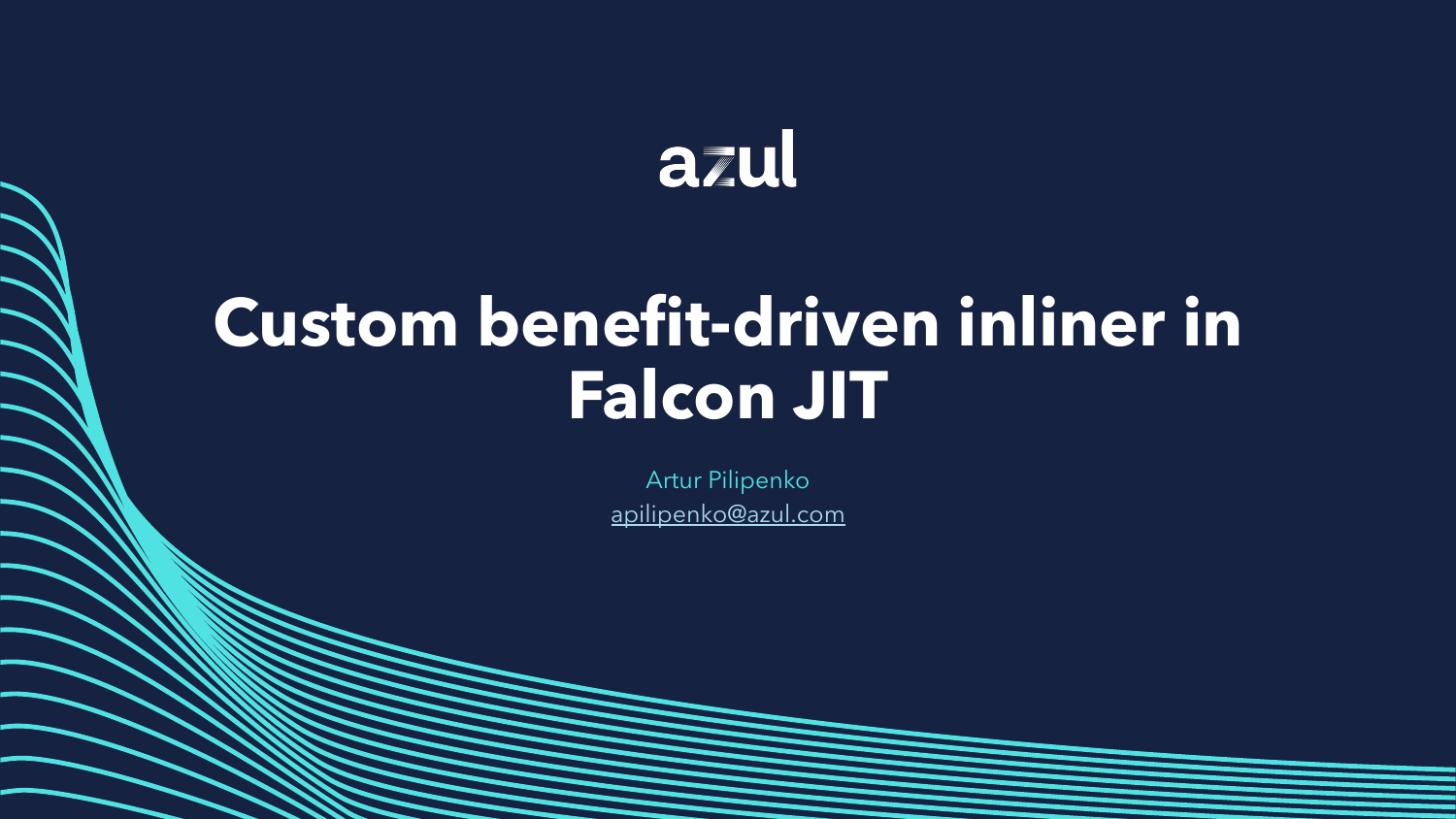## **What is Falcon?**

- JIT compiler for Java based on LLVM
	- Java bytecode => native
	- Inside of a running JVM
- Final tier compiler in Azul's Prime JVM (formerly known as Zing JVM)
	- Compiles only the hottest methods
	- Focus on performance

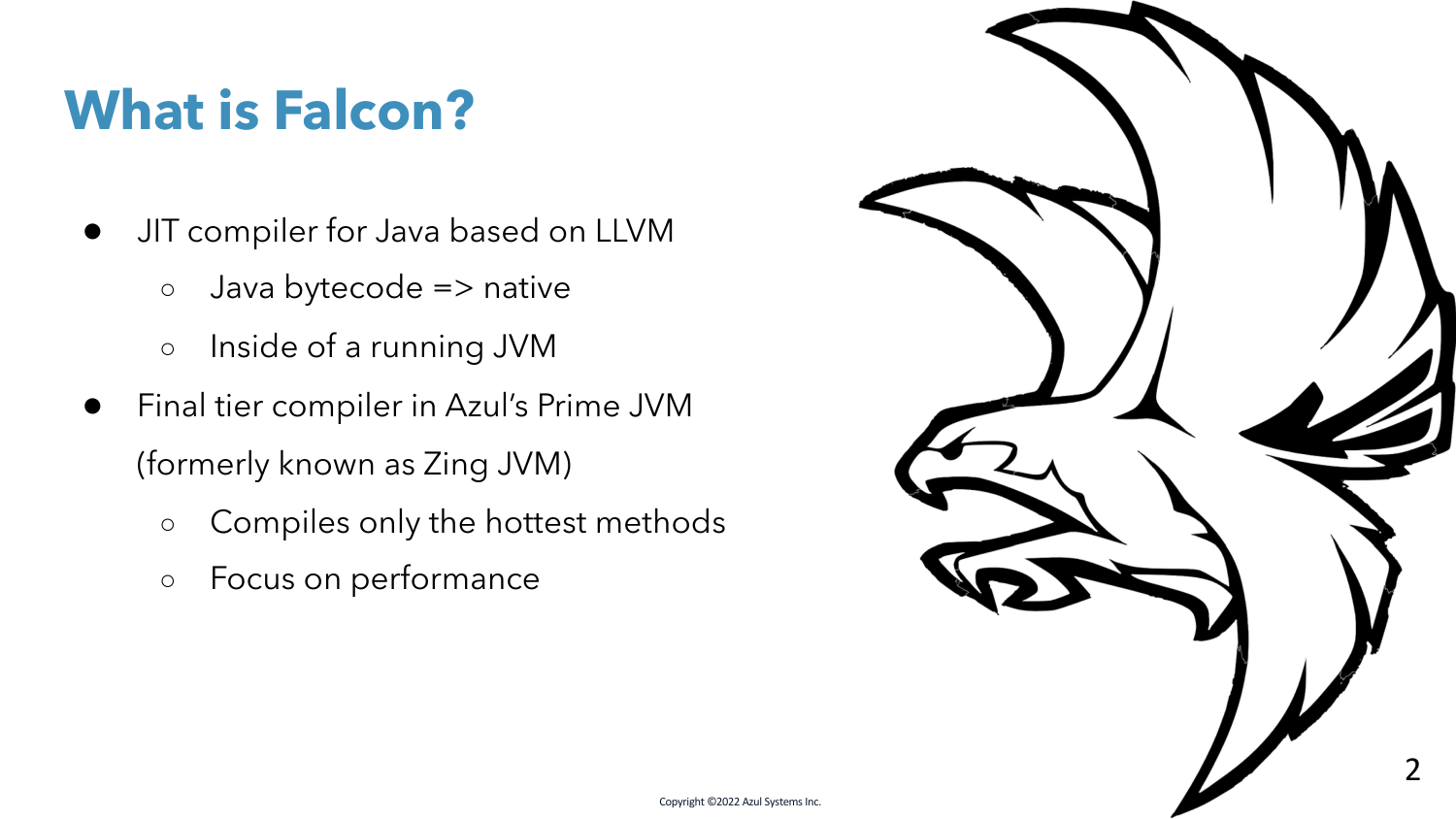## **If you want to learn more**

LLVM Dev Meeting 15 - LLVM for a managed language: what we've learned https://llvm.org/devmtg/2015-10/#talk14

LLVM Dev Meeting 17 - Falcon: An optimizing Java JIT https://llvm.org/devmtg/2017-10/#talk12

EuroLLVM 17 - Expressing high level optimizations within LLVM http://llvm.org/devmtg/2017-03//2017/02/20/accepted-sessions.html#10

EuroLLVM 18 - New PM: taming a custom pipeline of Falcon JIT https://llvm.org/devmtg/2018-04/talks.html#Talk\_13

LLVM Virtual Dev Meeting 20 - Control-flow sensitive escape analysis in Falcon JIT https://llvm.org/devmtg/2020-09/slides/Pilipenko-Falcon-EA-LLVM-Dev-Mtg.pdf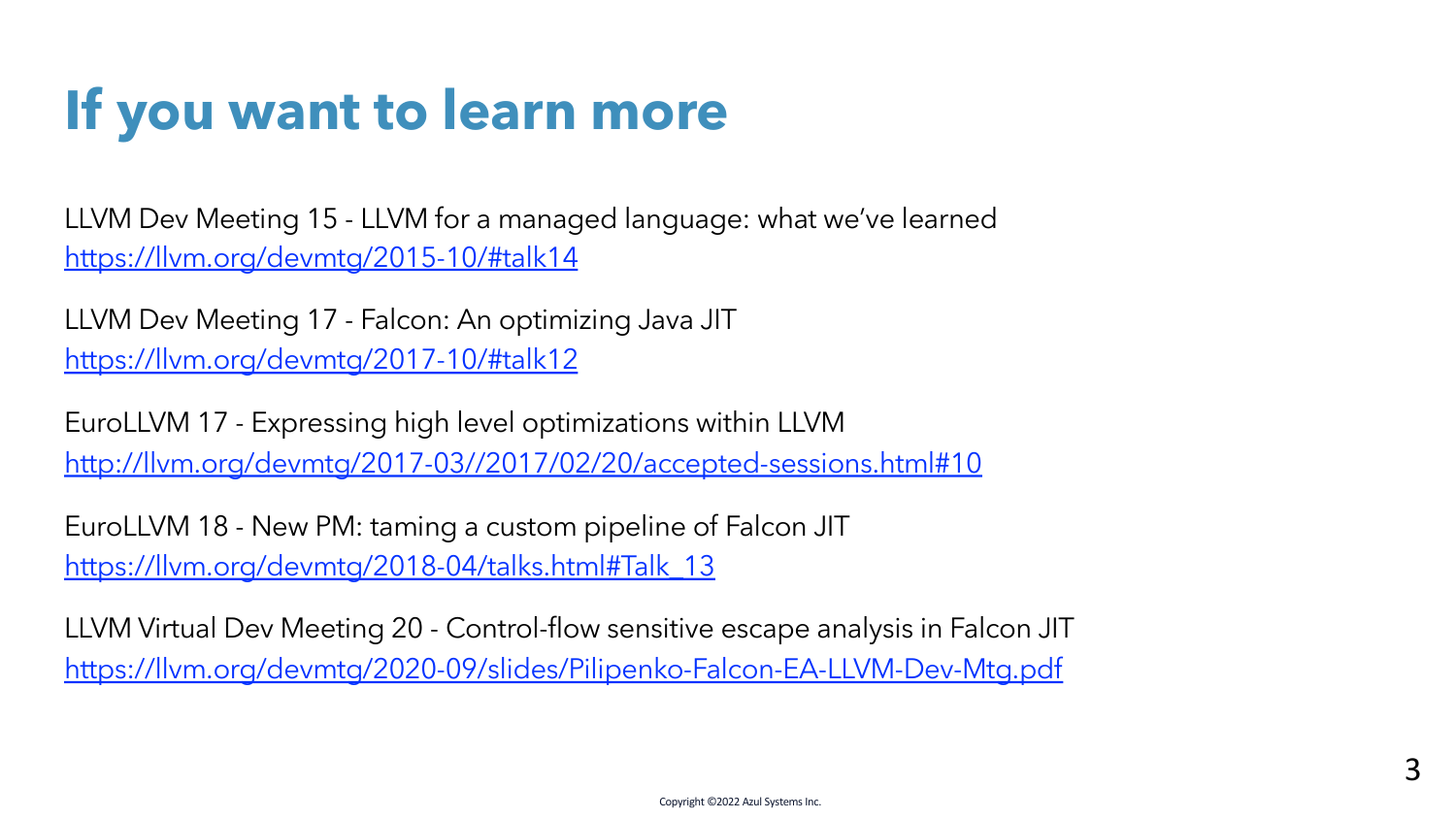

Replacement of a function call site with the body of the called function

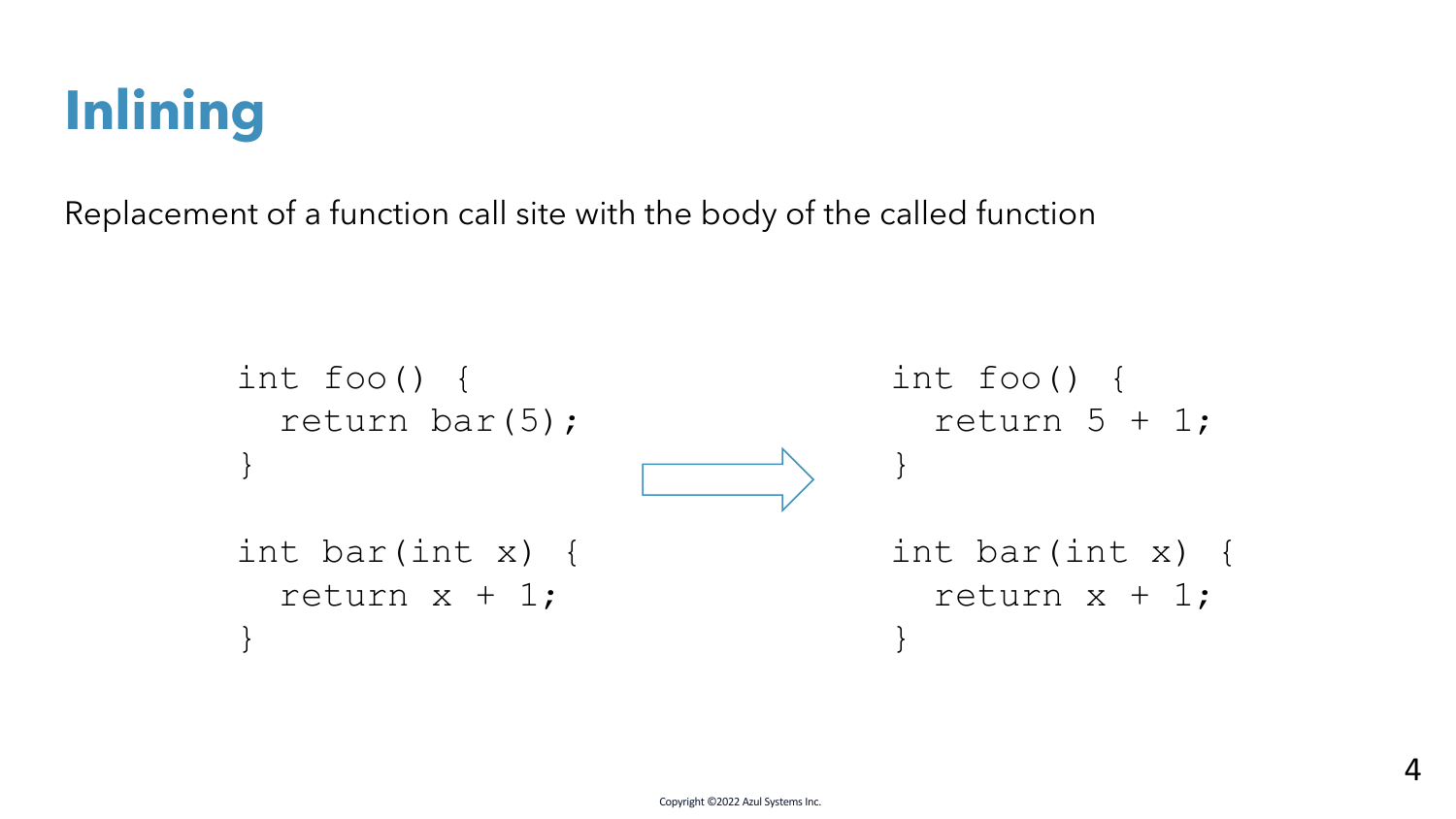# **Inlining effects**

Eliminates call overhead Enables intraprocedural optimizations

- Facilitates information flow by removing the call boundary
- Specializes the called function for the call site

Increases IR size

- Increases compile-time
- May hurt optimizations Increases code size
	- May hurt performance

#### **Balancing these effects is critically important for performance**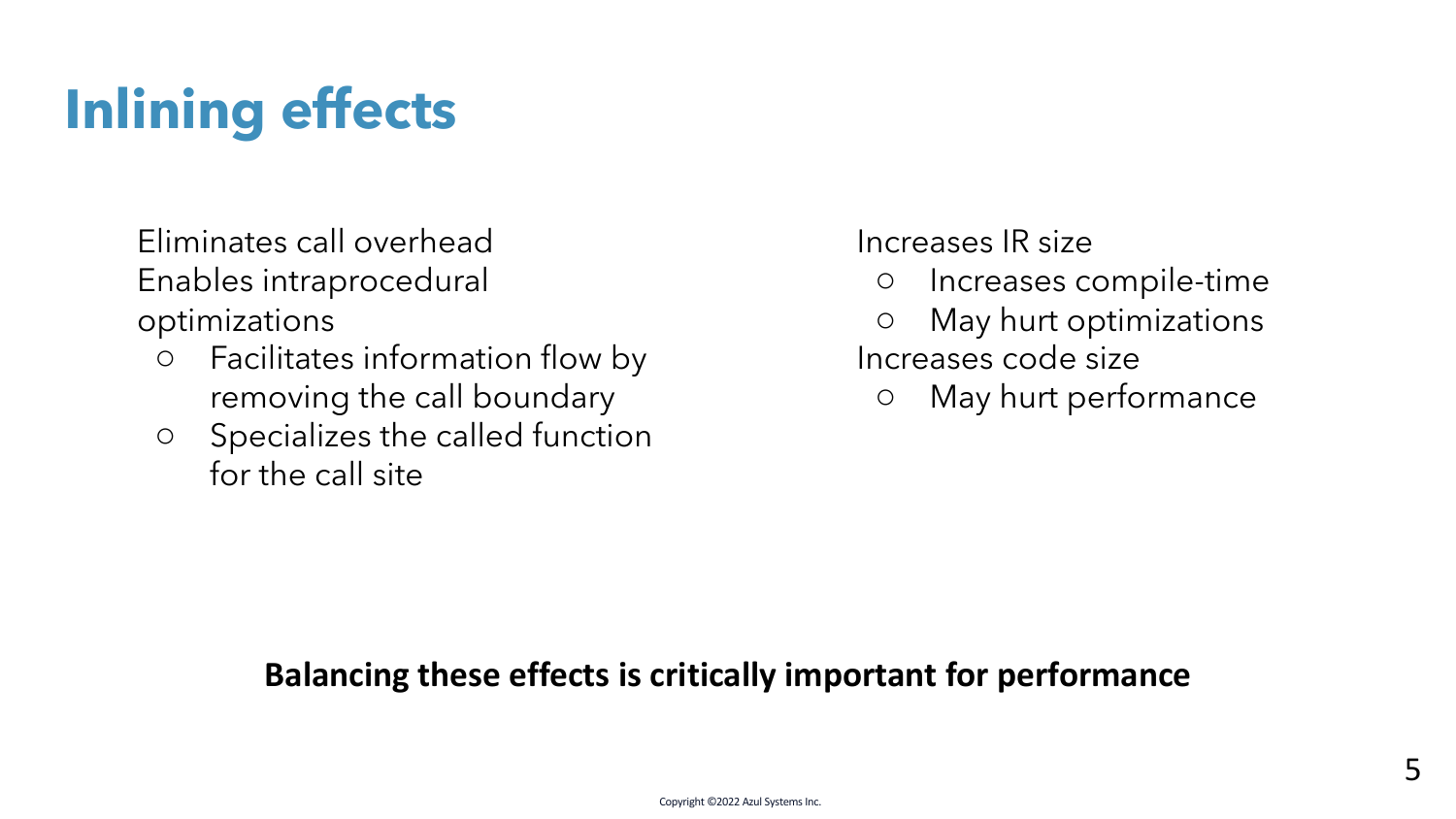

## **Inlining in LLVM**

Copyright ©2022 Azul Systems Inc.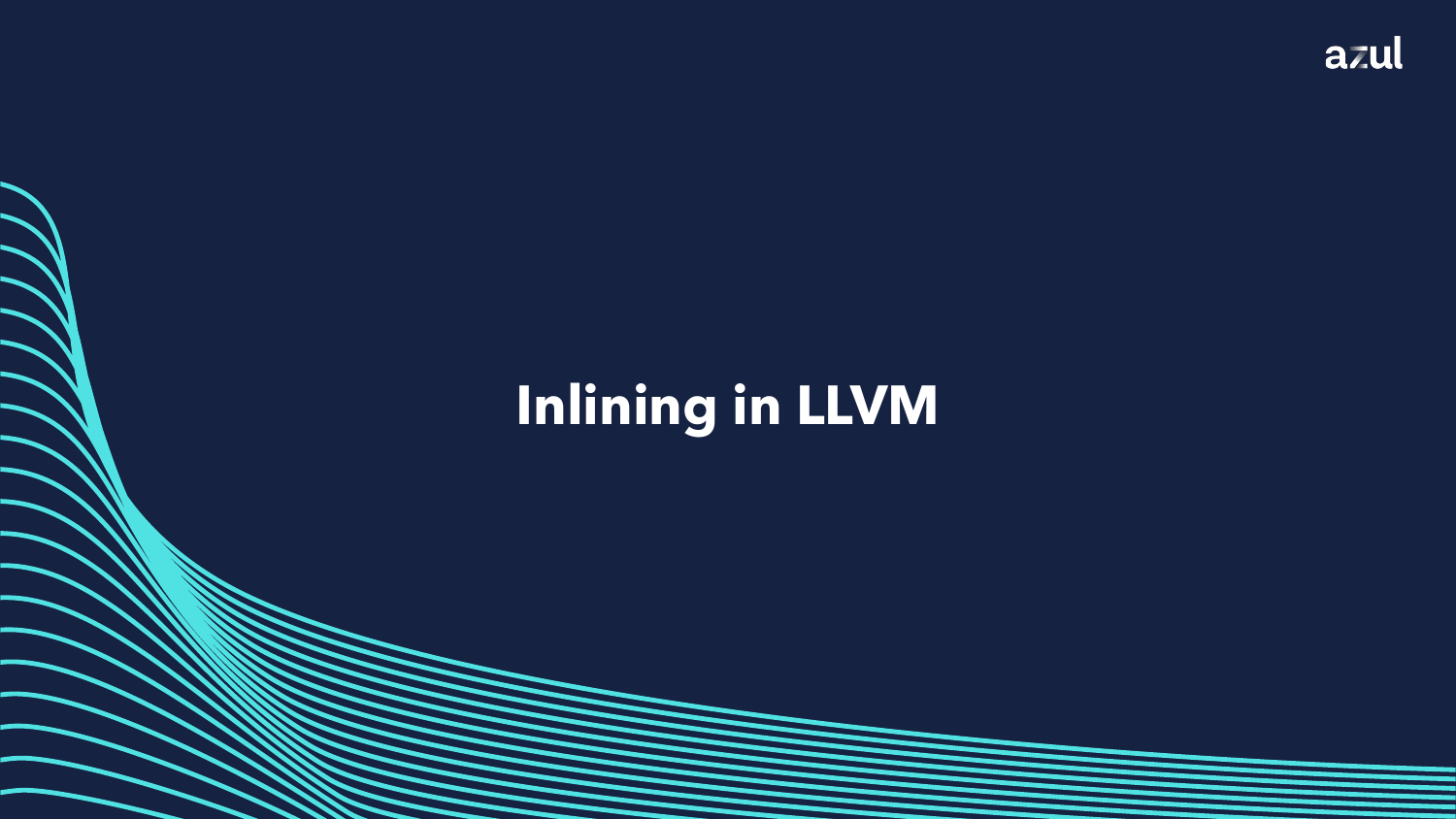# **Inliners in LLVM**

- Bottom-up inliner
	- Default inliner in standard pipelines, e.g., default inliner in Clang
	- See lib/Transforms/IPO/Inliner.cpp
- Module inliner
	- Experimental inliner
	- See lib/Transforms/IPO/ModuleInliner.cpp
- Partial inliner
	- Inlining hot region only
	- See lib/Transforms/IPO/PartialInlining.cpp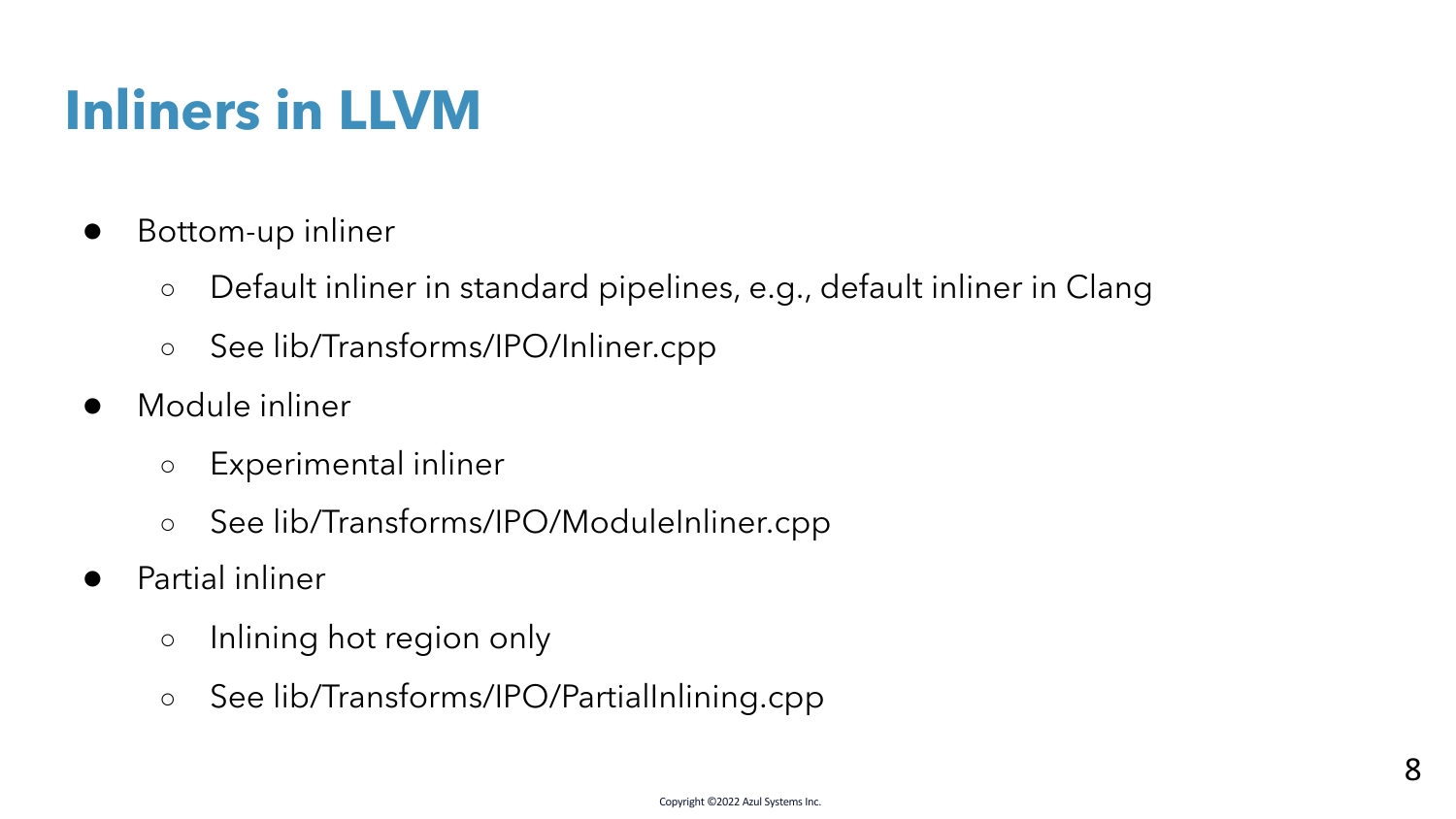Traverses the strongly connected components (SCCs) of the call graph in bottom-up order



#### **Call graph DAG of call graph SCCs**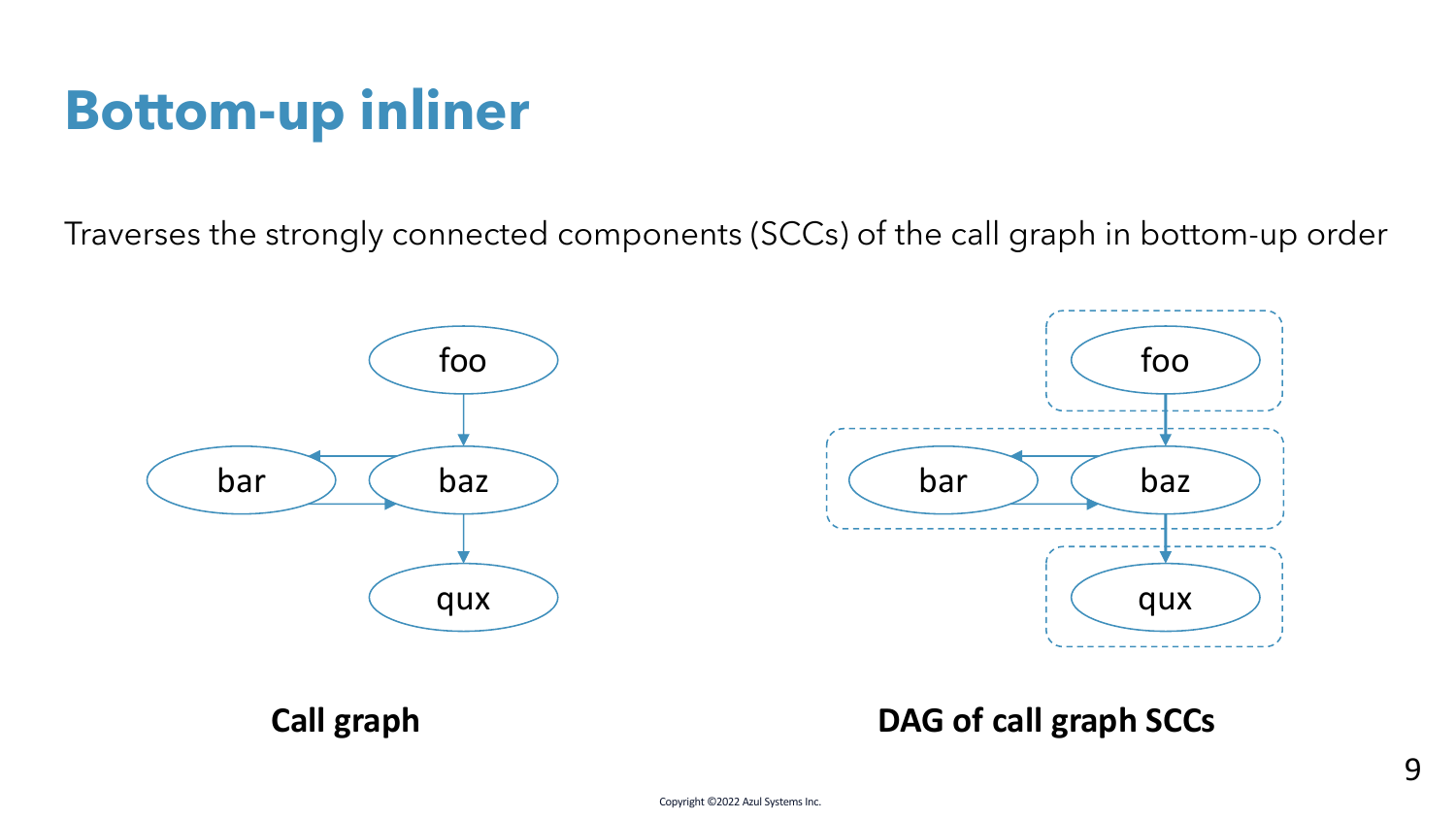- Starts with leaf SCCs (typically leaf functions)
- Inlines the callees, runs simplifications
	- Iterates if some calls were devirtualized
- Moves up to their callers

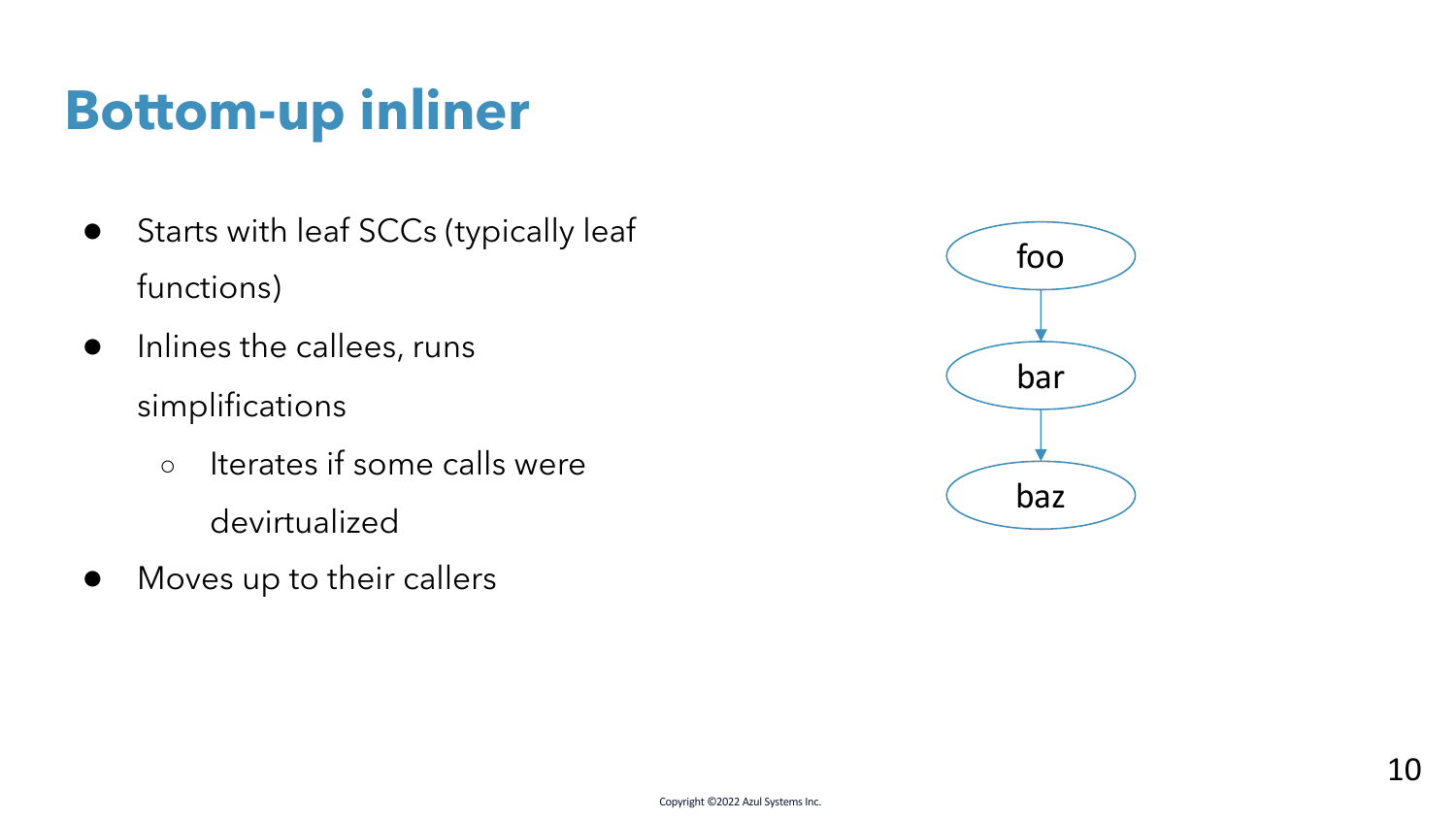- Starts with leaf SCCs (typically leaf functions)
- Inlines the callees, runs simplifications
	- Iterates if some calls were devirtualized
- Moves up to their callers



No callees to inline, just runs simplifications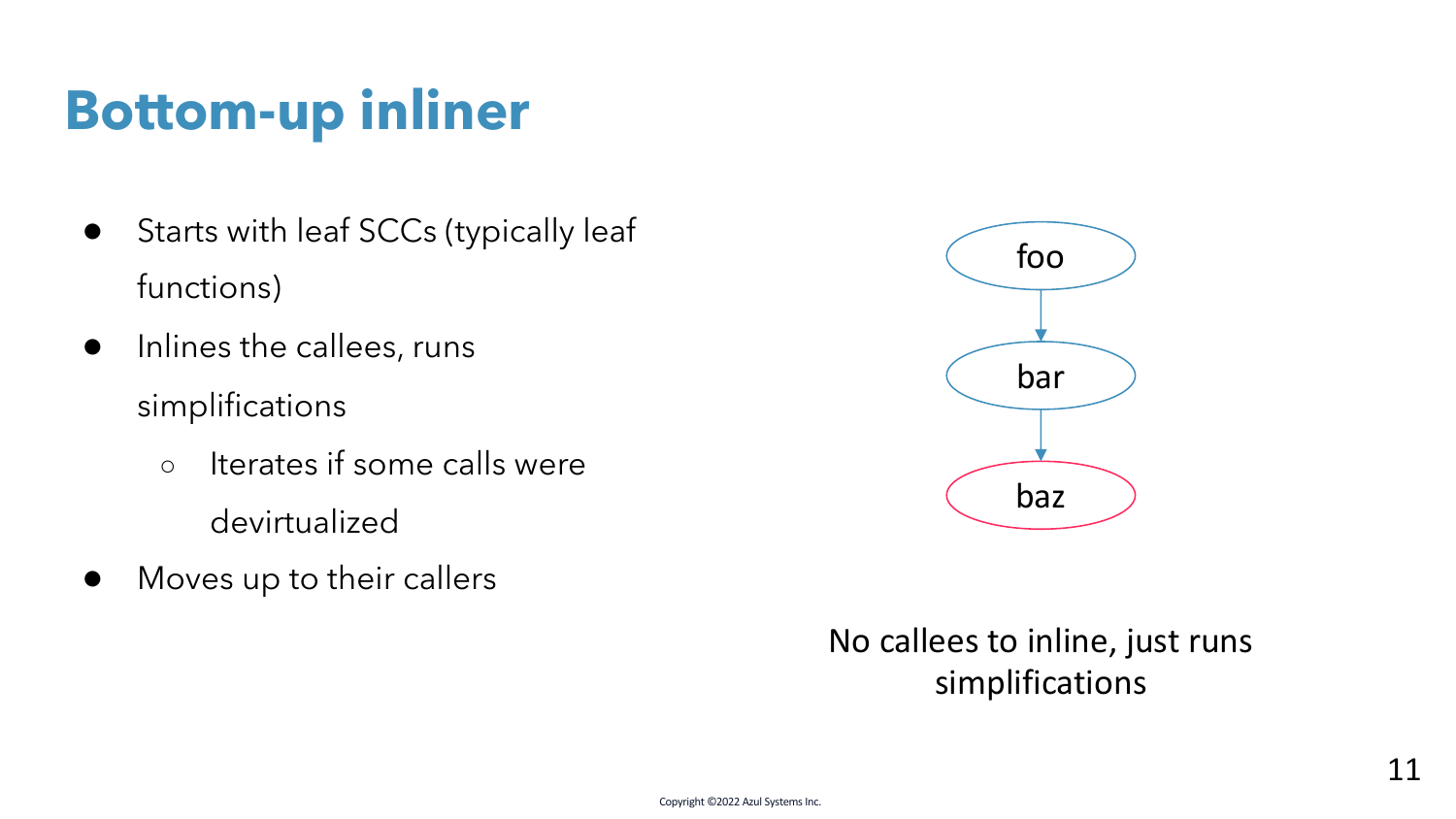- Starts with leaf SCCs (typically leaf functions)
- Inlines the callees, runs simplifications
	- Iterates if some calls were devirtualized
- Moves up to their callers



#### Inlines callees, then runs simplifications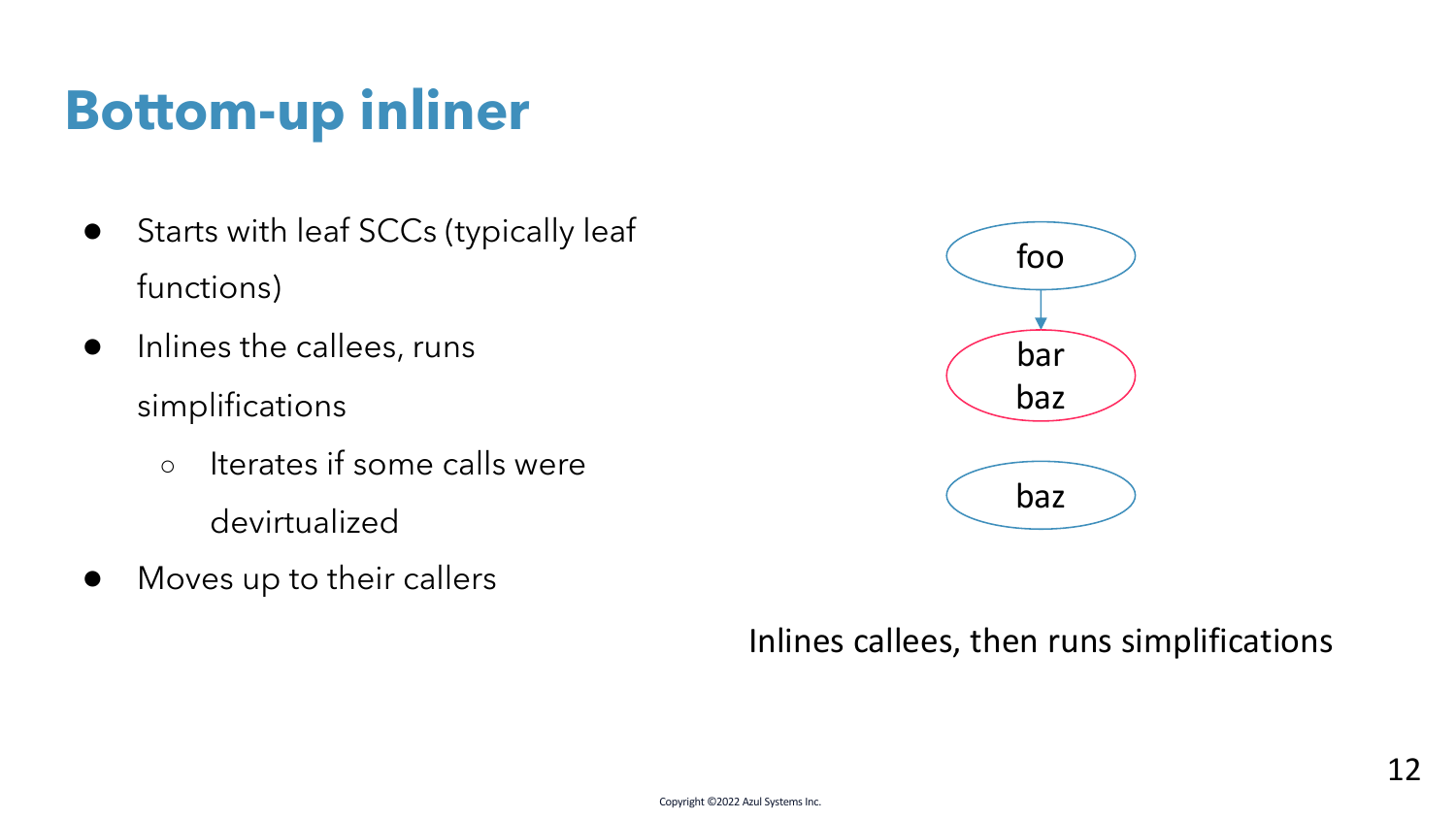- Starts with leaf SCCs (typically leaf functions)
- Inlines the callees, runs simplifications
	- Iterates if some calls were devirtualized
- Moves up to their callers



#### Inlines callees, then runs simplifications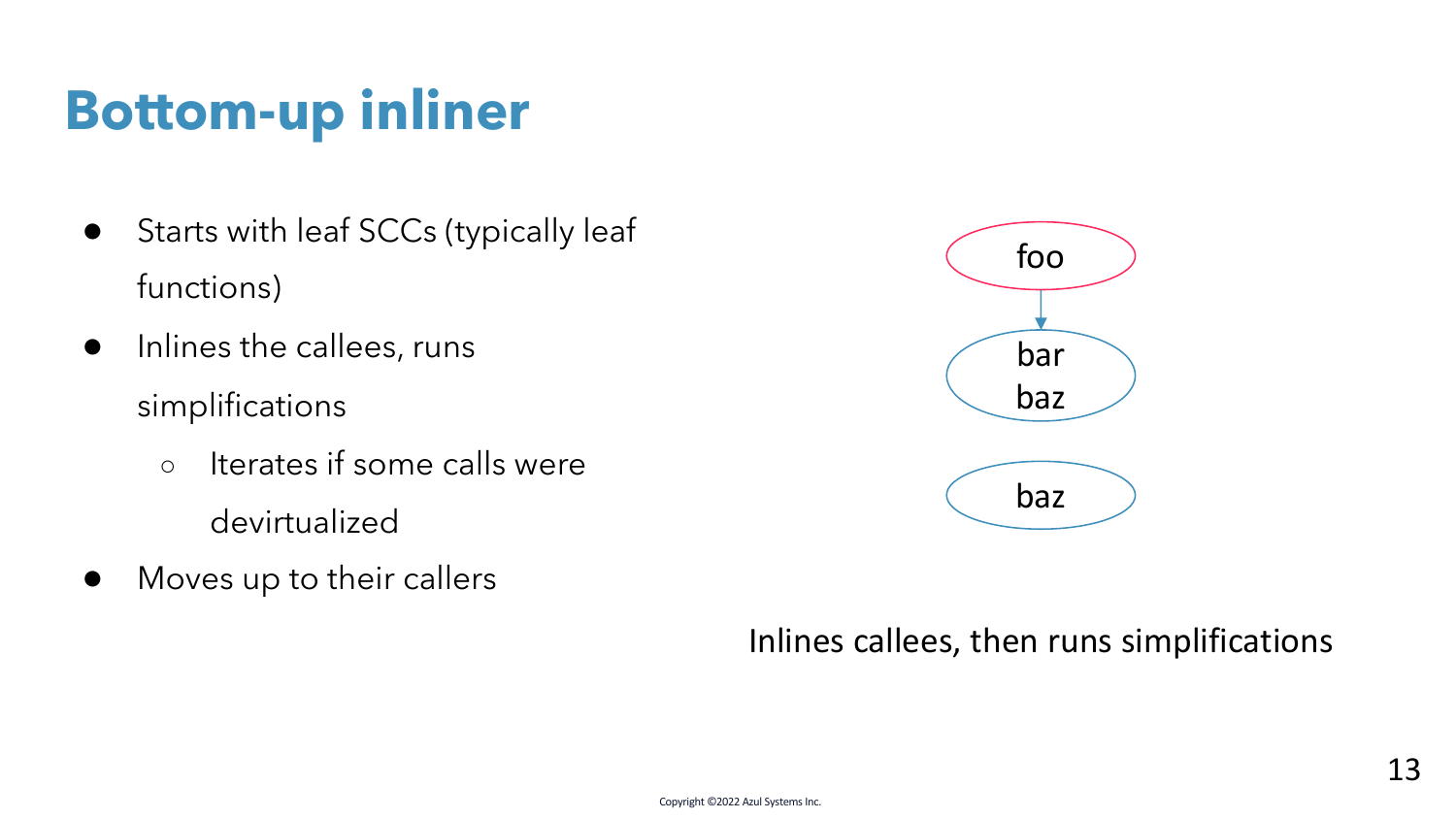- Starts with leaf SCCs (typically leaf functions)
- Inlines the callees, runs simplifications
	- Iterates if some calls were devirtualized
- Moves up to their callers



#### **In most cases it is looking at fully simplified callees**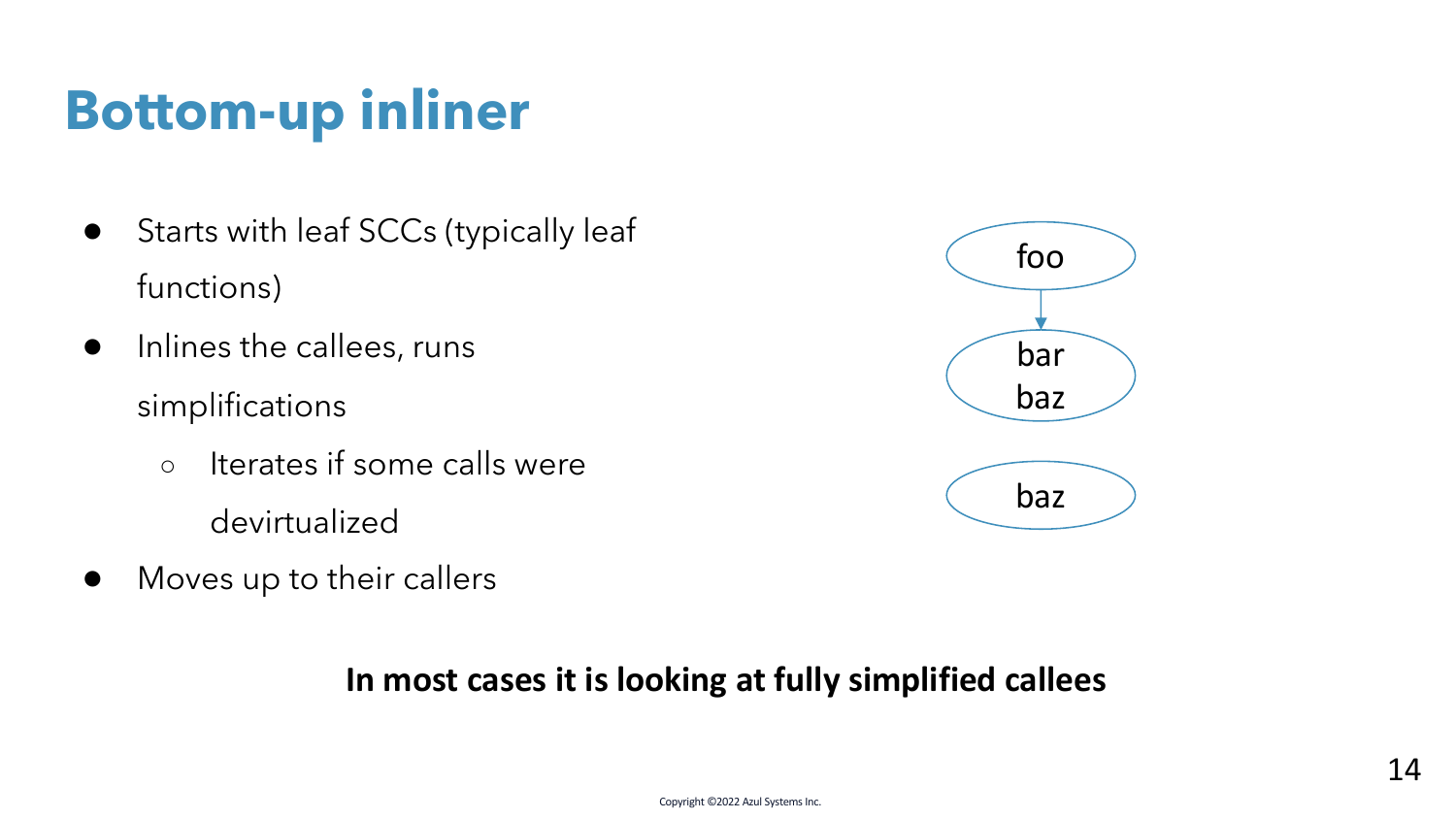## **Module inliner**

- Experimental inliner
- Considers all call sites in the module within the same worklist
	- This can possibly enable heuristics that are not limited by the bottom-up traversal order
- We are not taking the advantage of it yet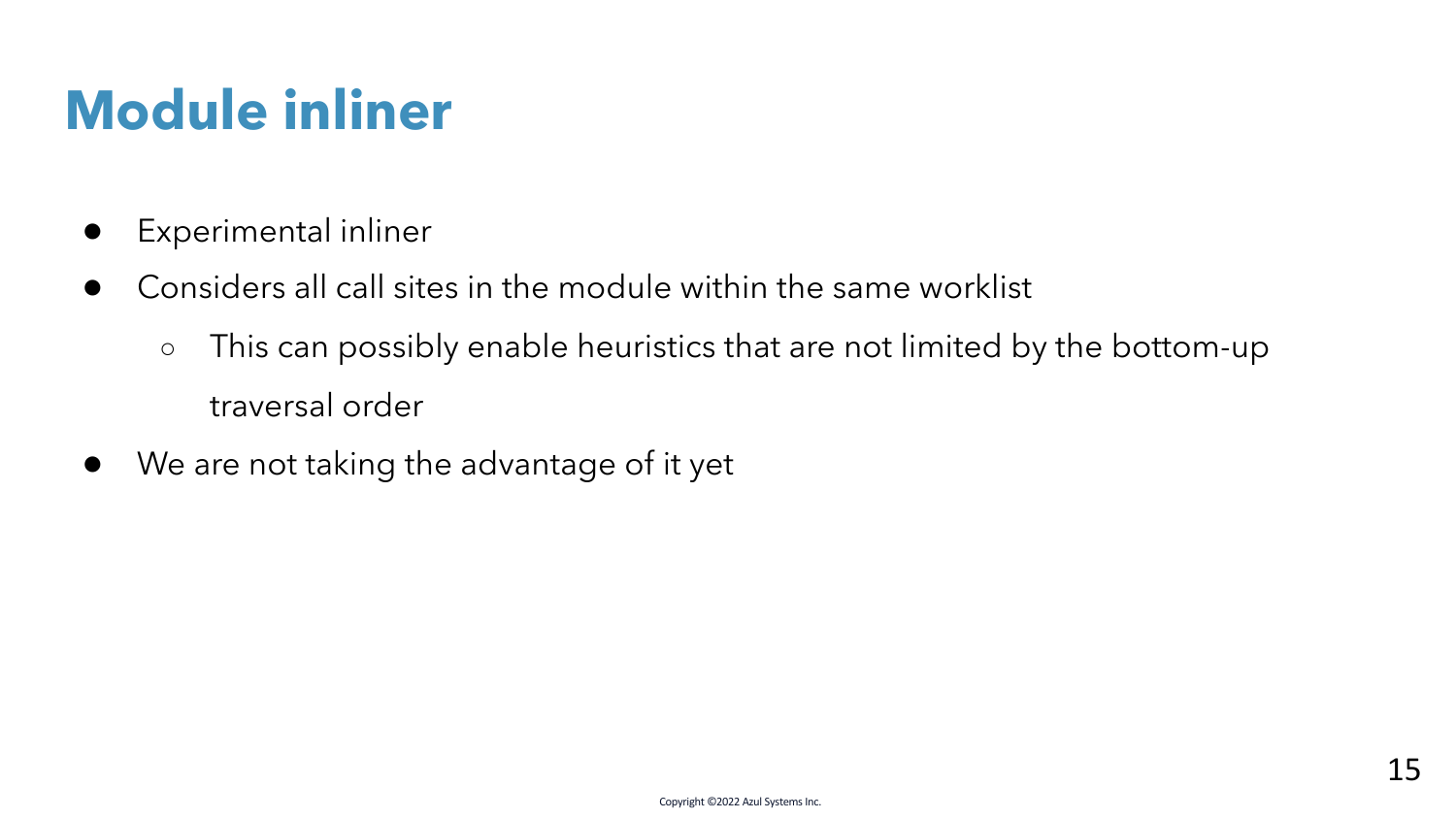## **InlineCost analysis**

- Decides whether a given call site should be inlined
- Computes two parameters
	- Cost estimate of the code size increase in case we inline
	- Threshold how much cost we are willing to spend to inline this call site
		- Beneficial call sites have higher threshold
- $\bullet$  If cost  $\lt$  threshold  $\rightarrow$  inline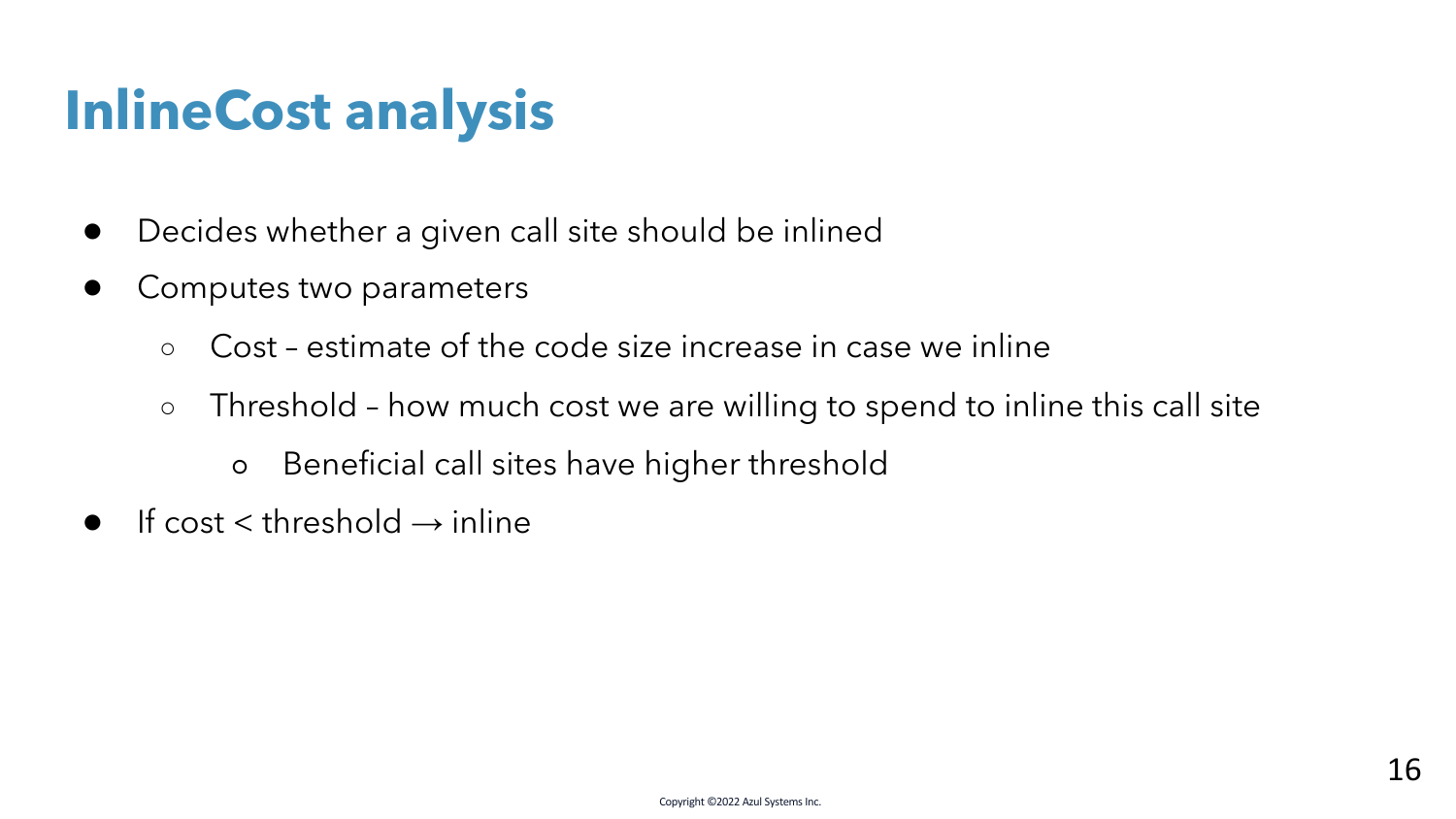## **Caller context in InlineCost analysis**

InlineCost takes the caller context into account

Tries to predict future simplifications enabled by inlining

```
int bar(bool f) {
void foo() {
 if (f) return 0;
bar(true)
 // lots of code
}
                    }
```
#### **InlineCost can recognize that bar(true) is free to inline**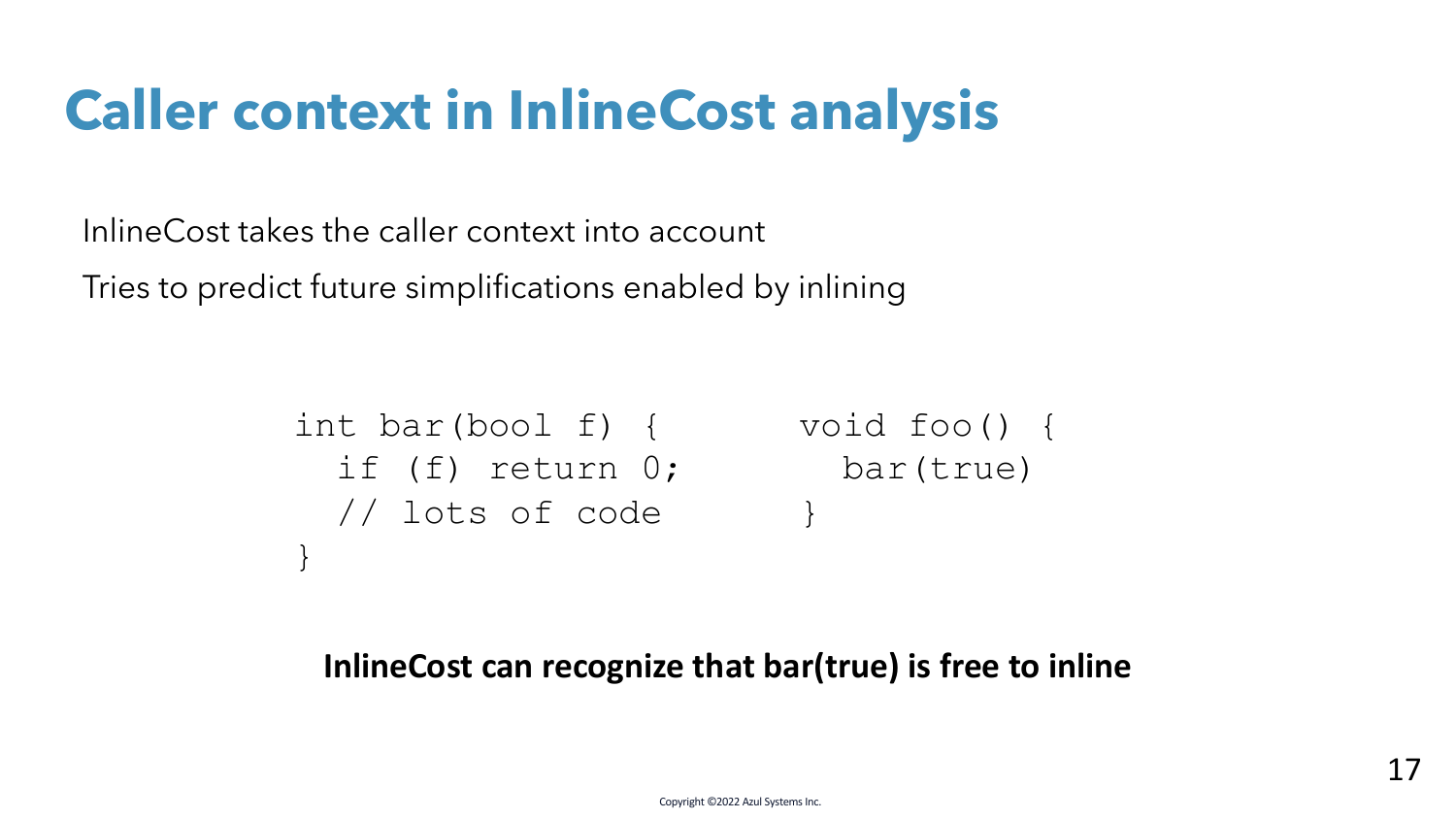## **InlineCost bonuses**

- When a beneficial inlining pattern is recognized, a bonus is applied to encourage inlining
	- Either by increasing the threshold, or by decreasing the cost
- For example, we give a bonus if inlining enables a devirtualization opportunity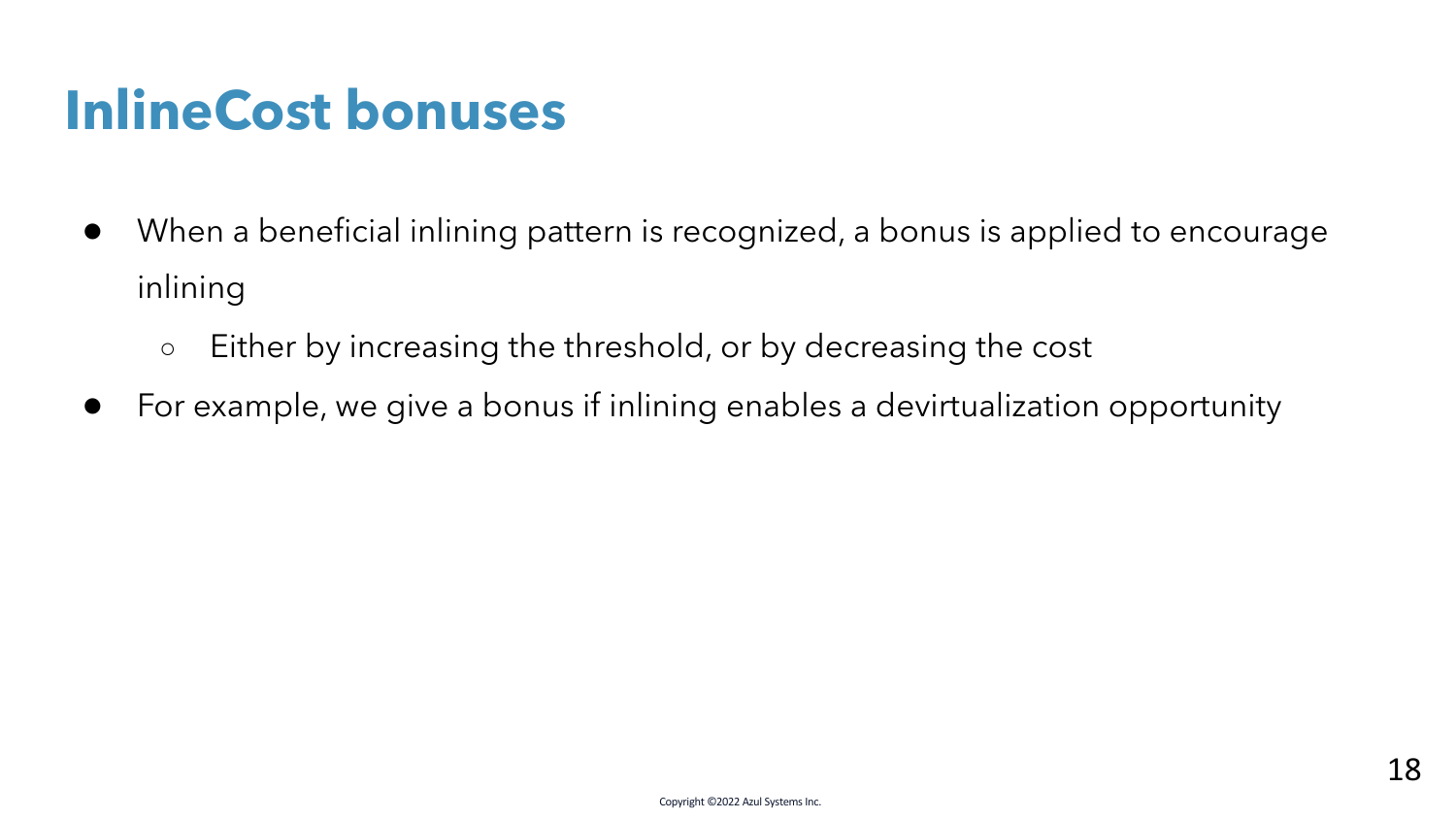## **Inlining in Falcon**

Copyright ©2022 Azul Systems Inc.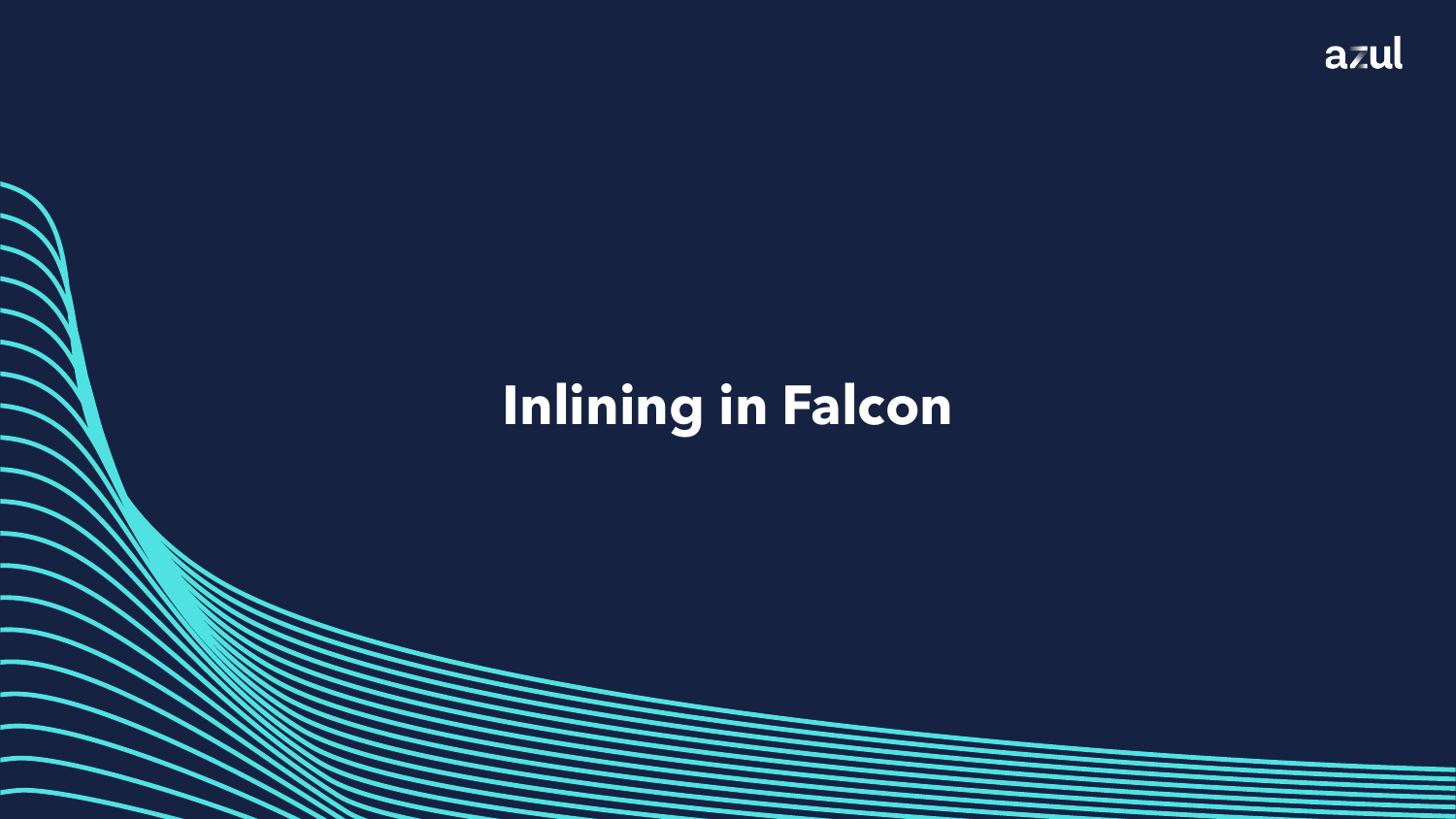## **Compilation model in Falcon**

- Compilation unit one Java method
- VM requests a compilation of one method and expects to get native code for this method
- The result of the compilation can inline other methods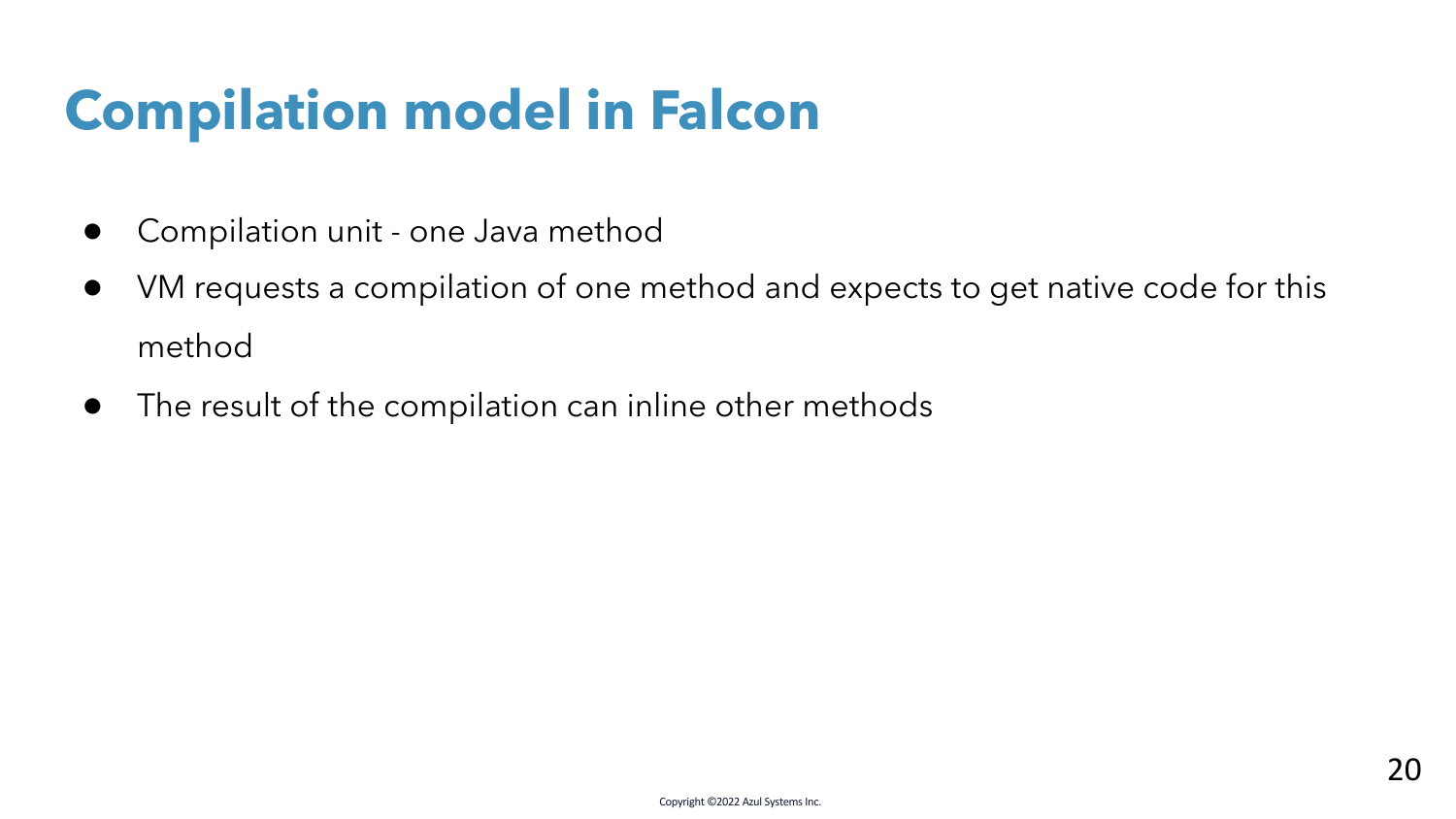### **On demand generation of inline candidates**

- We start with one function in the module
	- The method requested by the VM
- If we want to inline we need to request the inlining candidate from the VM
	- VM will parse Java bytecode and generate the LLVM IR
	- We import the new function into our module and can now inline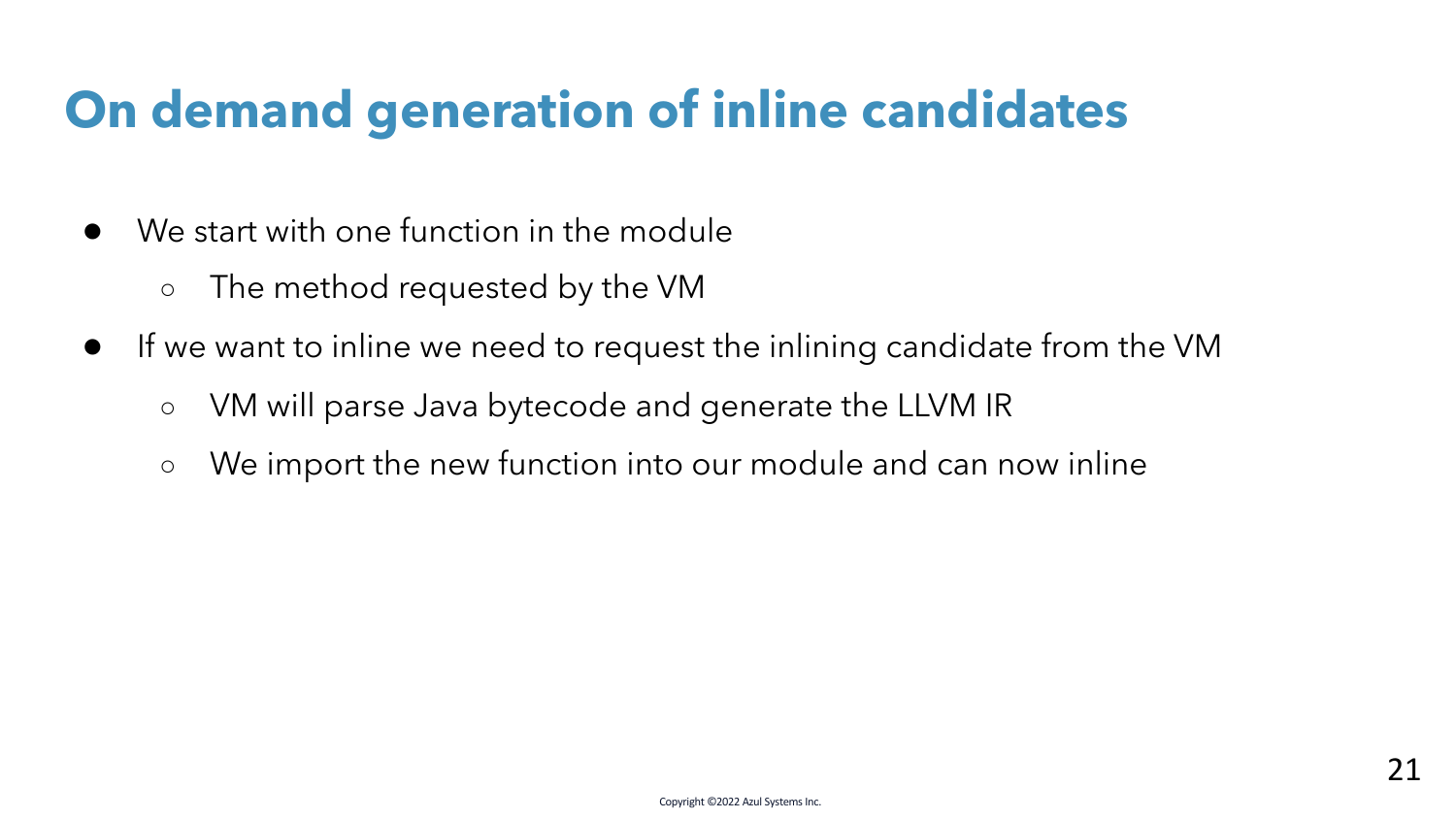### **On demand generation of inline candidates**

- The full call graph is not available
- We dynamically explore the call graph of functions reachable from the top-level
- Bottom-up inlining is problematic
- Top-down traversal is very straight forward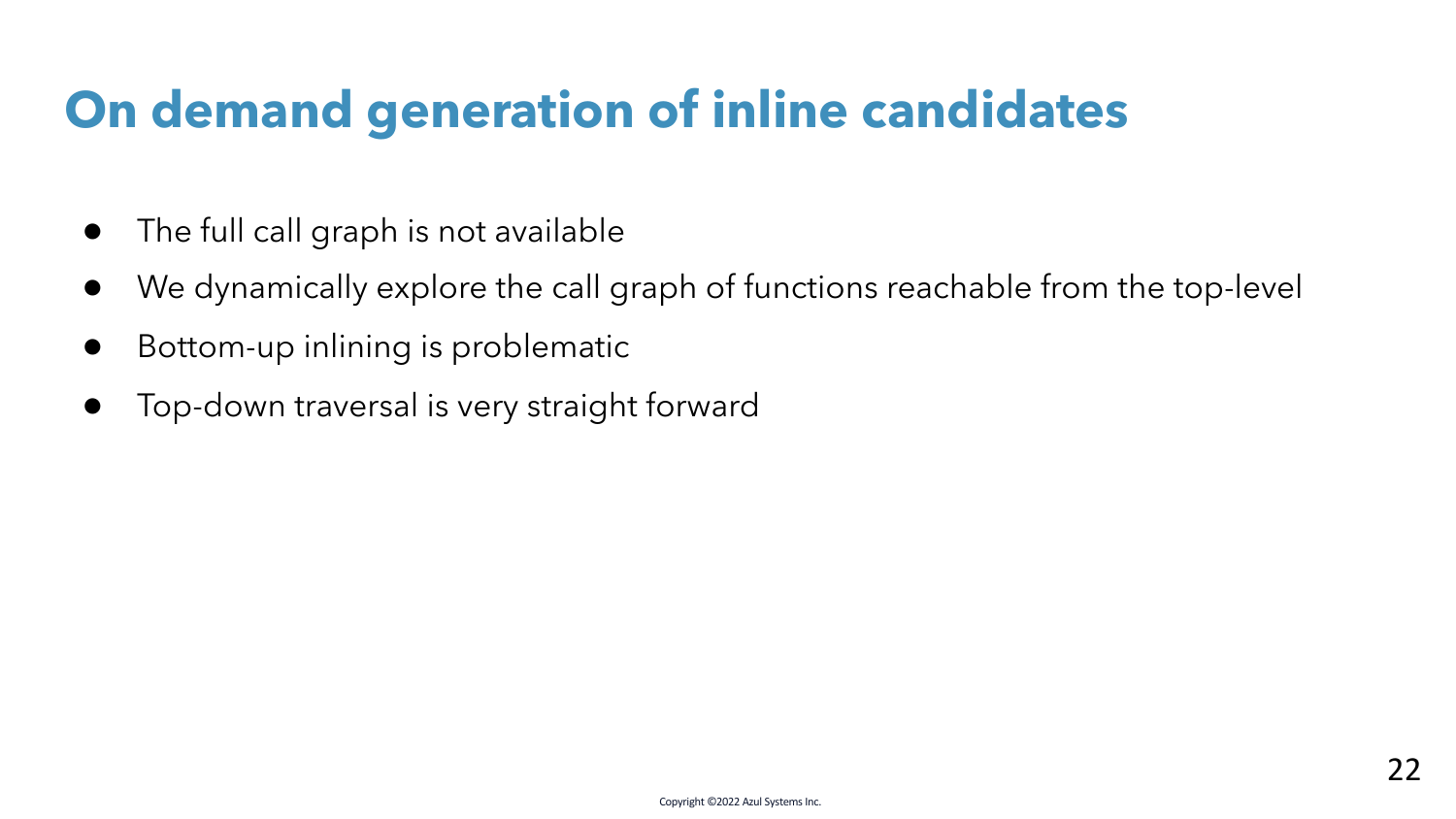- Initialize the worklist with all call sites in the top-level function
- $\bullet$  For each call site in the worklist
	- Generate candidate
	- Simplify candidate
	- Consider for inlining using **InlineCost** 
		- If inlined add new inlined calls into the worklist

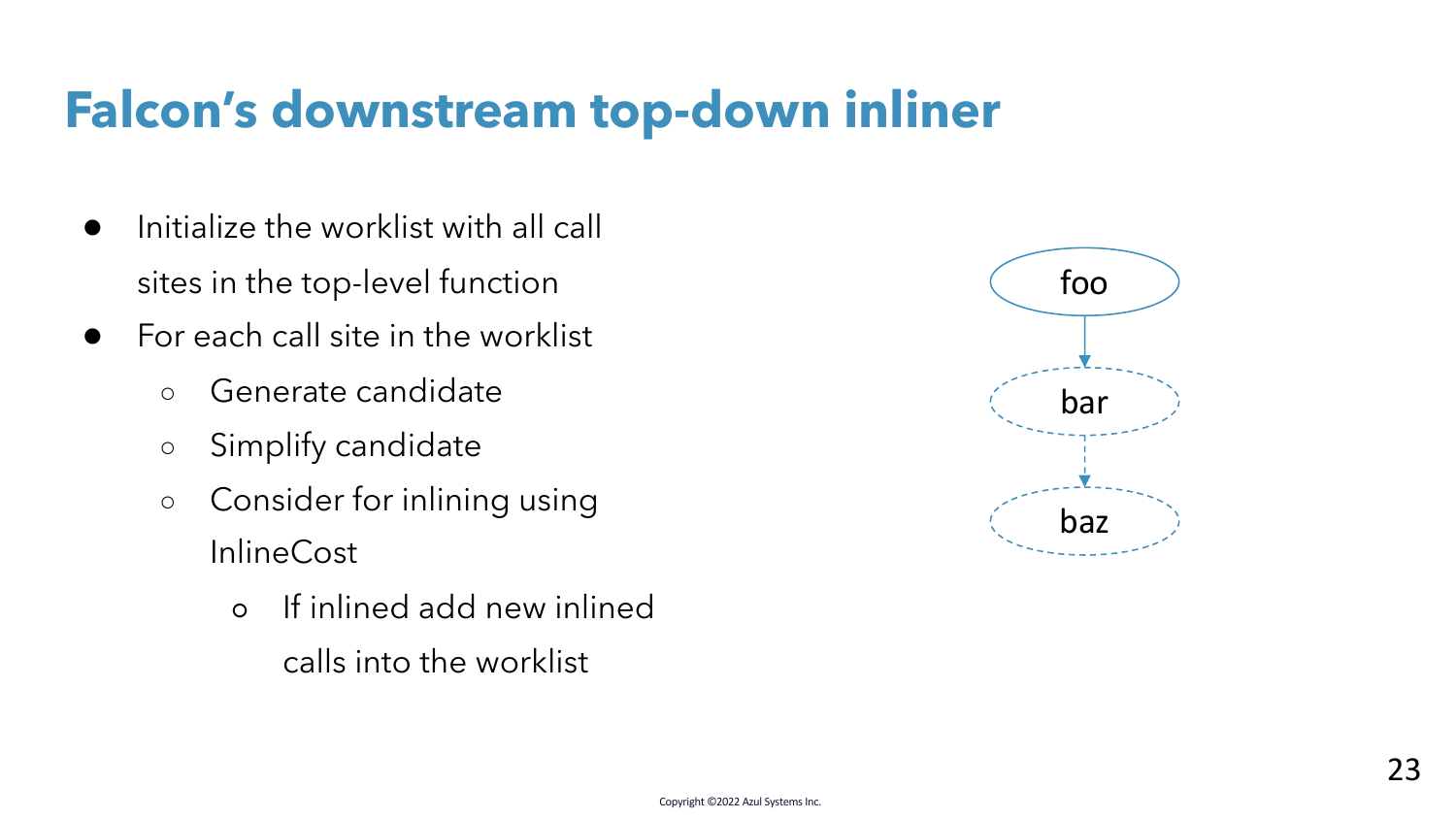- Initialize the worklist with all call sites in the top-level function
- $\bullet$  For each call site in the worklist
	- **Generate candidate**
	- **Simplify candidate**
	- Consider for inlining using **InlineCost** 
		- If inlined add new inlined calls into the worklist

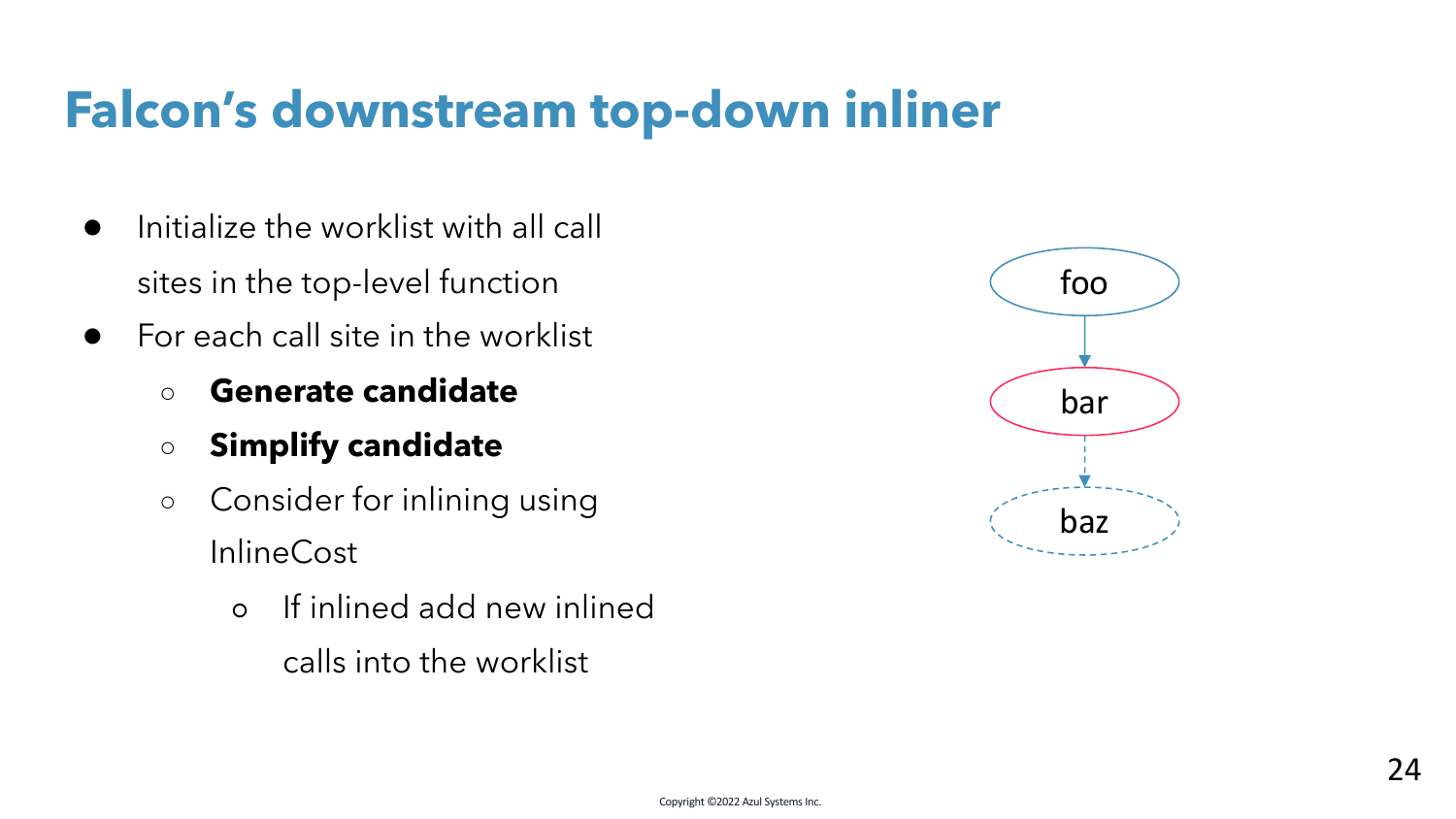- Initialize the worklist with all call sites in the top-level function
- $\bullet$  For each call site in the worklist
	- Generate candidate
	- Simplify candidate
	- **Consider for inlining using InlineCost**
		- If inlined add new inlined calls into the worklist

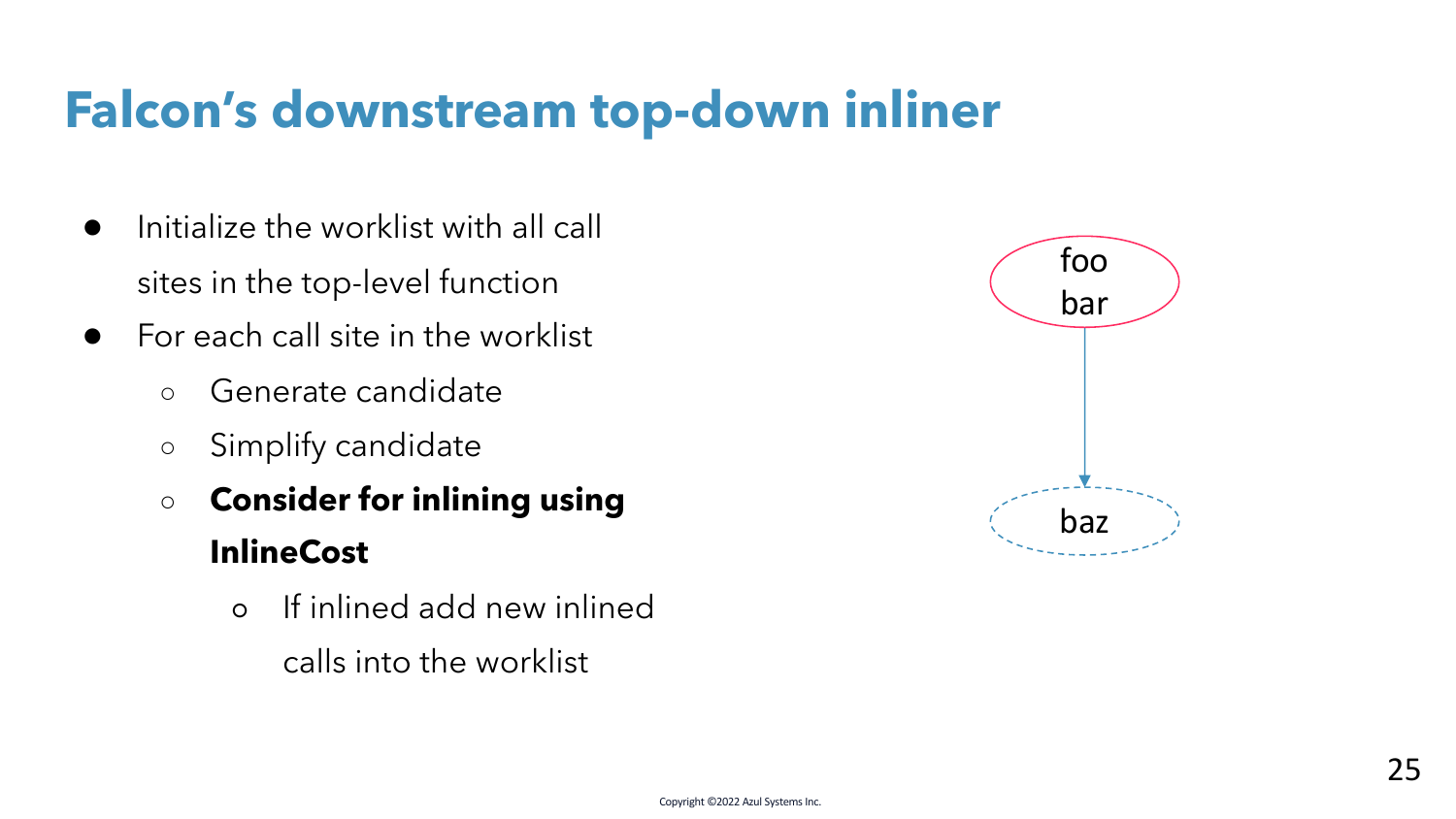- Initialize the worklist with all call sites in the top-level function
- $\bullet$  For each call site in the worklist
	- **Generate candidate**
	- **Simplify candidate**
	- Consider for inlining using InlineCost
		- If inlined add new inlined calls into the worklist

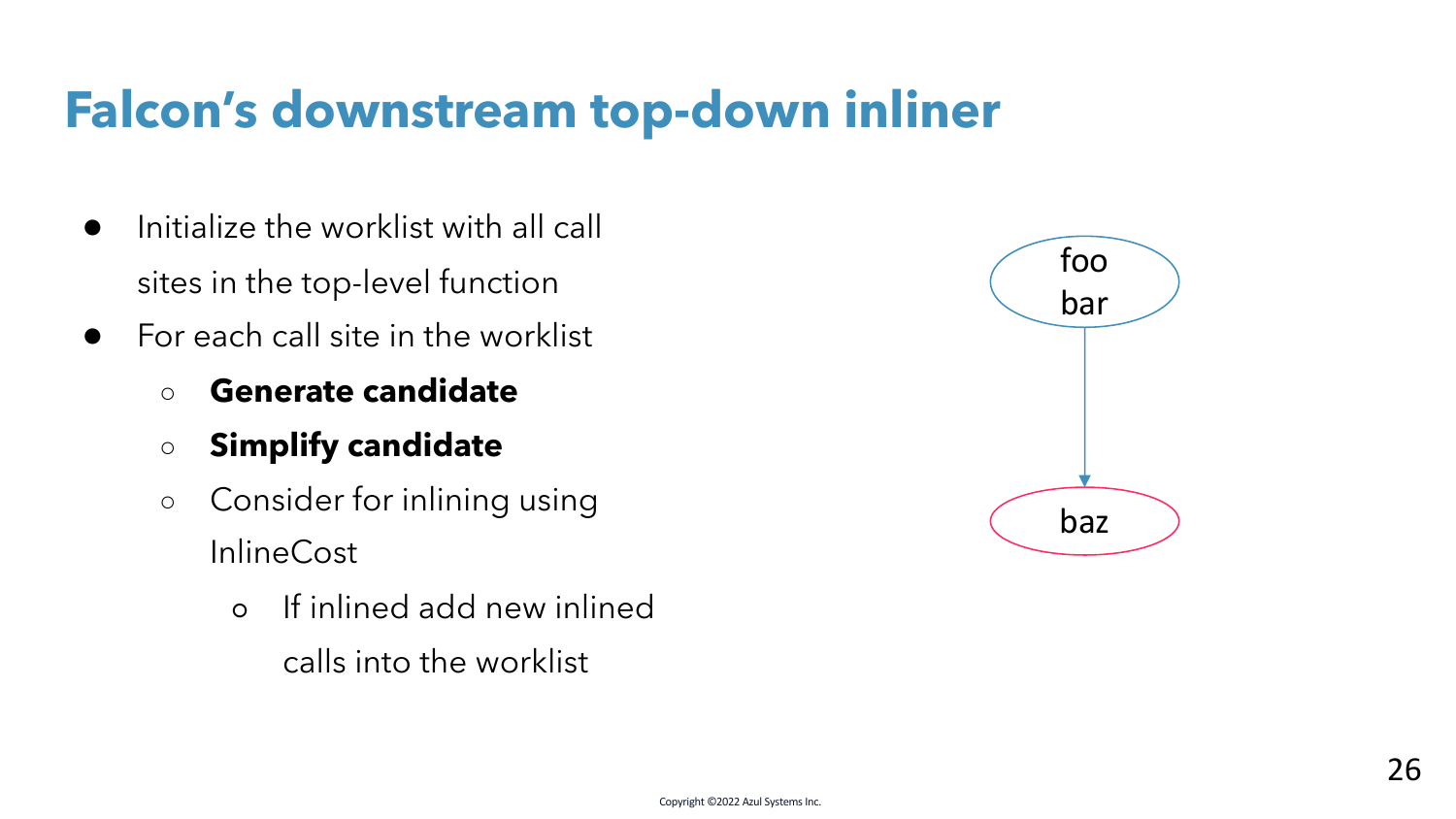- Initialize the worklist with all call sites in the top-level function
- $\bullet$  For each call site in the worklist
	- Generate candidate
	- Simplify candidate
	- **Consider for inlining using InlineCost**
		- If inlined add new inlined calls into the worklist

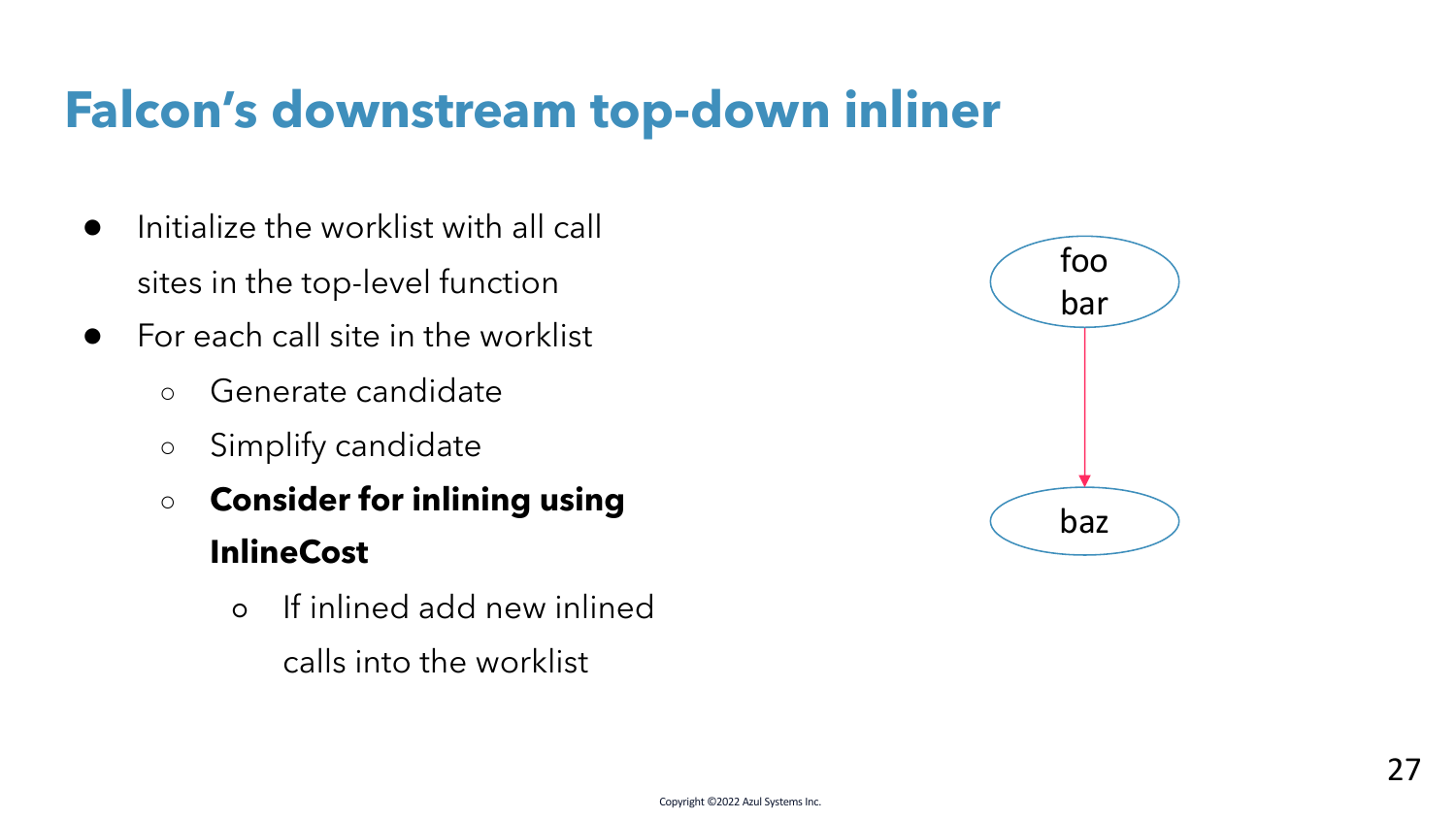- Iterate inlining and simplifications on the top-level function until the fixed point
- Simplifications in the top-level function can open new opportunities for inlining
	- devirtualization
	- improved information about arguments

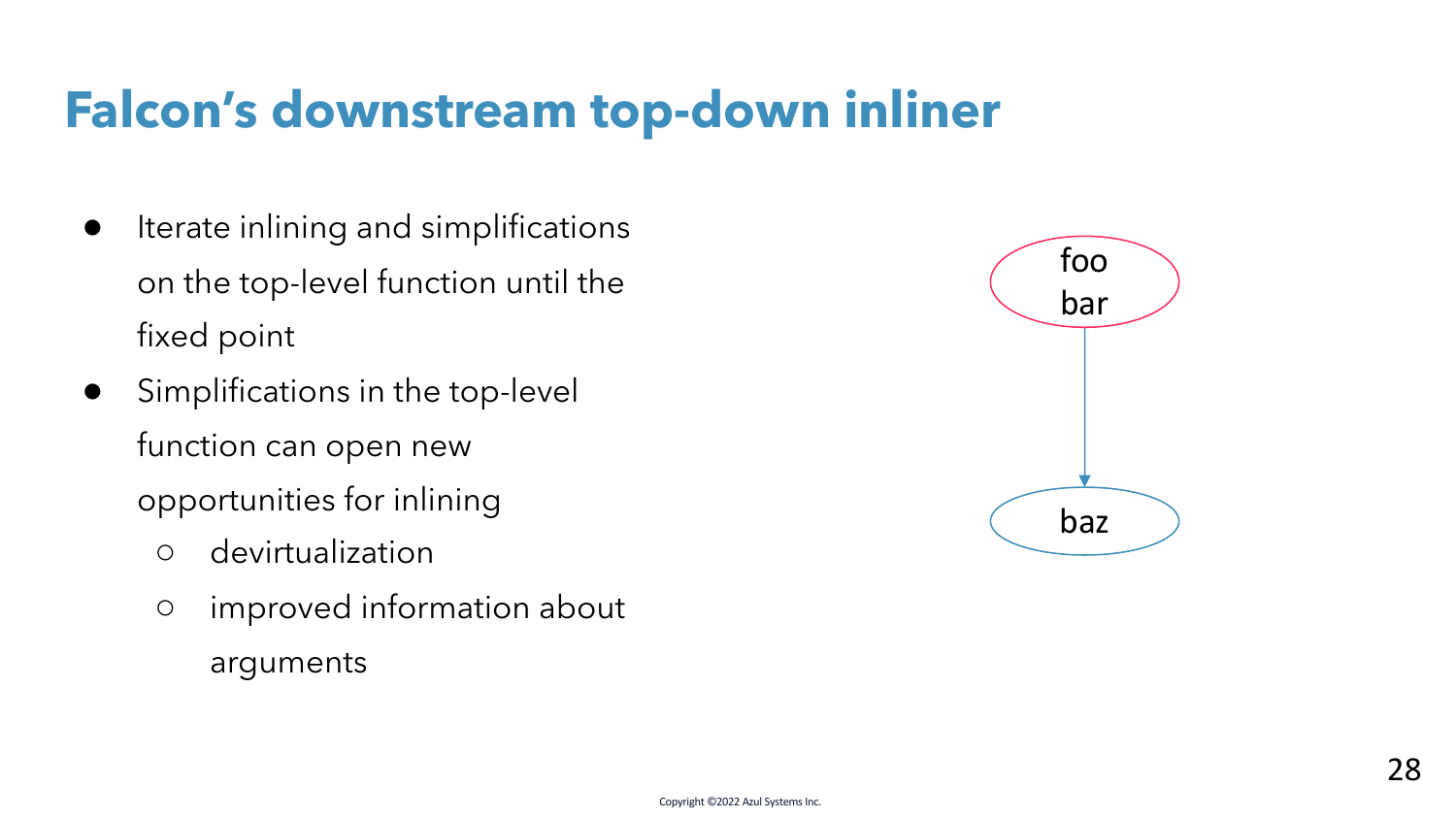

- We've implemented a downstream top-down inliner
- On-demand generation of candidates
- Iterative application of inlining and simplifications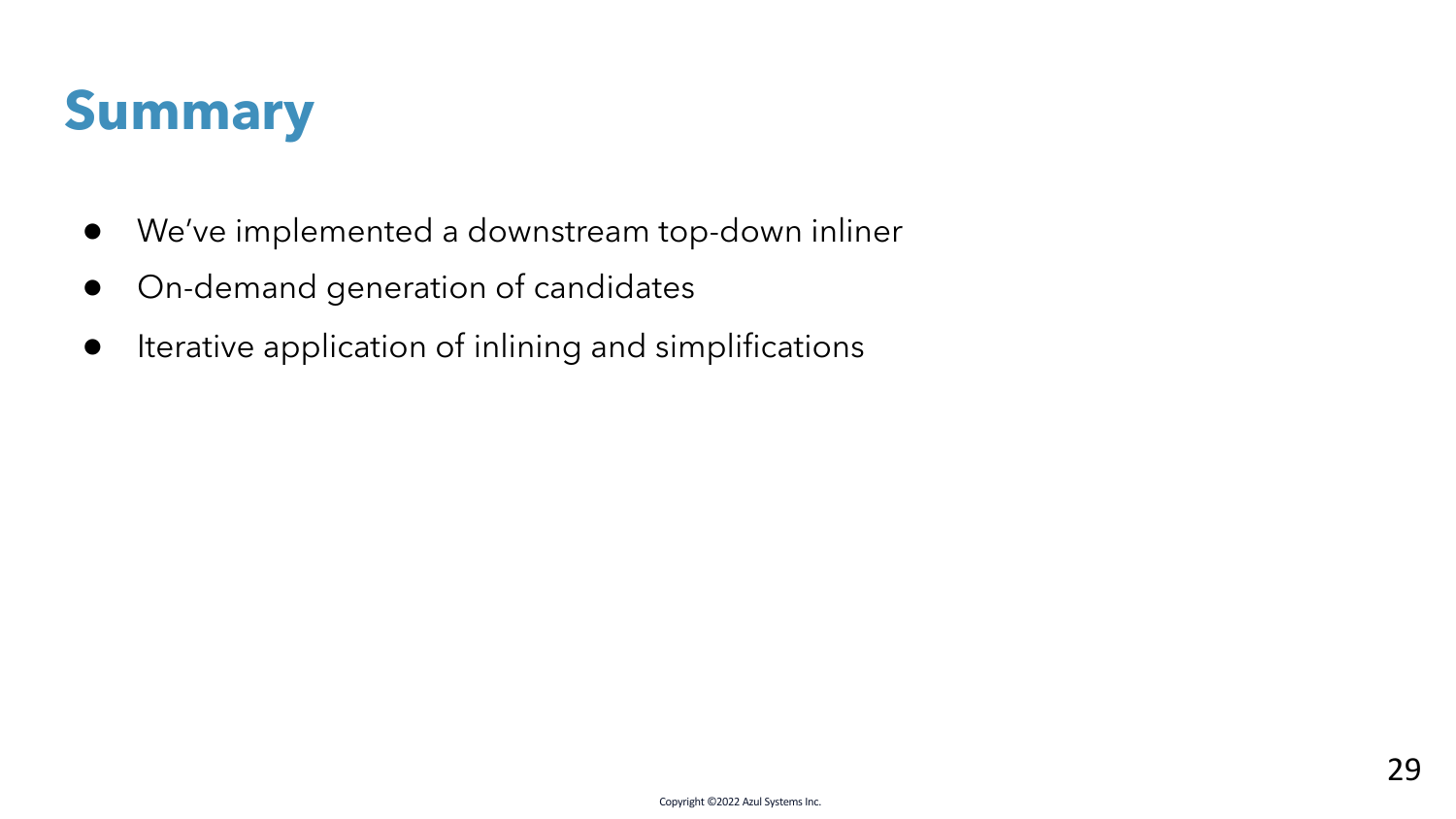## **Total budget and prioritization**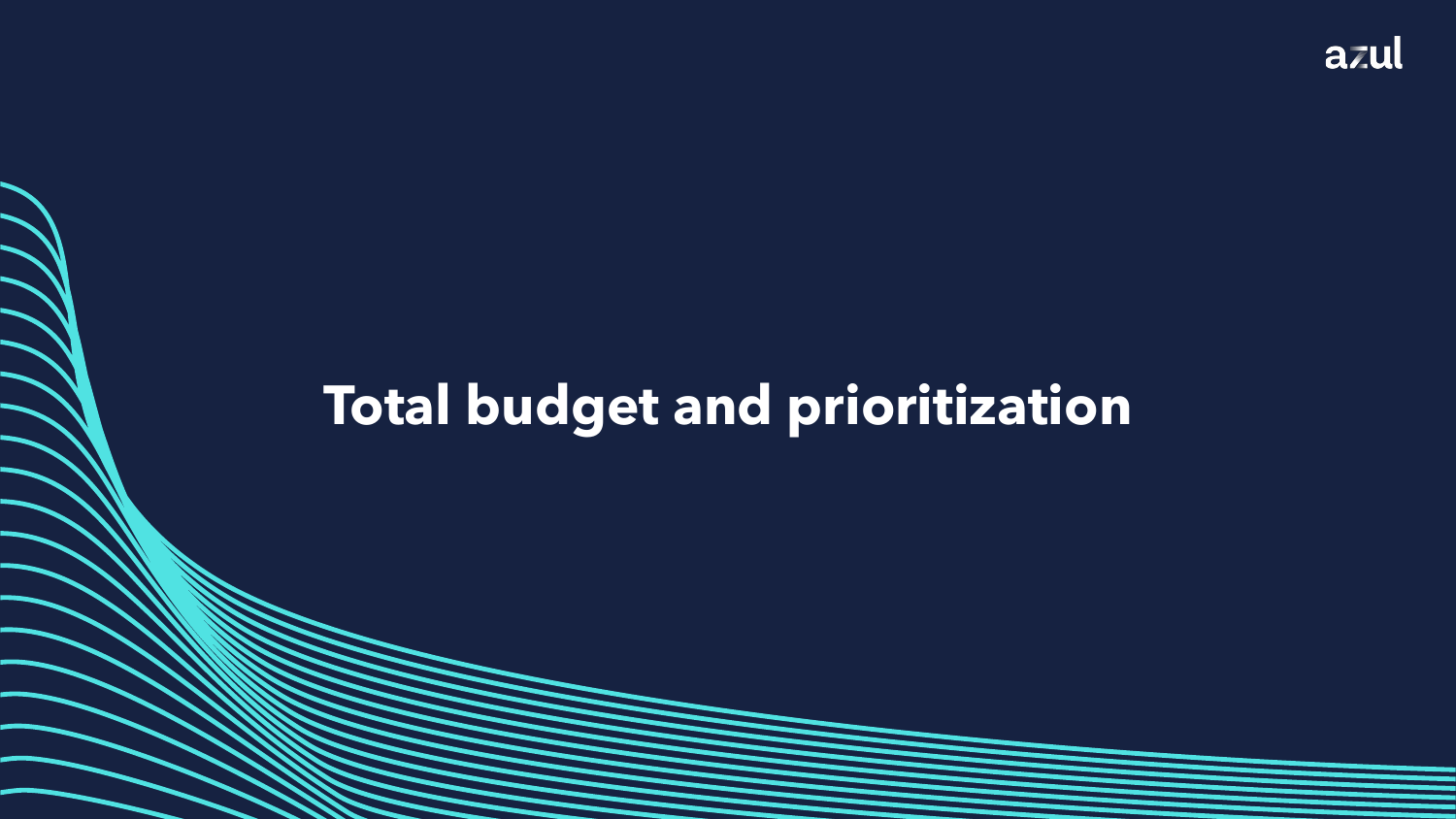## **Top-level function size blow up**

- Top-down inlining makes it possible to blow up the size of the top-level function
	- InlineCost decisions are local
	- Iterative application of reasonable local decisions can result in overinlining
- Less of an issue for bottom-up inlining
	- As a bottom-up inliner progresses up the call graph, it increases the size of functions
	- This, in turn, prevents their inlining further up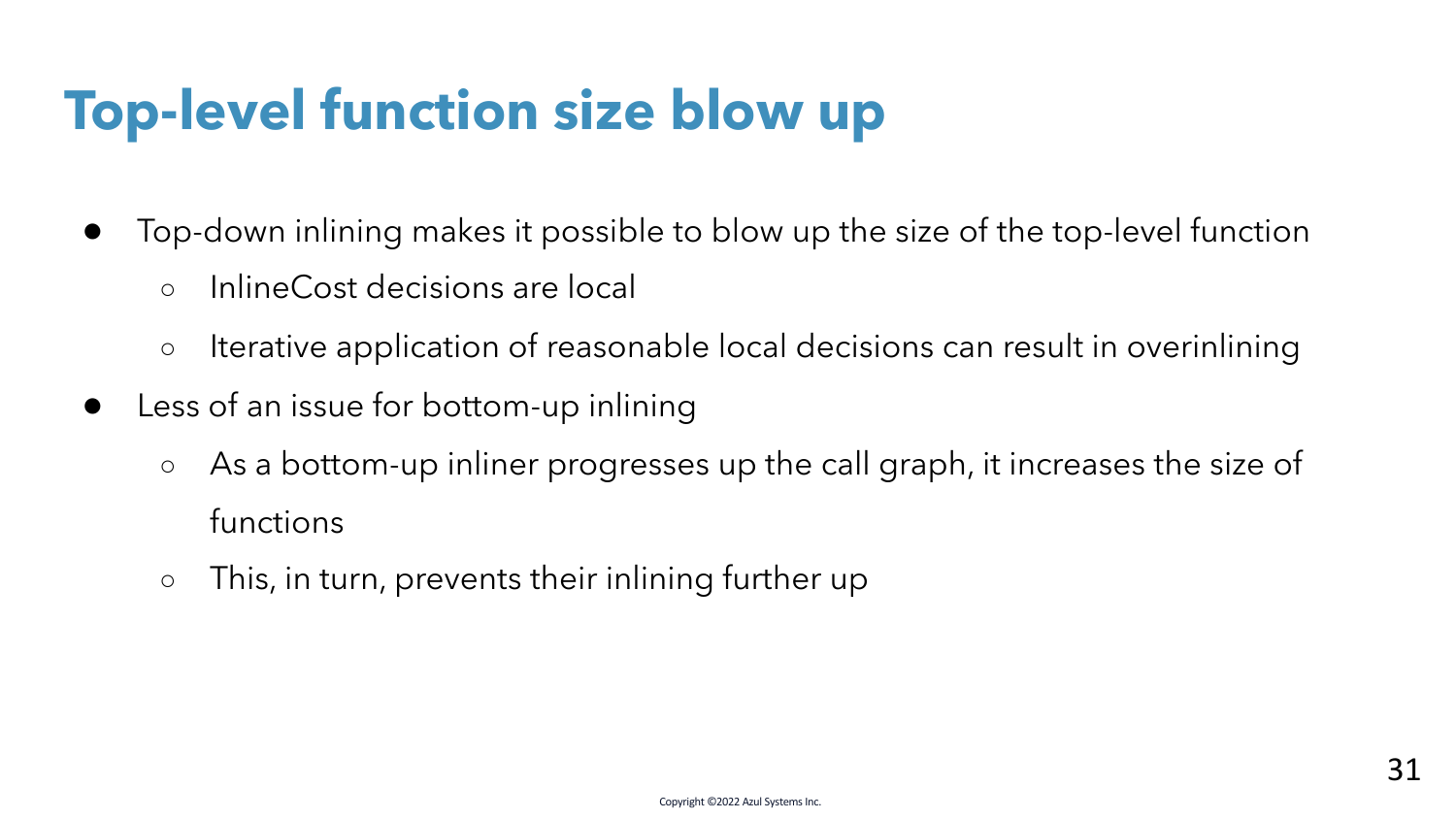## **Total budget for inlining**

- We introduced a total budget for inlining into the top-level function
- With total budget the order of inlining becomes important
	- Can waste our budget on non-beneficial calls and not be able to inline beneficial calls later
- We need prioritization of call sites and a universal measure of inlining "goodness"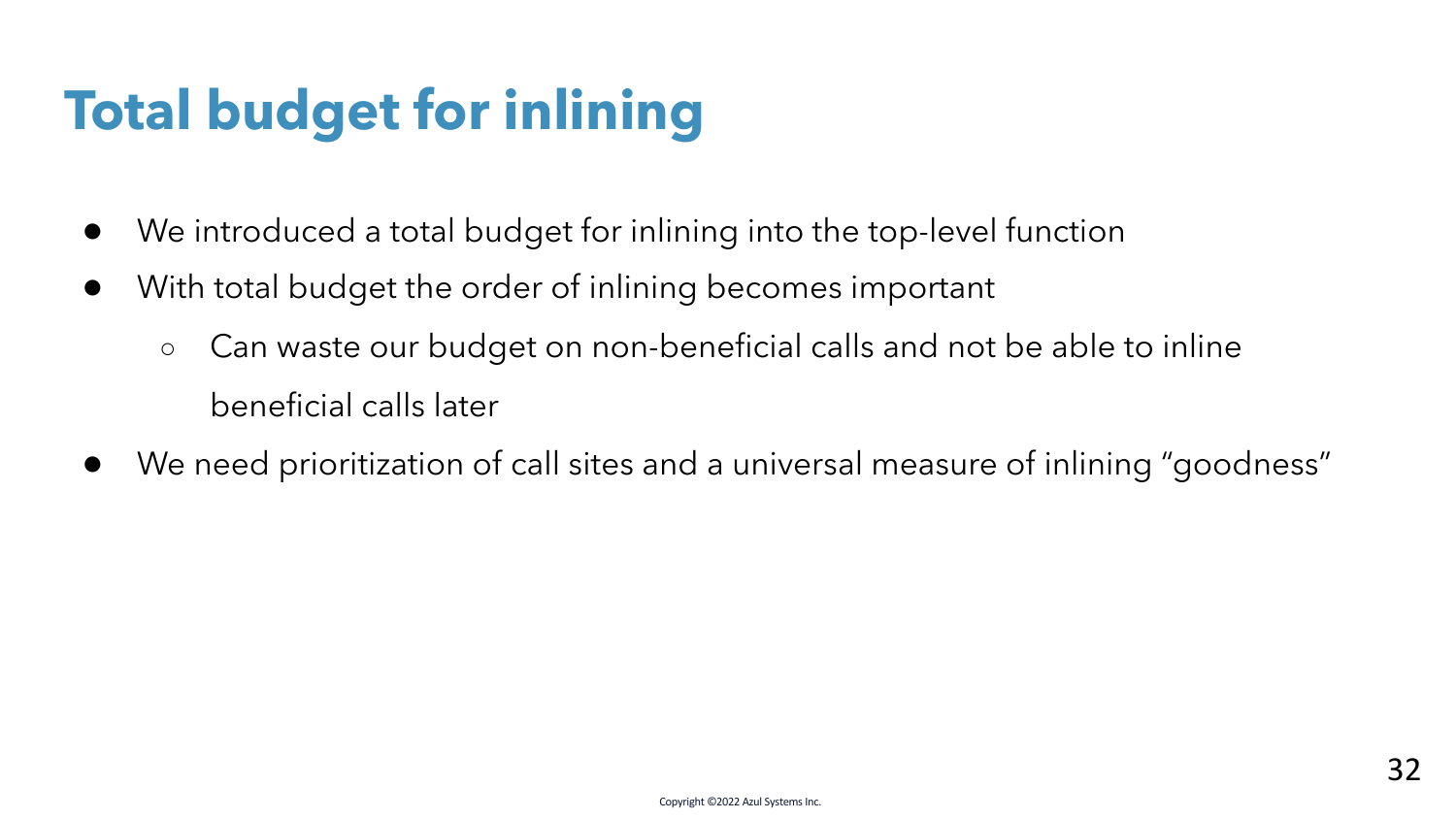

- We already have cost computed by InlineCost
- This is not enough for good prioritization
	- A large callee can be more beneficial to inline
	- E.g., out of these two we should prefer the former
		- a large callee in a hot loop that enables a devirtualization opportunity once inlined
		- small callee on a cold code path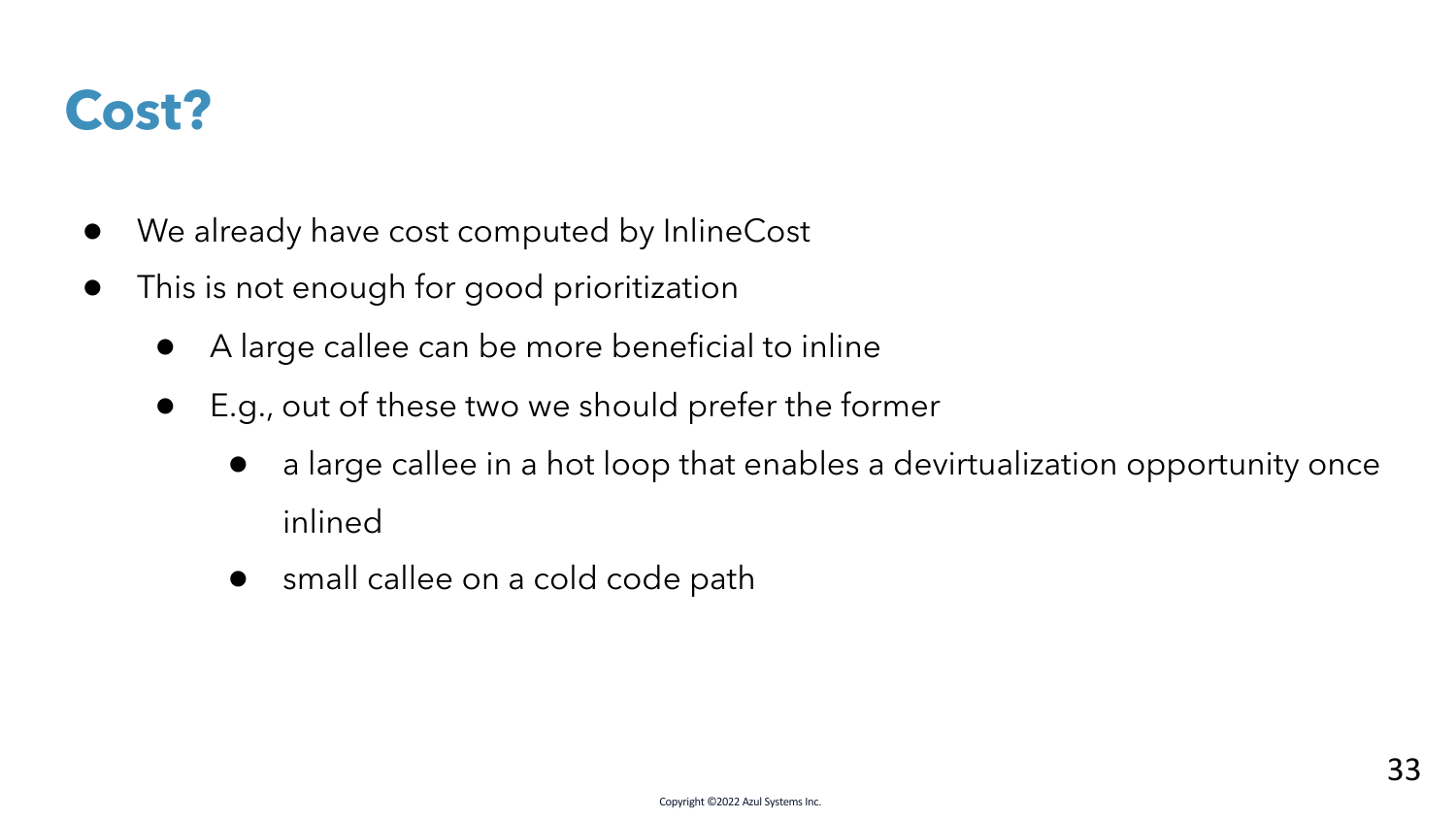## **Cost/benefit analysis**

- We introduced an explicit measure of benefits and prioritize by benefit/cost ratio
- Benefits are computed by a downstream part of InlineCost
- It is based on InlineCost bonuses
	- Benefit is the sum of all the bonuses we've given
	- We've added multiple bonuses for Java-specific optimizations
- It is NOT based on cost/benefit analysis in upstream InlineCost
	- There is no good reason for us to have a separate implementation
	- Ideally, we want to merge our cost/benefit analysis with the one upstream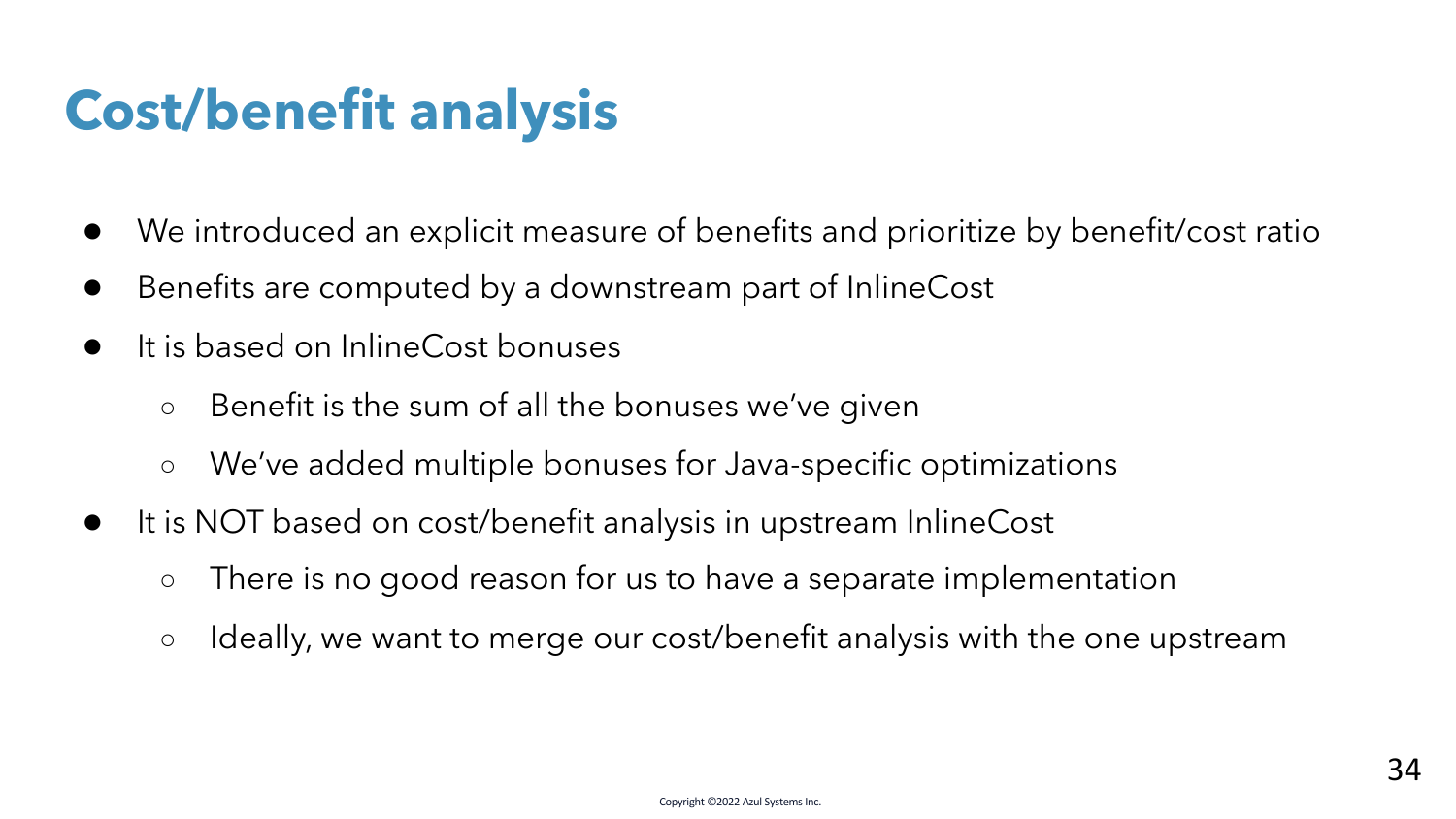## **Performance impact – disabled total budget**

- Renaissance Suite v0.11
	- 25 workloads
- Azul Prime JVM JDK 8, dev ToT build
- Intel Skylake 4 core machine
- **Total compile time +76%**
- **Geomean of scores**

**-3.1%**

Disabled total budget score impact

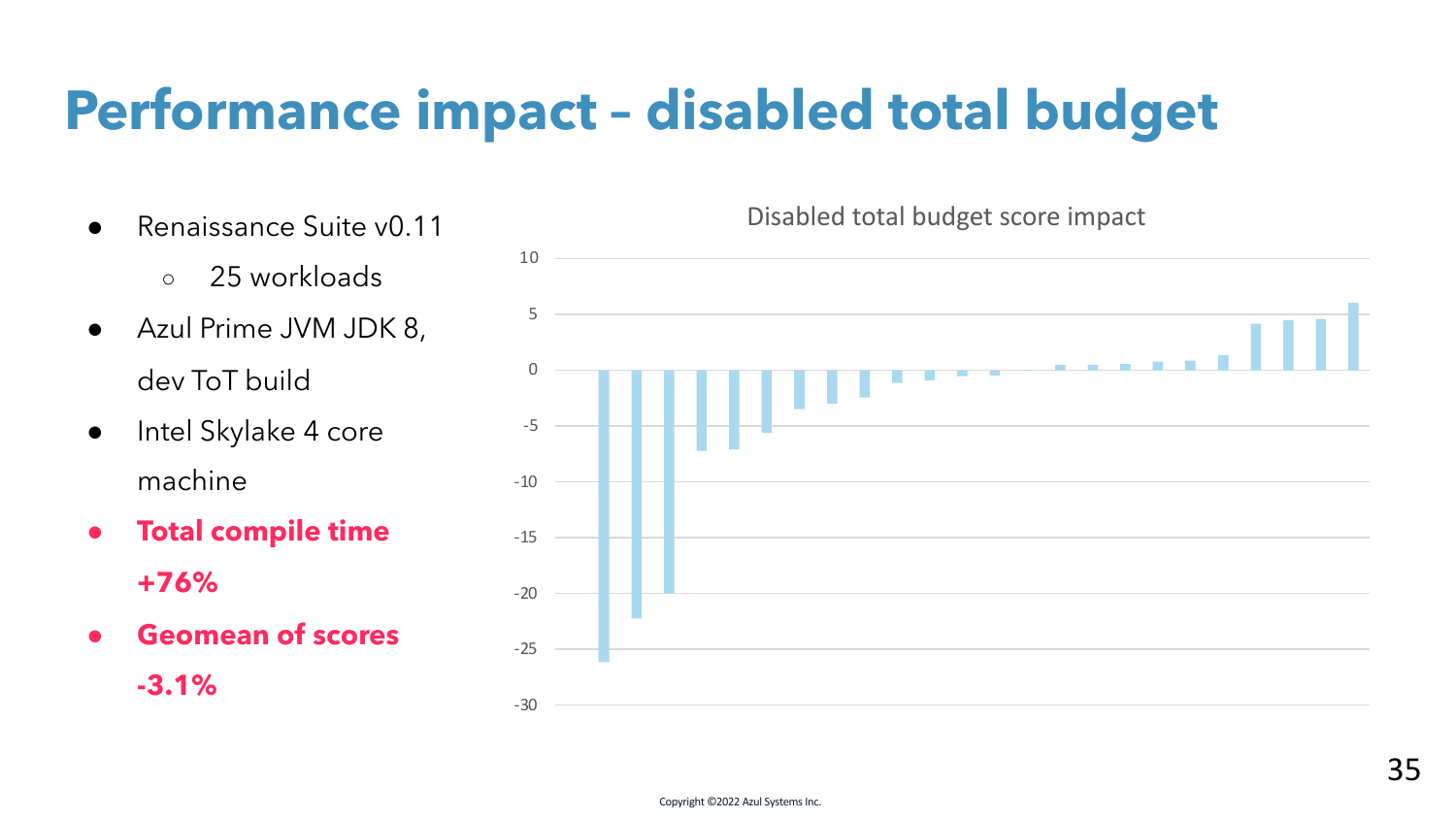

- Doing top-down inlining requires a total budget for the top-level function
- Total budget requires prioritization
- We introduced an explicit notion of benefits
	- o Based on InlineCost bonuses
- Prioritize by benefit/cost ratio
	- o Helps us avoid bad inlining when we exhaust the budget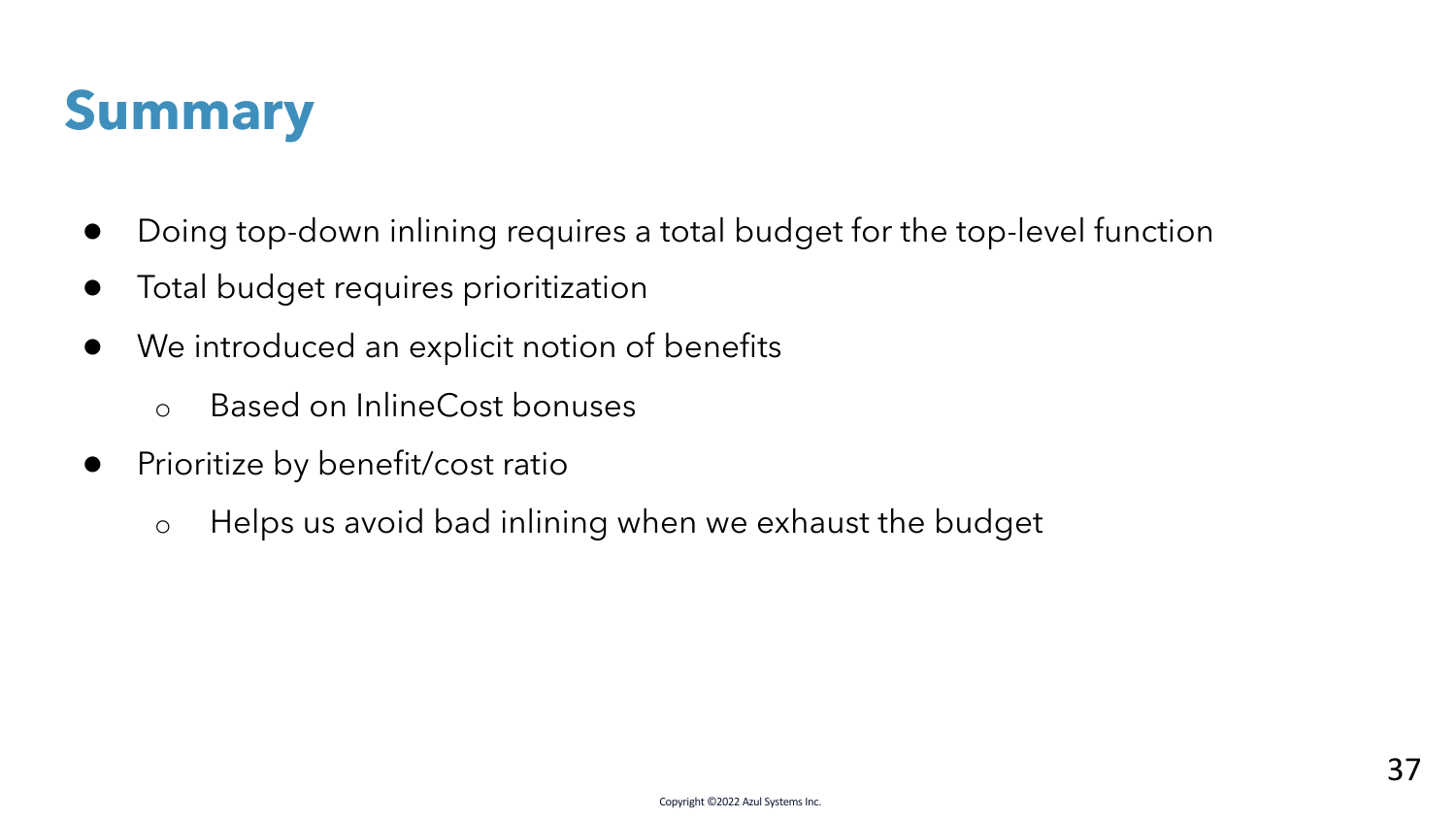### **Top-down vs bottom-up**

Copyright ©2022 Azul Systems Inc.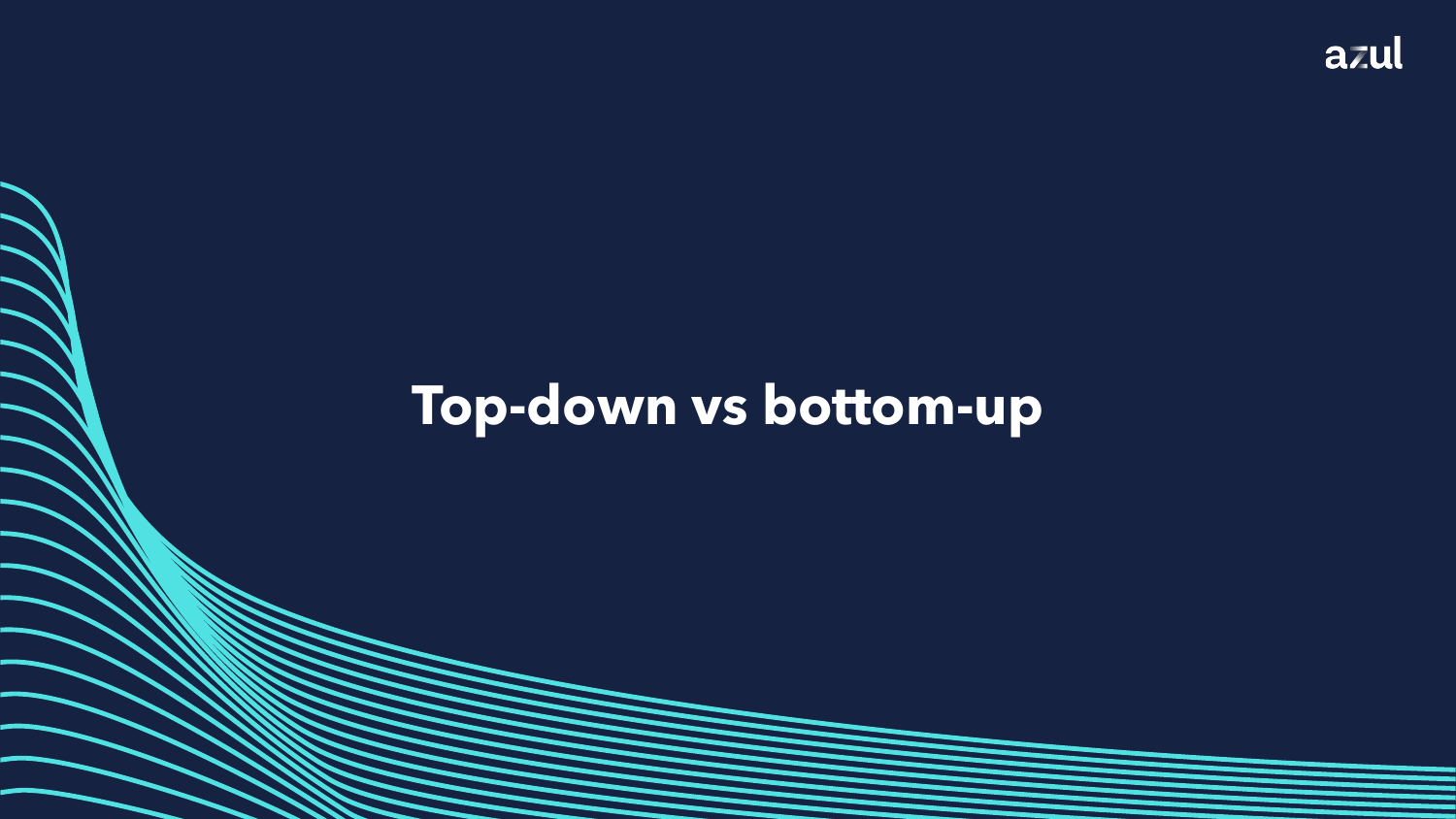## **Top-down vs bottom-up inlining**

- Doing pure top-down we lose some benefits of bottom-up inlining
- Bottom-up inliner is looking at fully simplified candidates
	- Sees more context and more simplification opportunities
- Trivial functions like getters/setters obscure these opportunities

```
int foo() {
  return bar(5);
}
int bar(int x) {
  return x + baz();
}
int baz() {
  return 5;
}
```
Looking top-down, we can't see the constant folding opportunity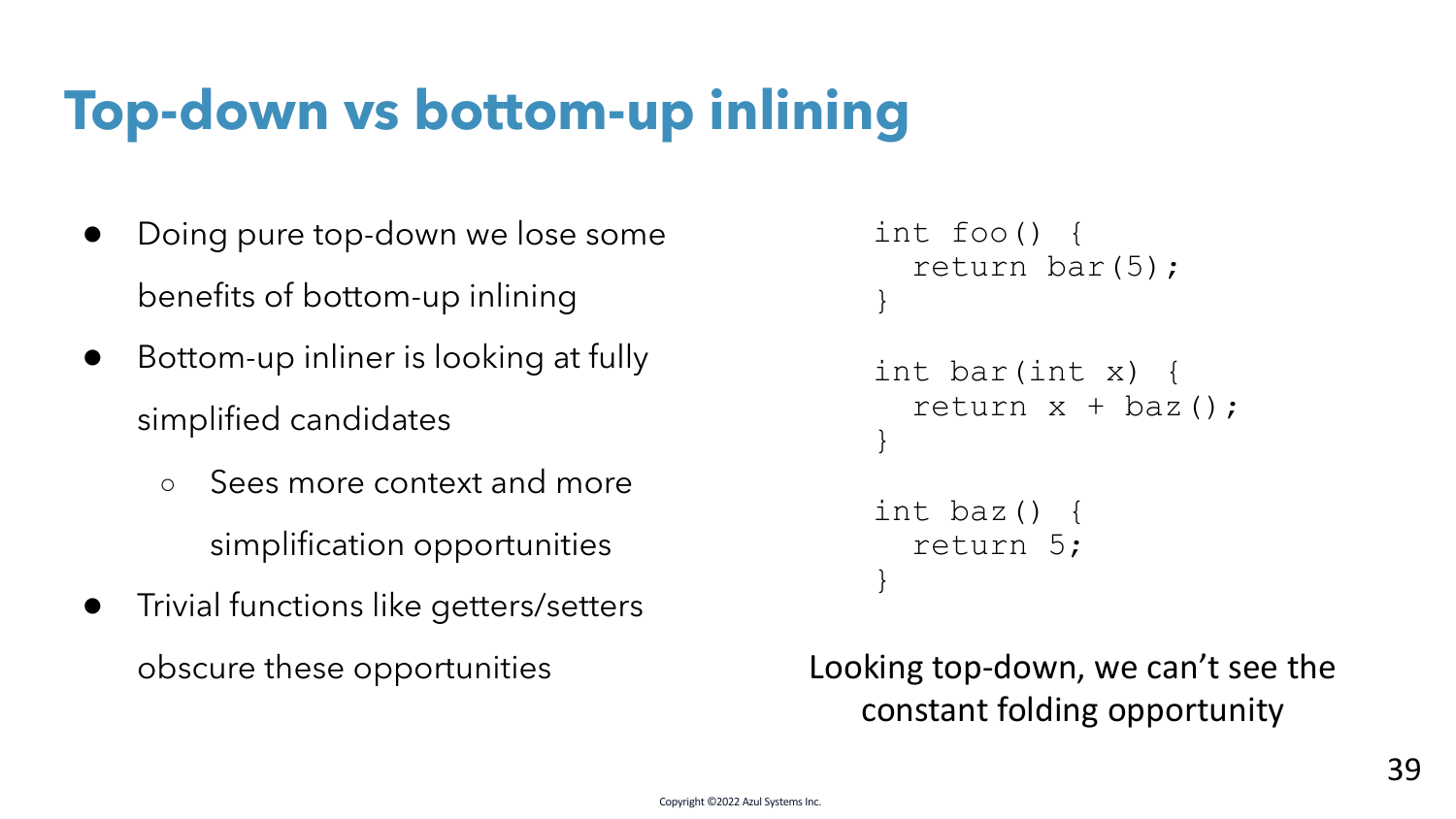## **Top-down vs bottom-up inlining**

- Doing pure top-down we lose some benefits of bottom-up inlining
- Bottom-up inliner is looking at fully simplified candidates
	- Sees more context and more simplification opportunities
- Trivial functions like getters/setters obscure these opportunities

```
int foo() {
  return bar(5);
}
int bar(int x) {
  return x + 5;
}
int baz() {
  return 5;
}
```
Inlining bottom-up, the constant folding opportunity becomes apparent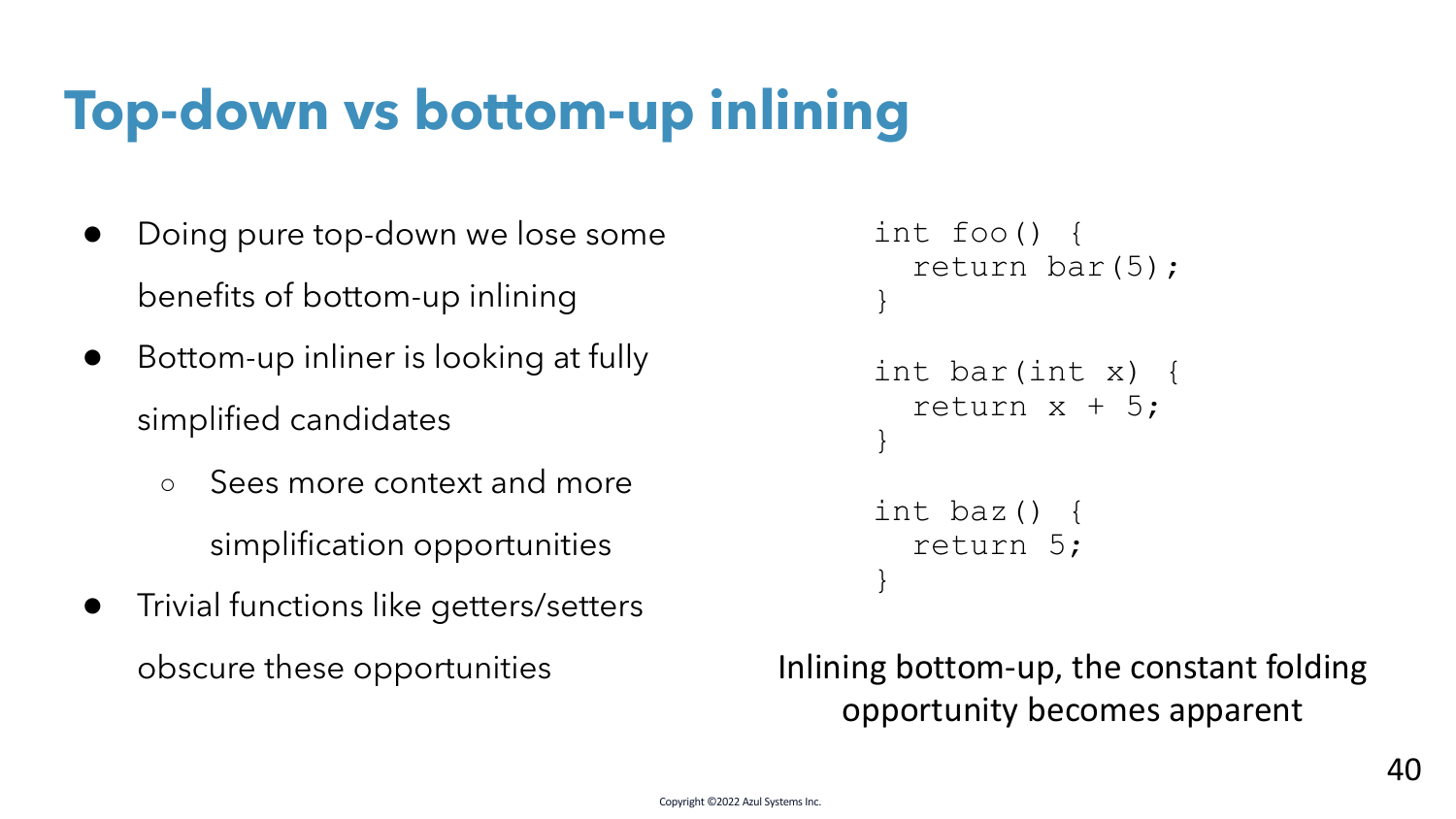- We do limited form of bottom-up inlining
- We recursively apply the top-down inliner during simplifications of the candidates
- Effectively, we pregenerate 2 levels of the call graph and run bottom-up inlining

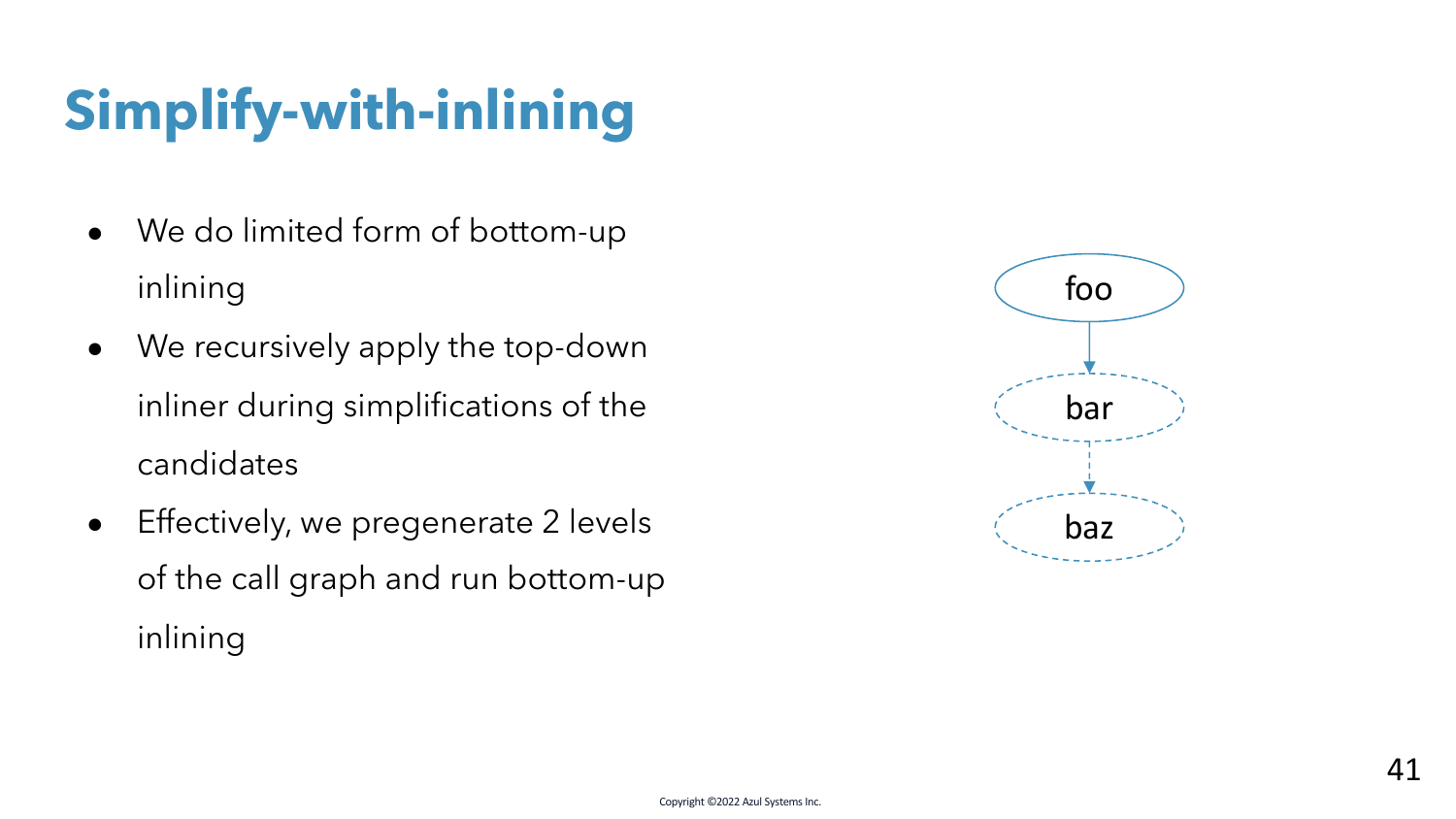- We do limited form of bottom-up inlining
- We recursively apply the top-down inliner during simplifications of the candidates
- Effectively, we pregenerate 2 levels of the call graph and run bottom-up inlining



#### Simplifying bar, we inline baz into it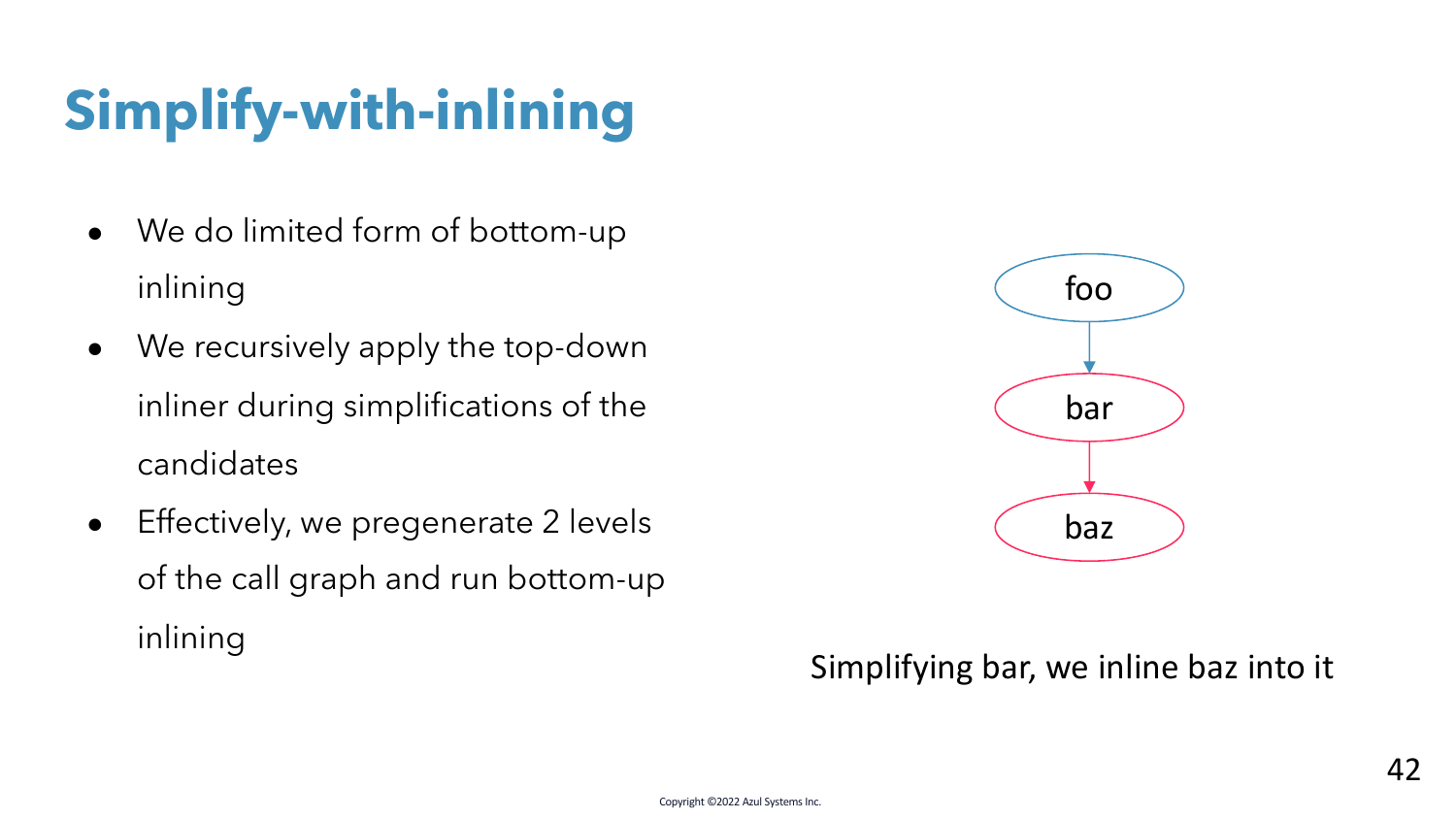- We do limited form of bottom-up inlining
- We recursively apply the top-down inliner during simplifications of the candidates
- Effectively, we pregenerate 2 levels of the call graph and run bottom-up inlining



#### Simplifying bar, we inline baz into it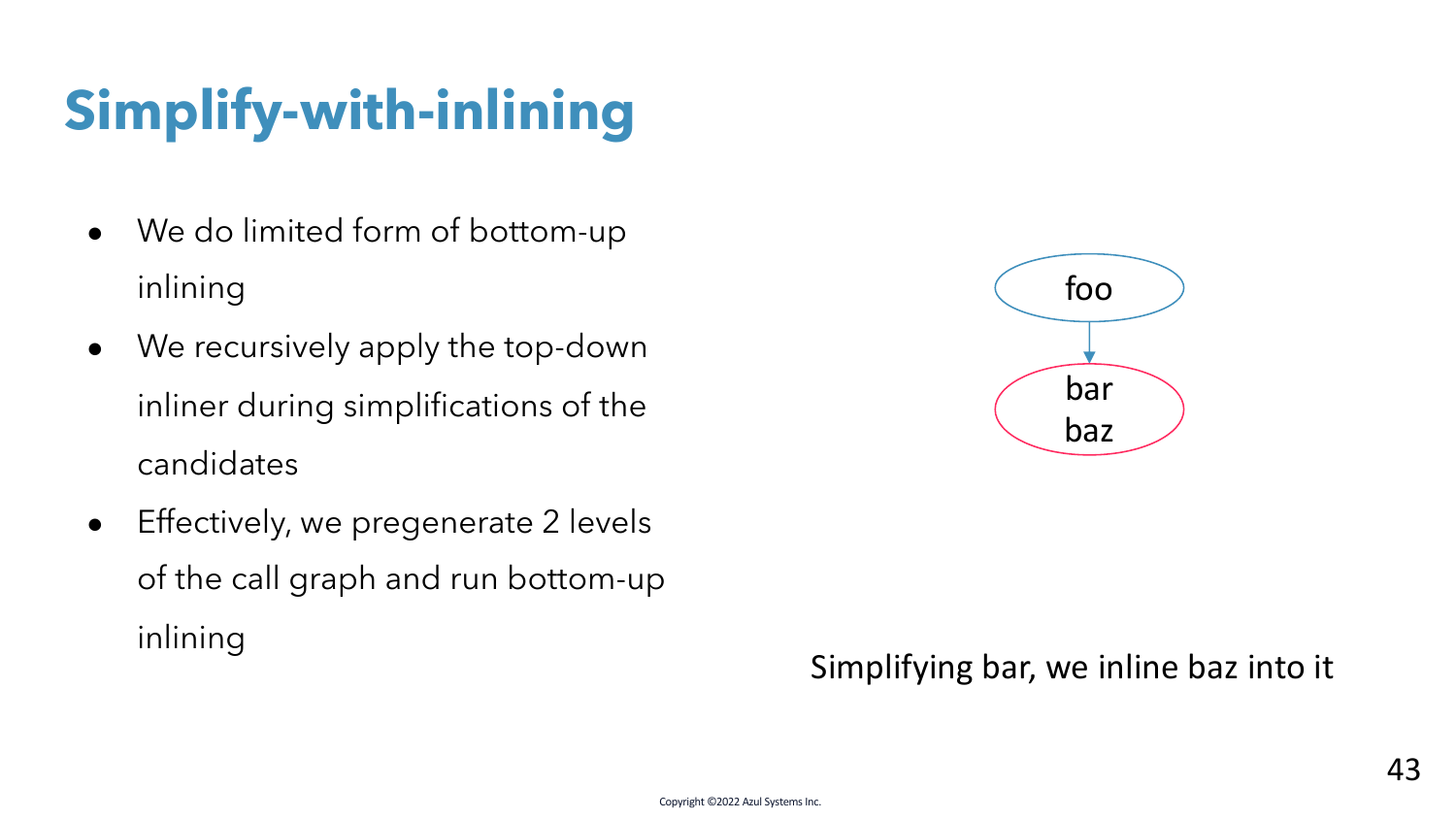- This gives us more context in the candidates
	- Enables more simplifications
	- Makes InlineCost able to recognize more simplifications after inlining
- Mitigates the situation when we need to look through several levels of inlining to see benefits

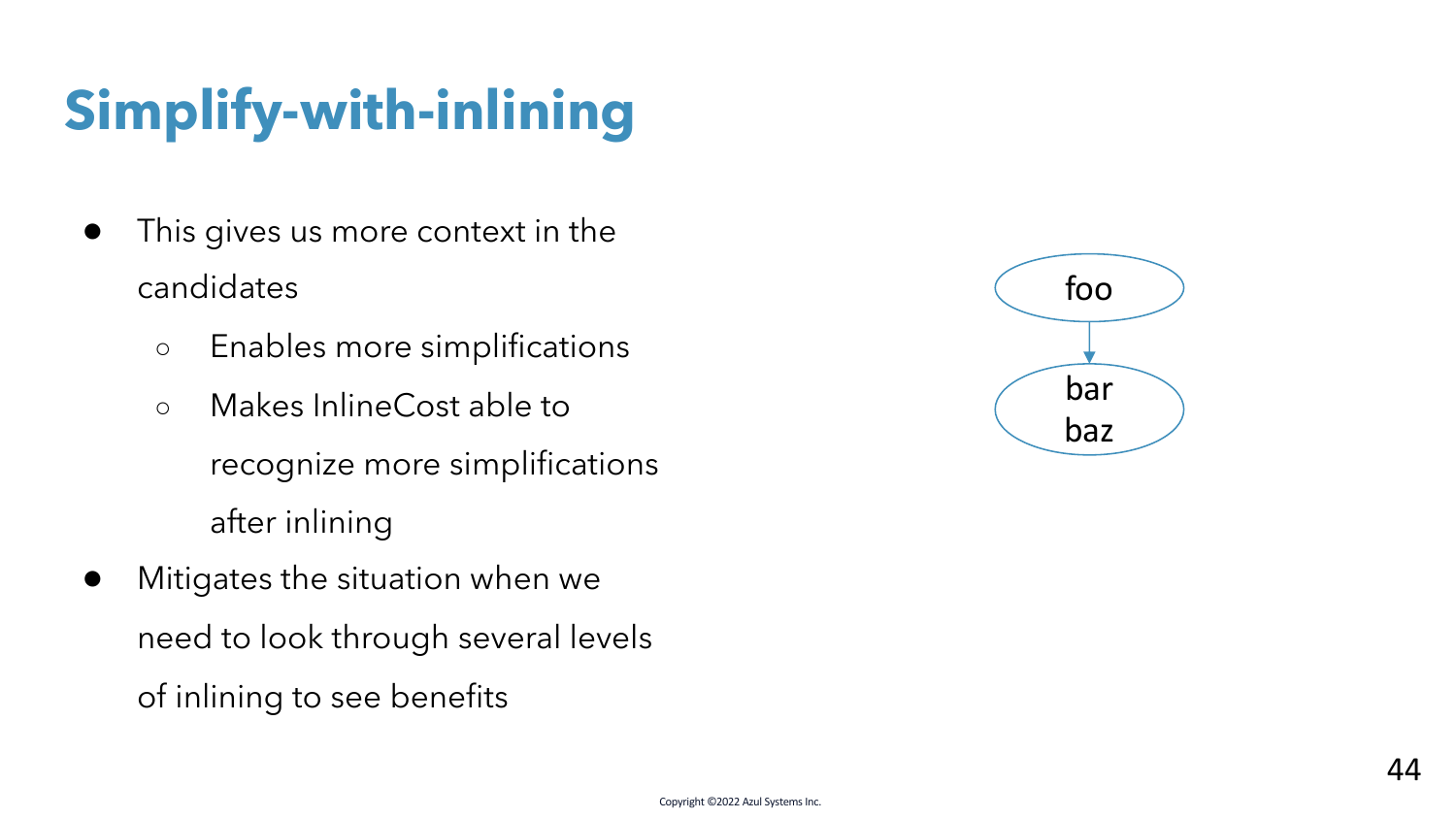## **Inlining policy for inlining into candidates**

● Trade-offs of inlining into candidates:

Exposes more context in the candidate Inflates the candidate and prevents its inlining Wastes compile-time if candidate is not inlined

- Our policy
	- $\circ$  We use InlineCost analysis with small threshold = 45
	- For context, default inline threshold is 225
- View this inlining as canonicalization
	- Getting rid of trivial methods, like getters/setters/wrappers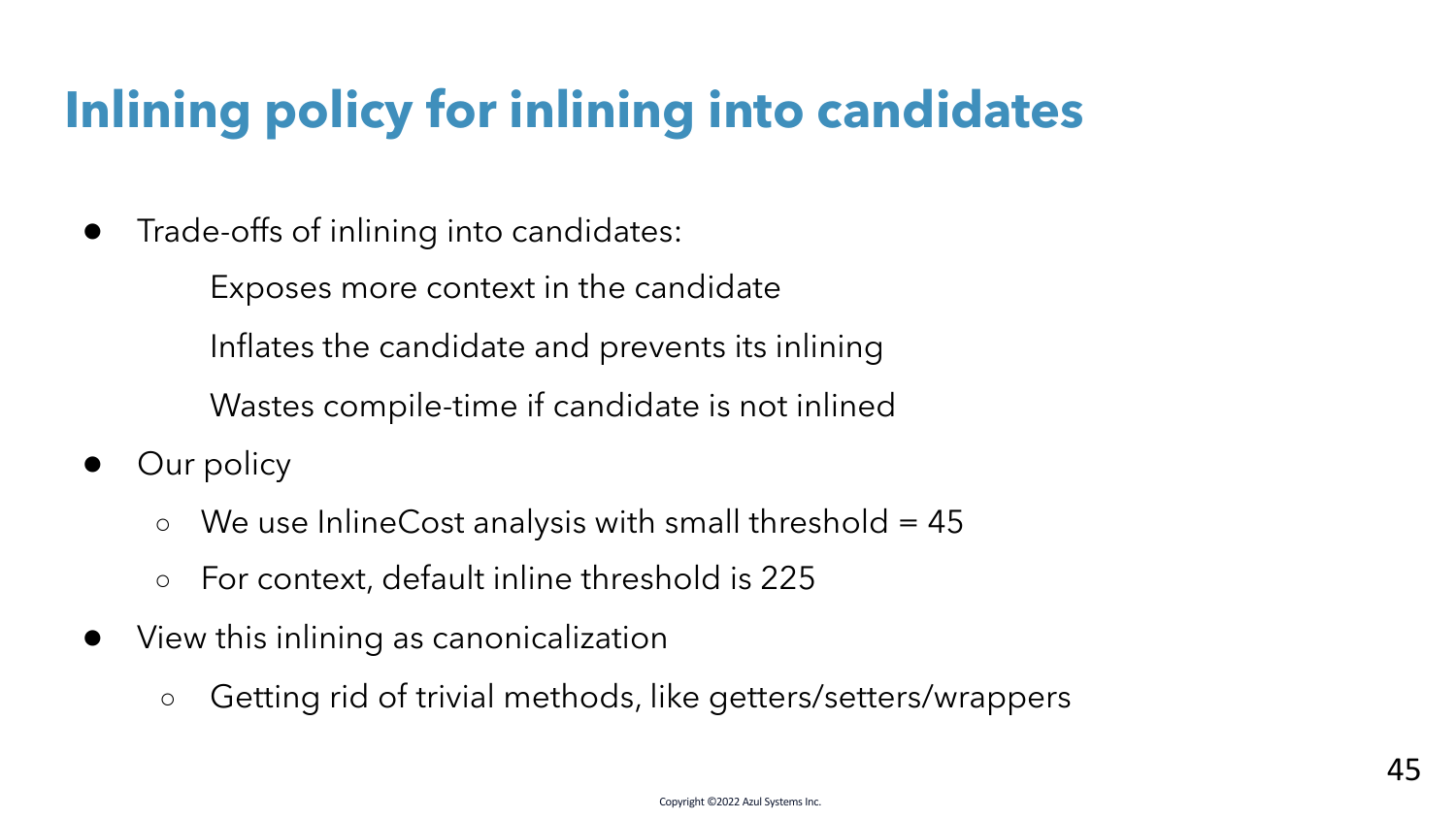## **Performance impact – disabled bottom-up inlining**

- Renaissance Suite v0.11
	- 25 workloads
- Azul Prime JVM JDK 8, dev ToT build
- Intel Skylake 4 core machine
- **Total compile time -12.8%**
- **Geomean of scores**

**-9.6%**

Disabled bottom-up inlining score impact

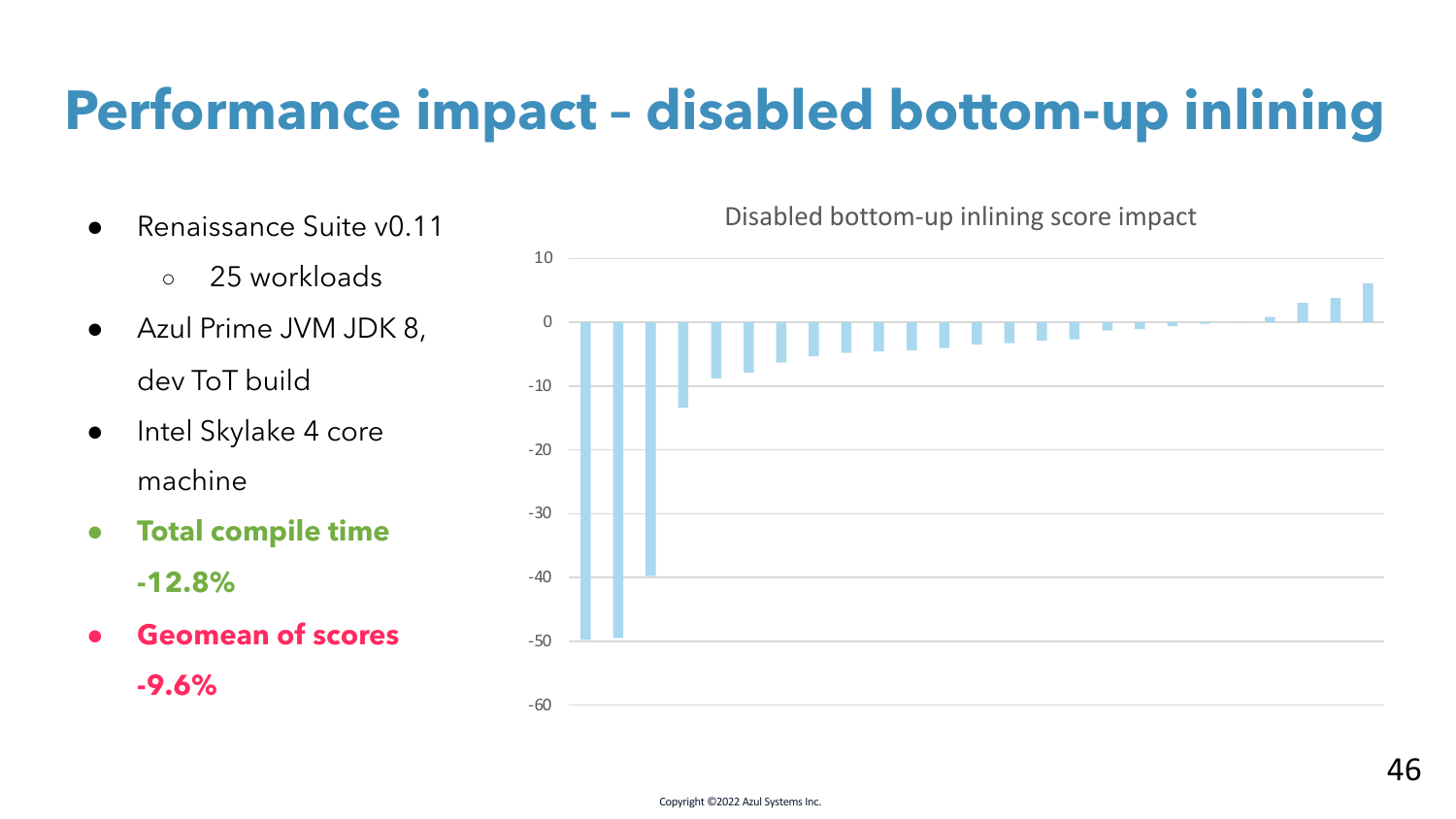

- Pure top-down inlining loses some benefits of bottom-up inlining
- We do a limited form of bottom-up inlining
	- o Pregenerate 2 levels of the call graph and do bottom-up on these functions
- This has significant performance impact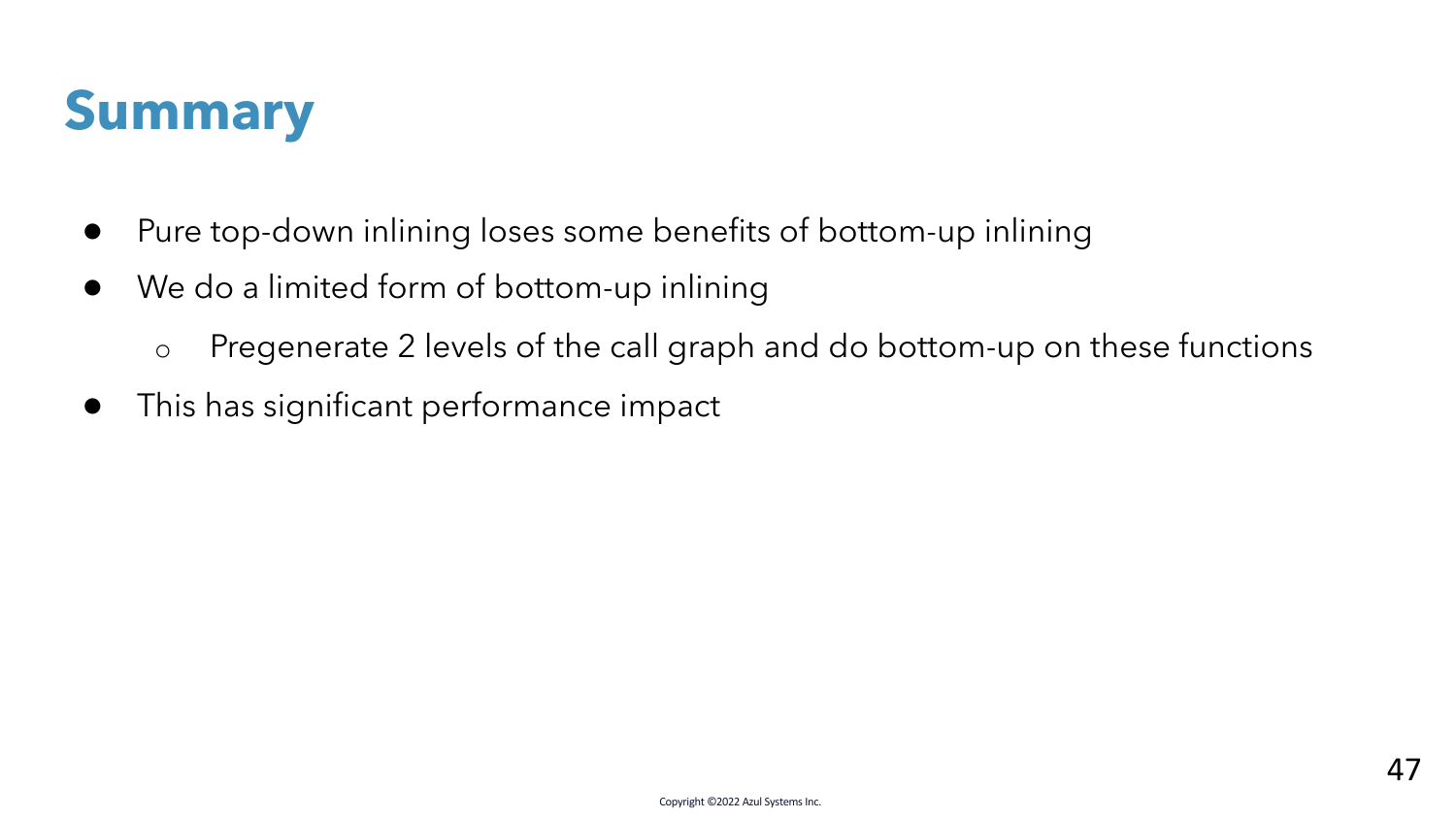

## **Clustering**

Copyright ©2022 Azul Systems Inc.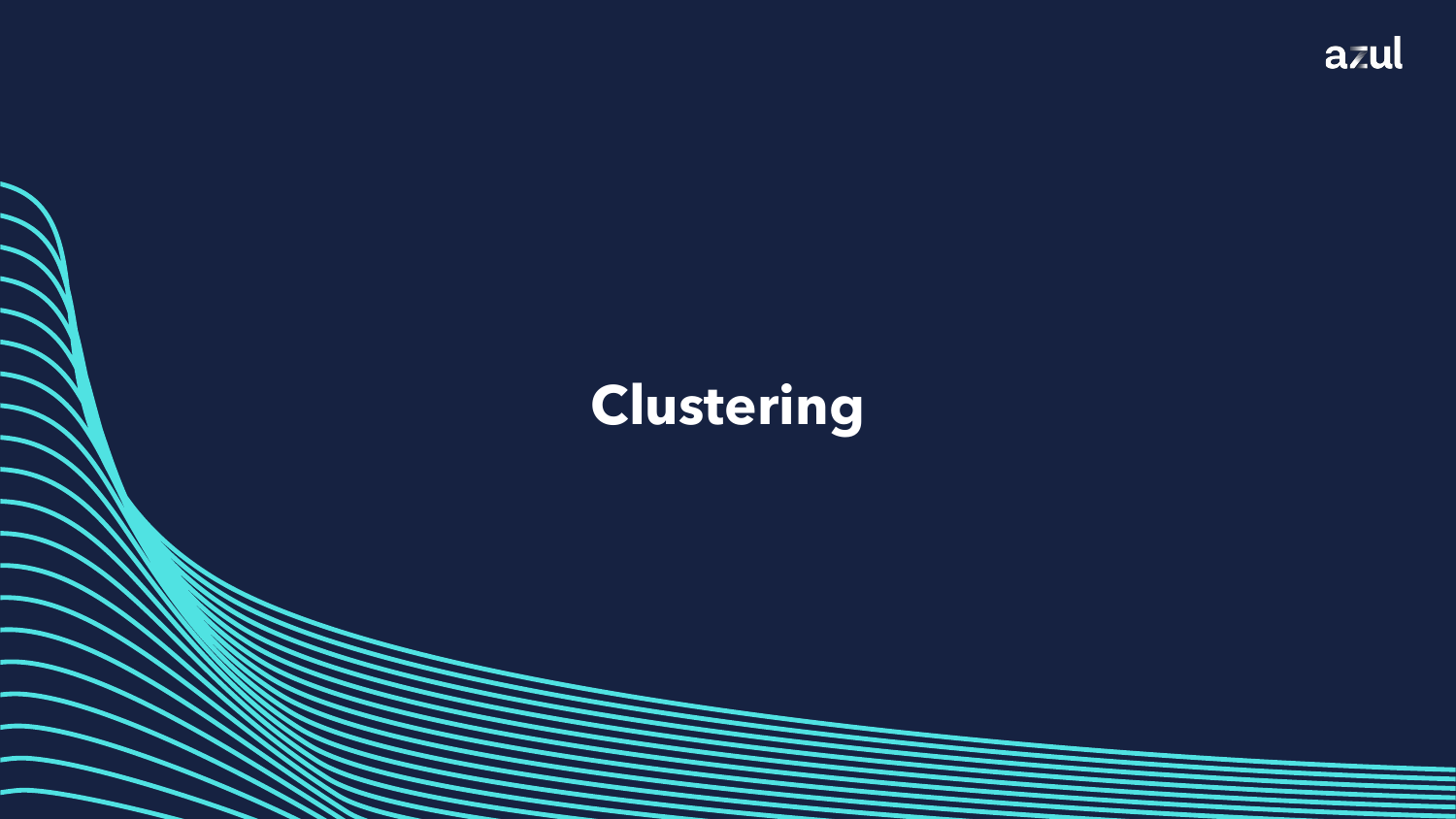## **Clustering**

Sometimes benefits can only be revealed if multiple call sites are inlined together

```
A a = new A()foo(a)
bar(a)
                                    void foo(A a) {
                                      // doesn't escape a
                                     }
                                    void bar(A a) {
                                      // doesn't escape a
                                     }
```
Inlining both foo(a) and bar(a) will make a fully unescaping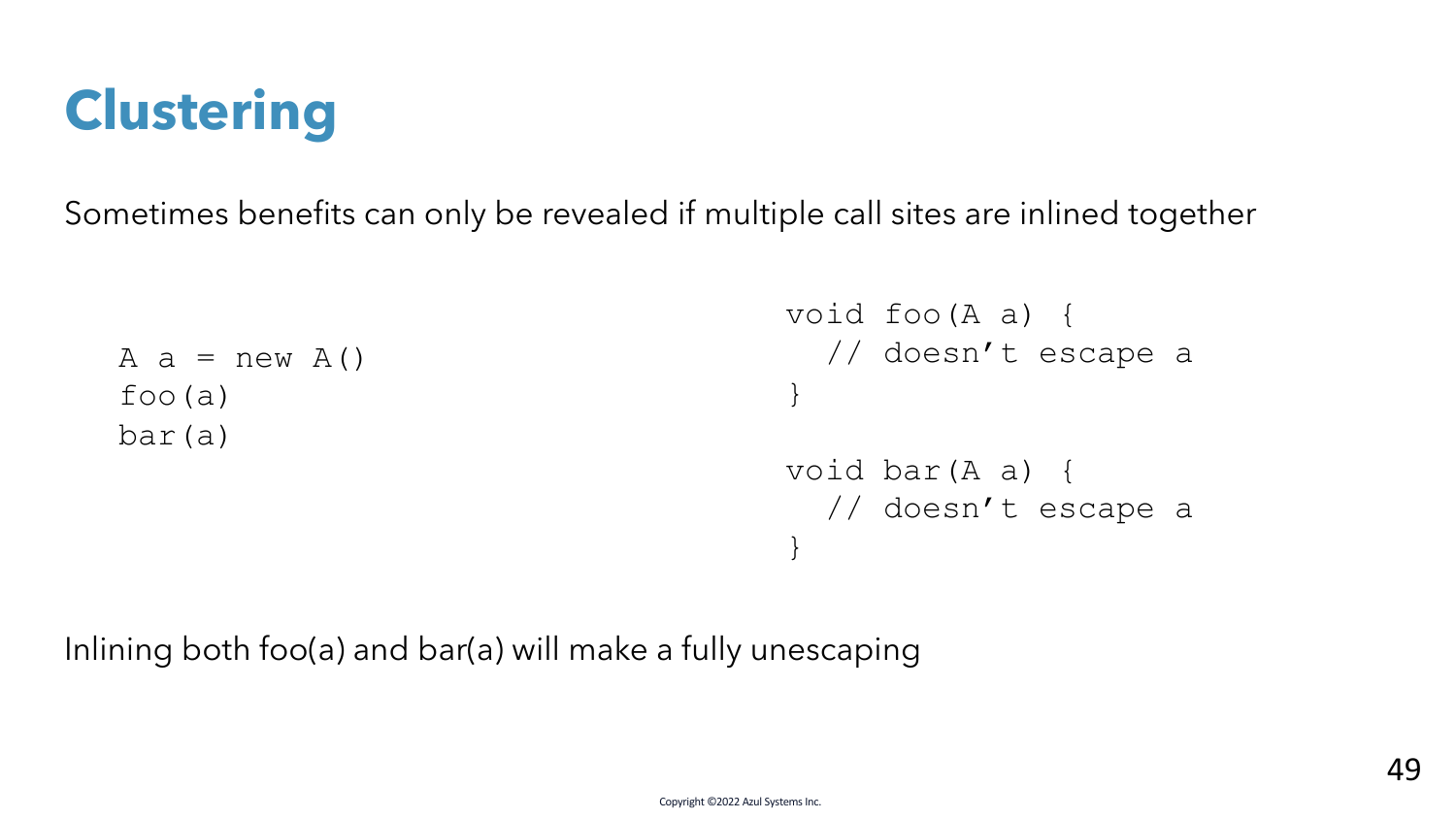### **Clusters**

- This kind of benefits are not recognized by a single call site inliner
- We want to be able to recognize them
- We need to consider multiple call sites for inlining together
- **Cluster – multiple call sites considered for inlining together**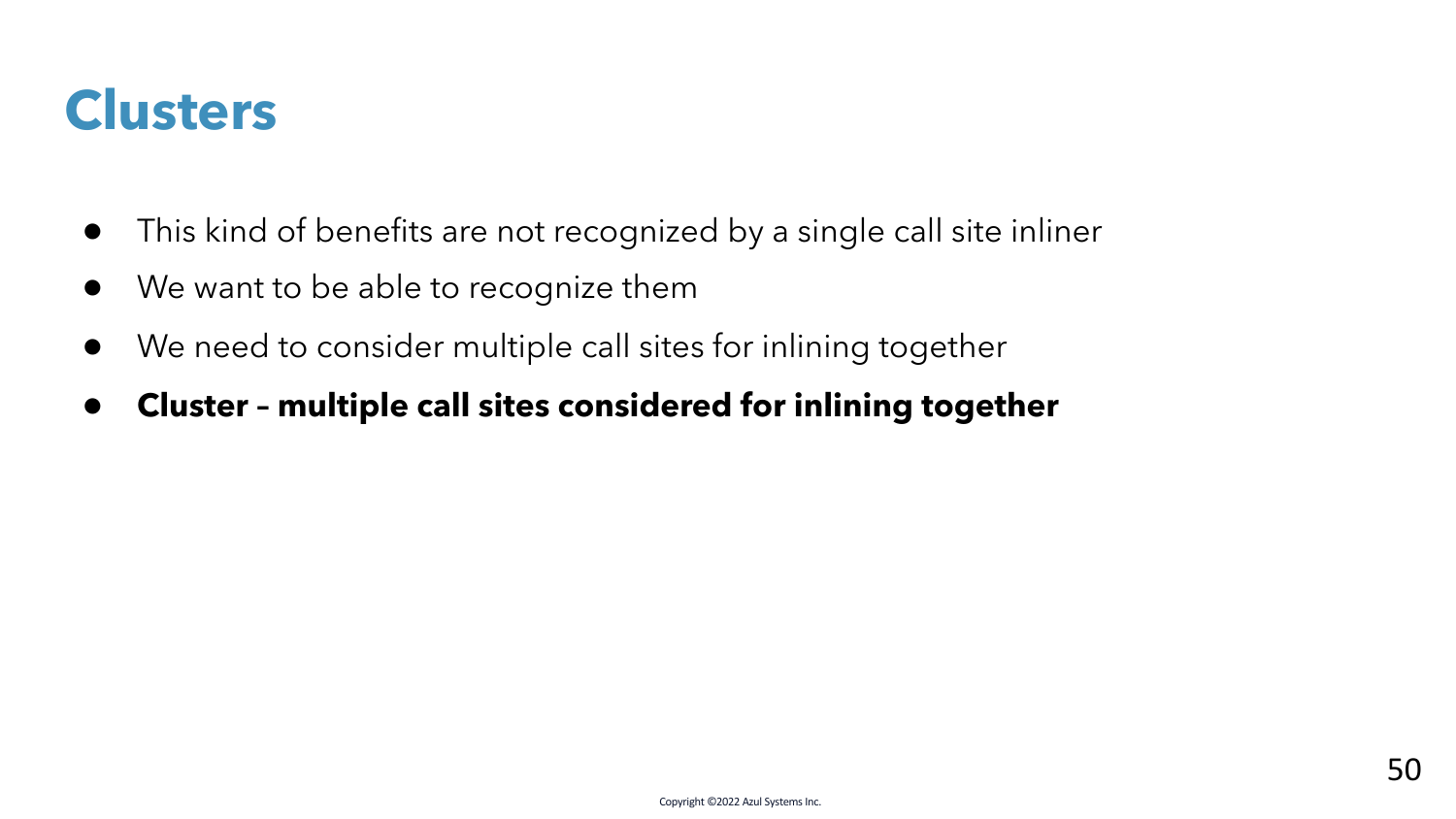## **Examples of clusters**



Cluster of siblings:  $f \circ \circ$  () baz()

Cluster of nested calls:  $f \circ \circ$   $()$ bar() Mixed cluster:  $f \circ \circ$   $()$ bar() baz()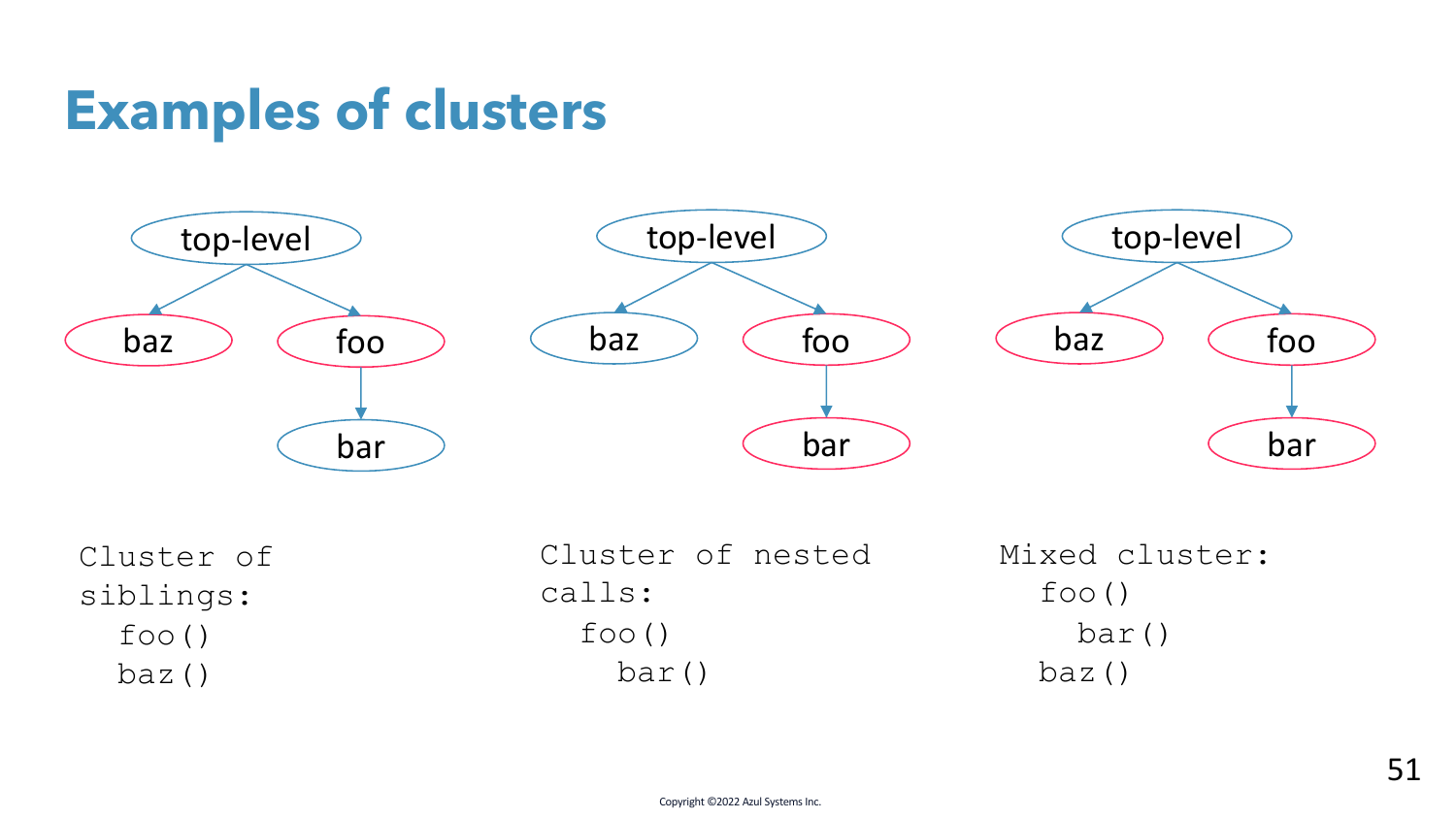# **Clustering**

- Because of total budget for the top-level method we can't do cluster inlining outside of regular inlining
	- We may run out of budget doing regular inlining
- Clusters must be prioritized against regular inlining decisions
	- Clusters must be first-class citizens in the regular inliner
- We made our regular inliner work on clusters, not single call sites
	- A single call site is just a trivial cluster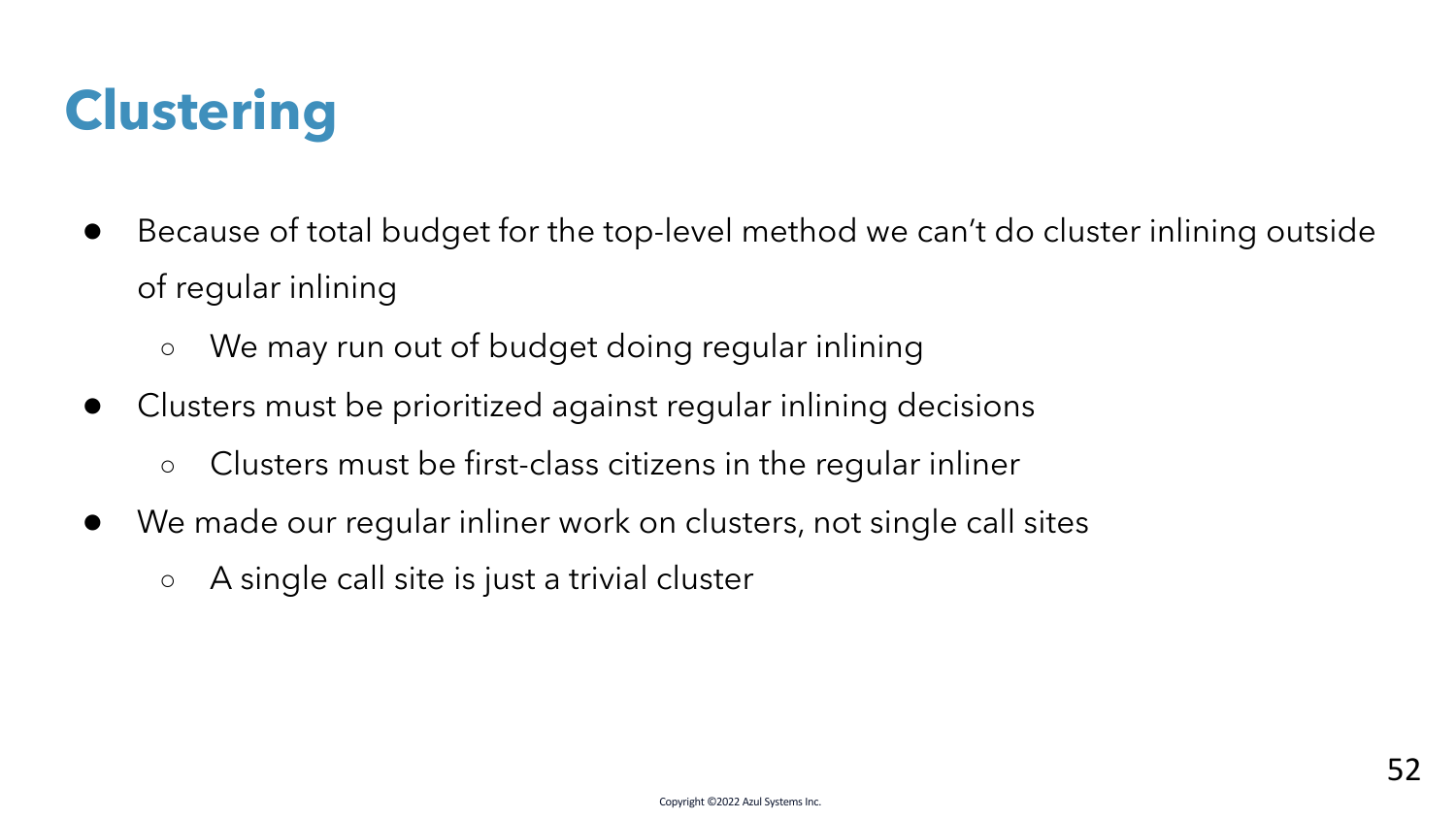## **Cluster inliner**

- In order to prioritize clusters, we need to know their costs and benefits
	- It is computed as an aggregate of costs and benefits of individual call sites
	- + extra cluster benefit, e.g., the benefit for making an allocation unescaped
- Clustering heuristics look for candidate clusters, e.g., escape-analysis driven clustering
	- Different heuristics populate the priority queue
	- Prioritization takes care of the rest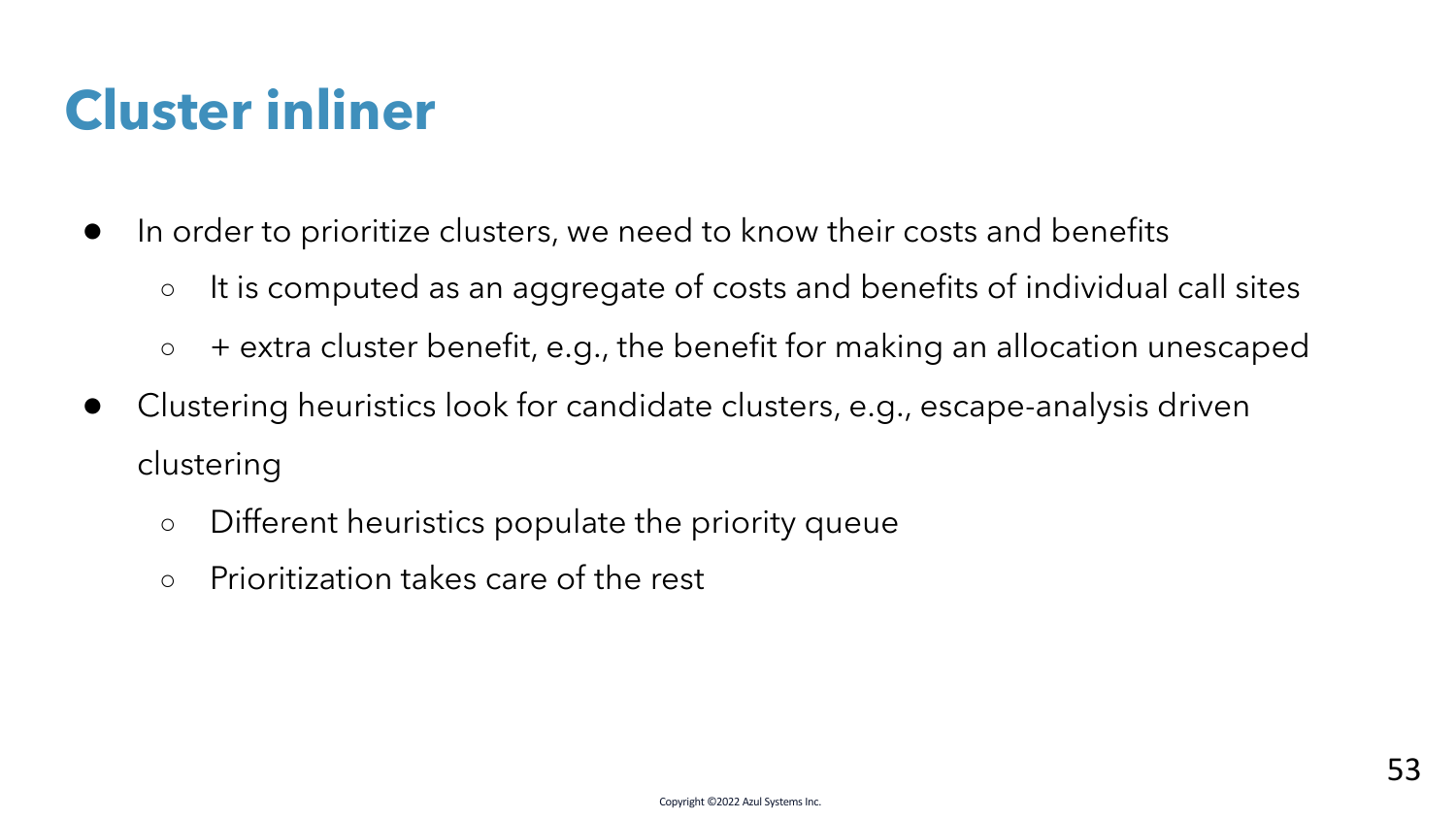## **Escape-analysis driven clustering heuristic**

Looking for clusters that make an allocation fully unescaping

```
A a = new A()foo(a) // doesn't escape a
bar(a) // doesn't escape a
void foo(A \ a) \{ \text{baz}(a); \}
```
void bar(A a) {  $//$  doesn't escape a } void baz(A a) { // doesn't escape a }



Cluster: foo() bar() baz()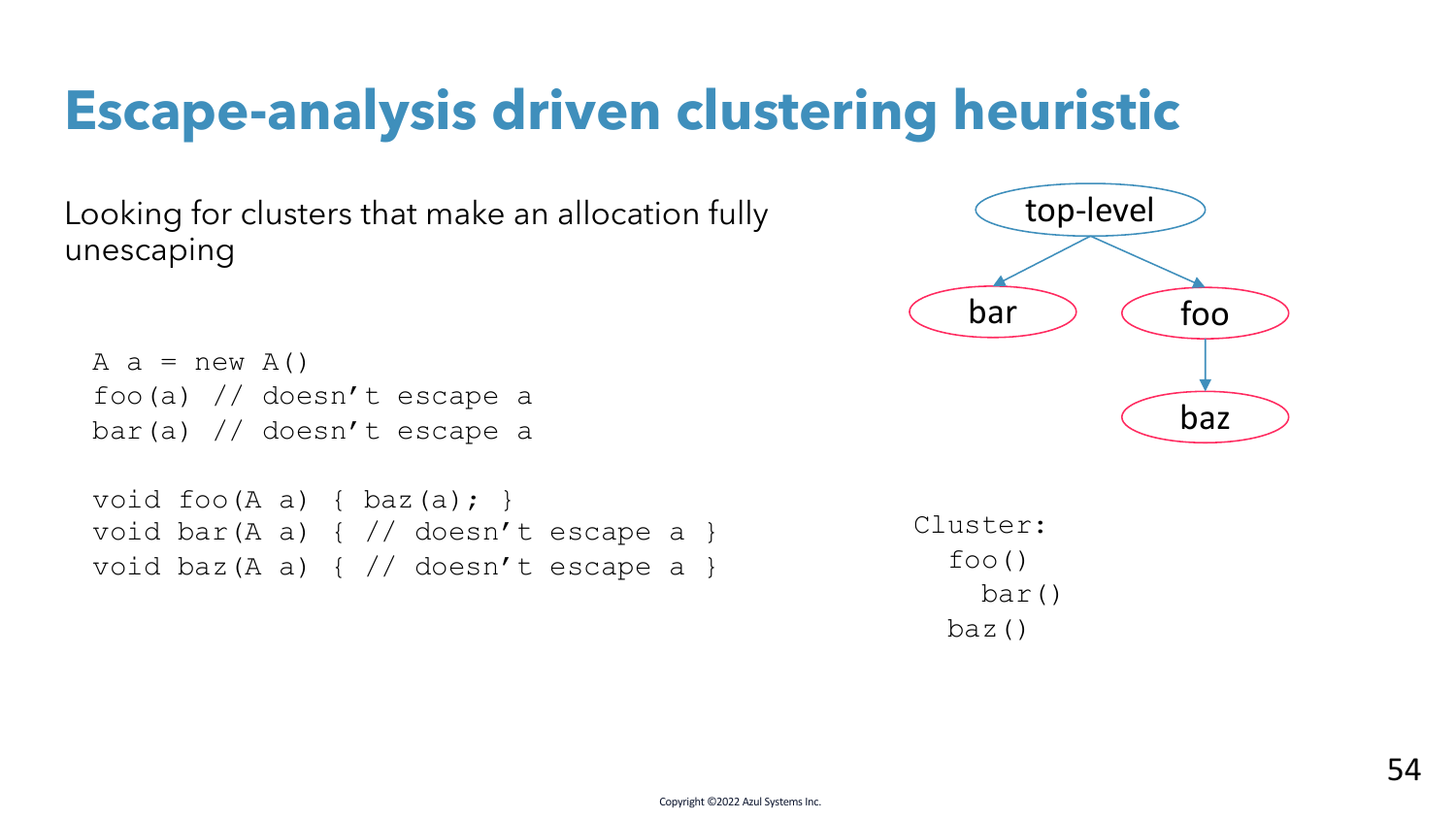## **Performance impact – disabled clustering**

- Renaissance Suite v0.11
	- 25 workloads
- Azul Prime JVM JDK 8, dev ToT build
- Intel Skylake 4 core machine
- **Total compile time -3.3%**
- **Geomean of scores**

**-1.5%**

Disabled clustering score impact

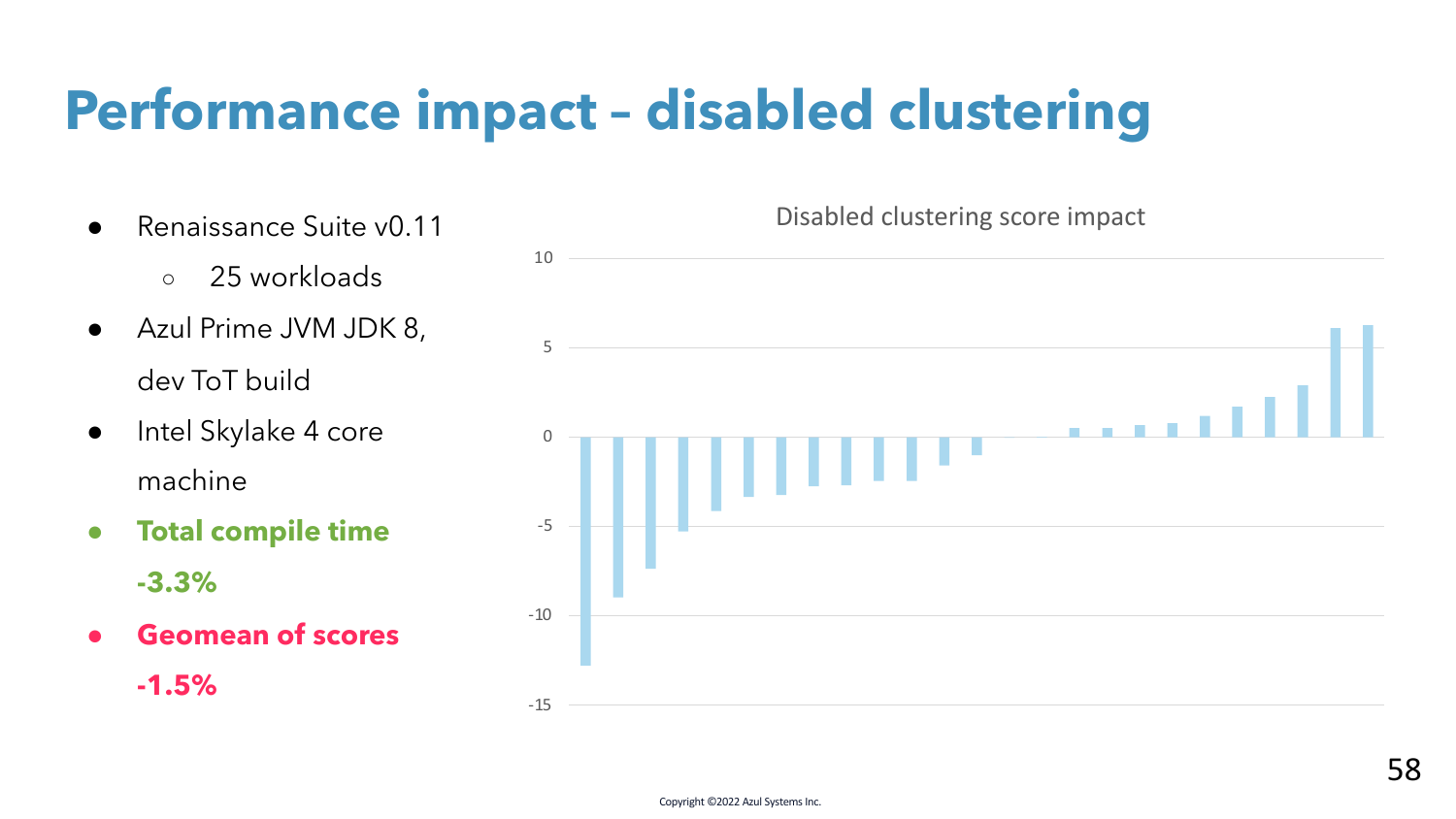

- Some benefits can only be revealed if multiple call sites are inlined together
- We made our inliner work on clusters of call sites
- We implemented EA-driven clustering heuristics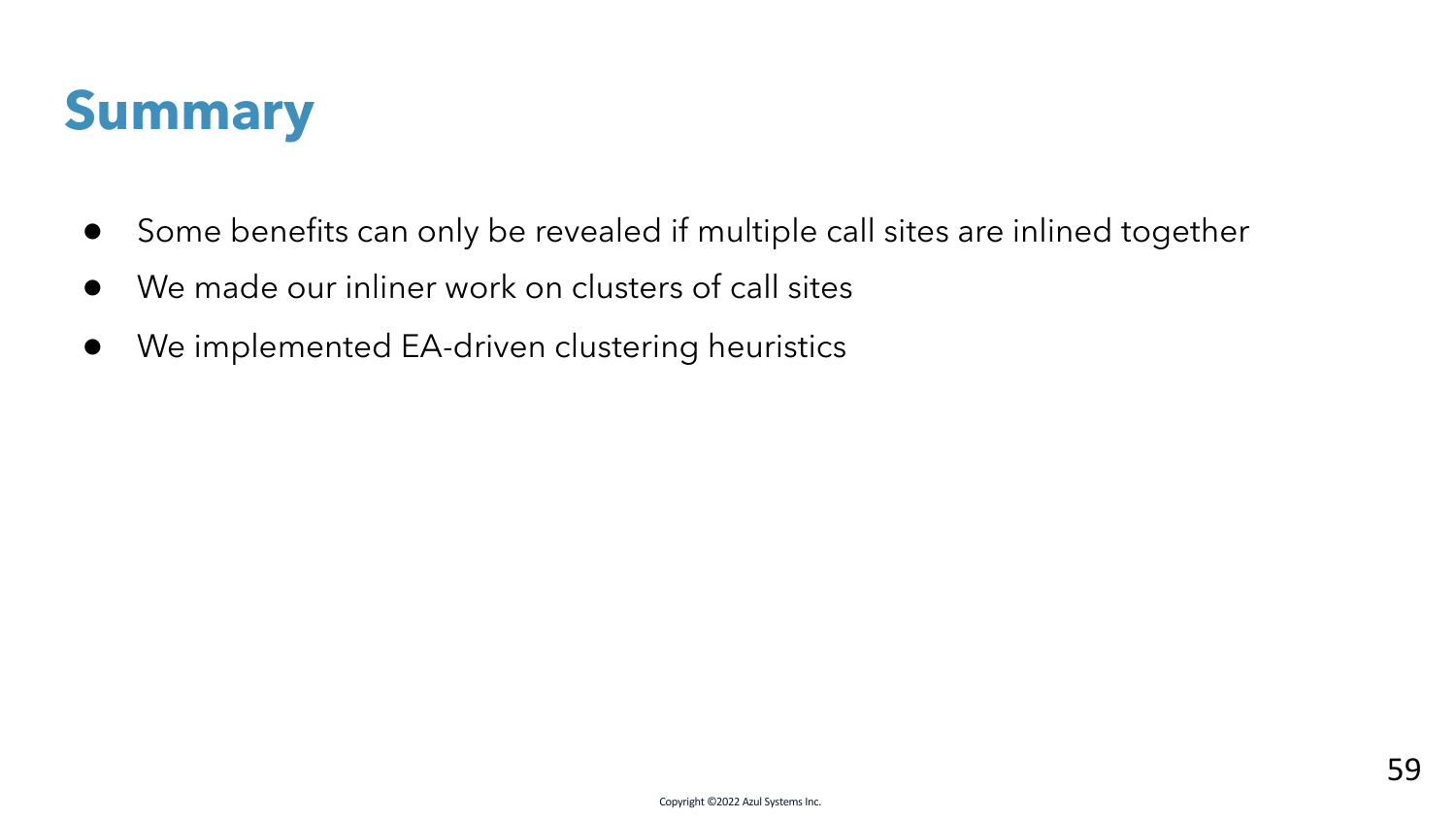### **Future work and conclusions**

Copyright ©2022 Azul Systems Inc.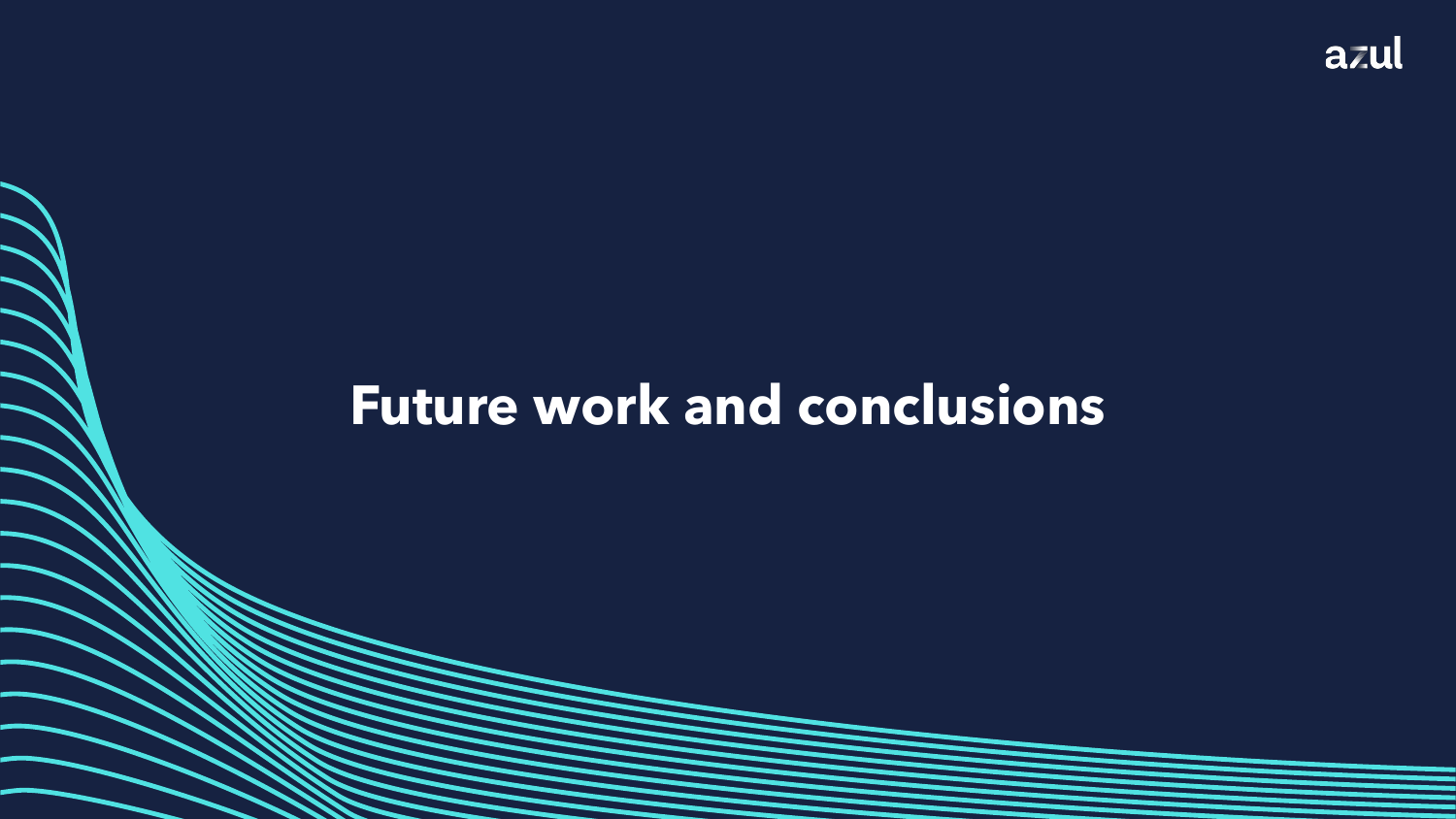### **Future work**

- Better estimation of benefits
	- In general and for clusters specifically
	- Merge our cost/benefit analysis with the one upstream
- New clustering heuristics
- Cluster merging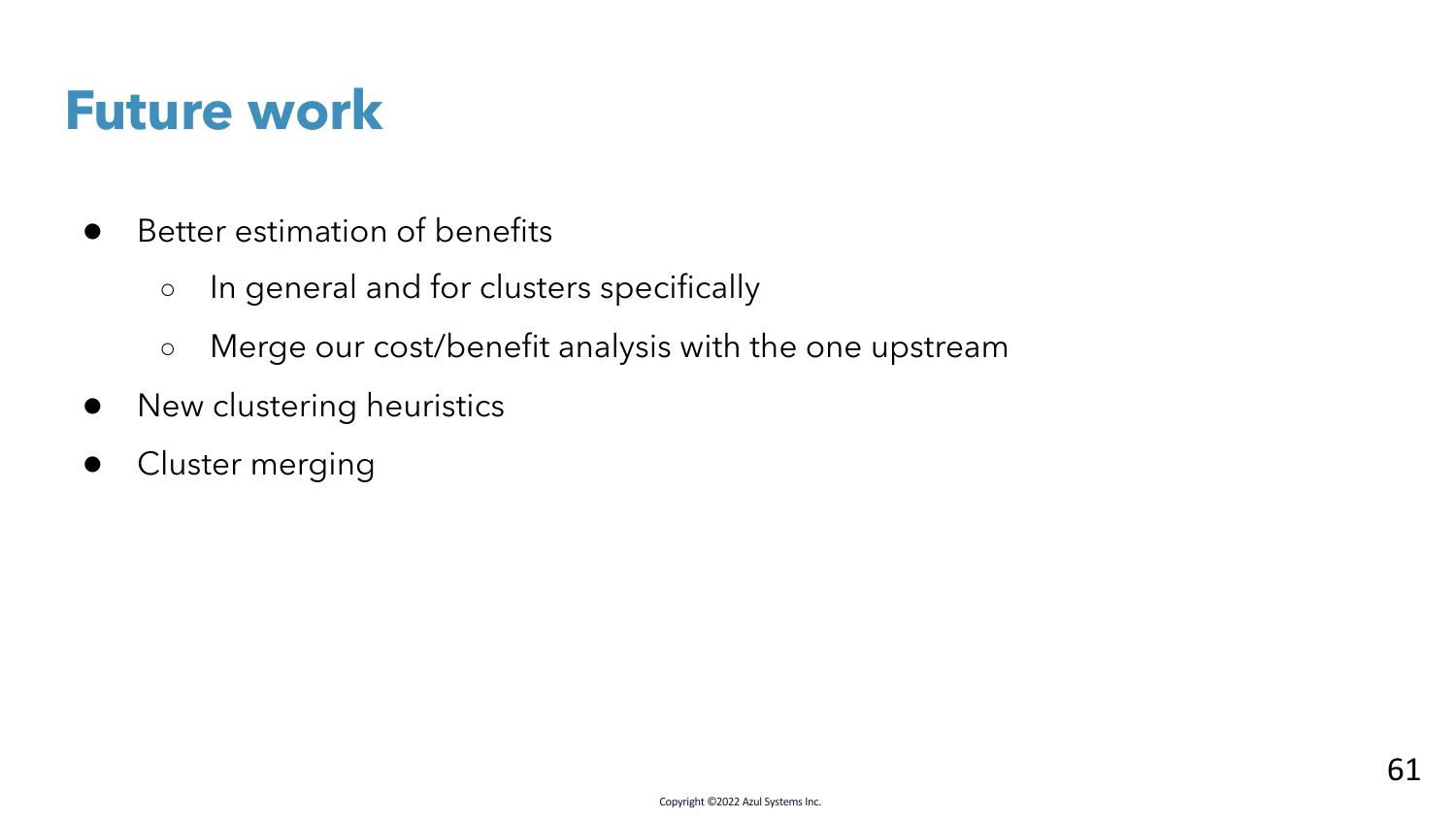### **Conclusions**

- We build a custom downstream inliner in Falcon
	- Top-down inliner
	- On-demand generation of candidates
	- Fixed point iteration of inlining and simplifications in the top-level function
- Total budget and prioritization by benefit/cost ratio
- Limited bottom-up inlining for 2 level of the call graph
- EA-driven cluster inlining